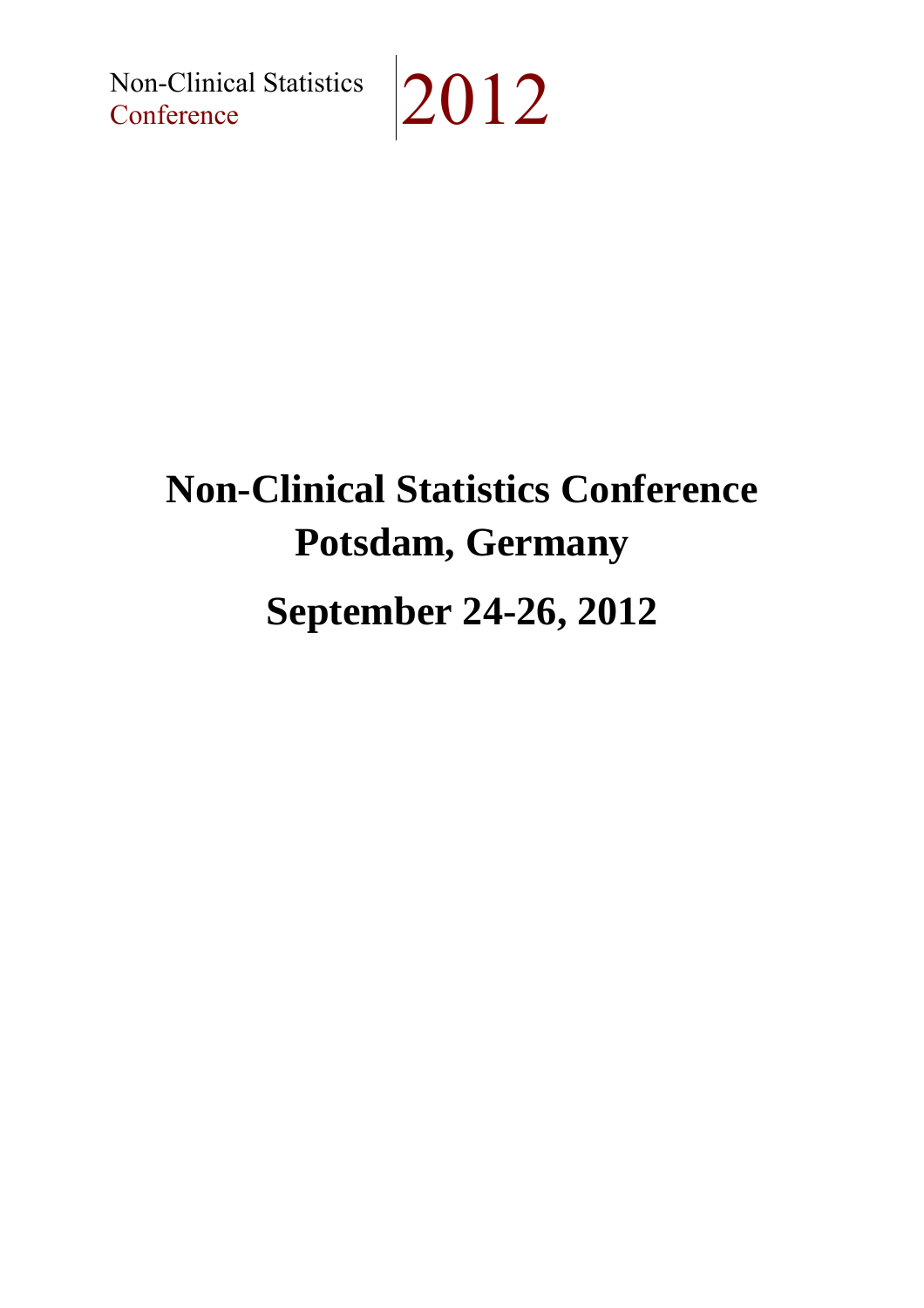Non-Clinical Statistics Non-Clinical Statistics 2012

## **Organizing Committee**

Local Organizer and Chair of the NCSC 2012 **Richardus Vonk** Chair, AG Non-Clinical Statistics German Region of the International Biometric Society.

Head of Global Drug Discovery Statistics & Experimental Medicine Statistics Bayer Pharma AG

Committee Members

**Ludwig Hothorn** (Leibniz University Hannover, Germany) **Katja Remlinger** (GSK, USA) **Bruno Boulanger** (Arlenda, Belgium) **Emmanuel Pham** (IPSEN, France) **Luc Bijnens** (Janssen Pharmaceutica, Belgium)

**Special Thanks to our Sponsor for hosting our website, and for their technical Support:**

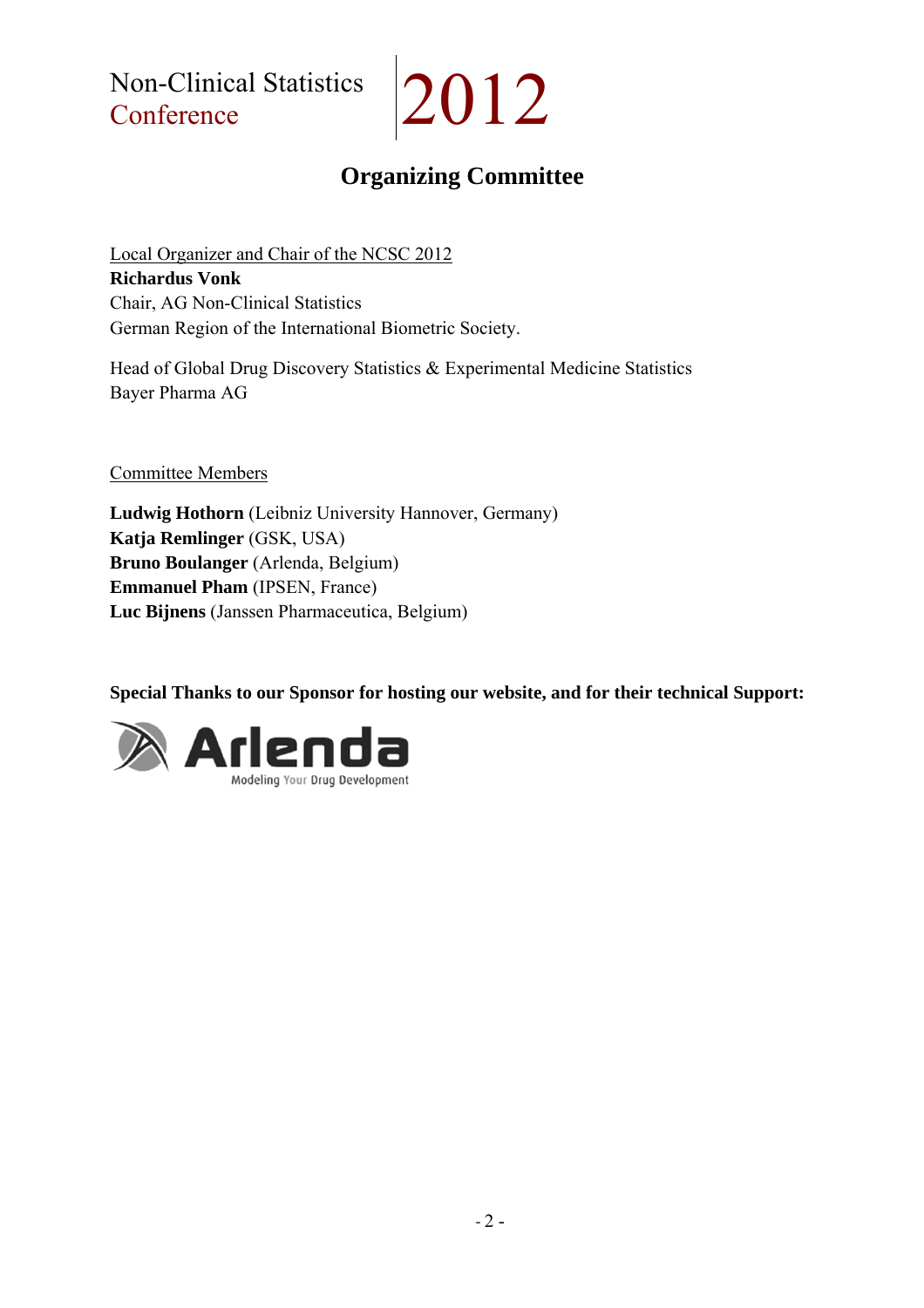## **Welcome to the Non-Clinical Statistics Conference 2012!**

Dear colleagues,

It is a pleasure to welcome you to the  $3<sup>rd</sup>$  biannual non-clinical statistics conference. After almost exactly 6 years, we are back to where it started, in Potsdam. After the first in our series in 2006, successful events were organized in 2008 in Leuven, and 2010 in Lyon. In the meantime, our US colleagues organized US events in Boston in 2009 and 2011.

We are looking at a program with many diverse topics, all related to non-clinical statistics. As already observed in Lyon, the field is steadily increasing, and special attention is given to the translational efforts between pre-clinical research and early clinical research. The traditional ½ day tutorial on the first day is devoted to the application of Bayesian Statistics in the area of non-clinical statistics. The increase in Bayesian methodology in our field is also reflected in the scientific program.

An important part of such conference is, of course, the conversations between the sessions, and the input that the presentations give to your own work. We have organized social events in the evenings, so that you can take the opportunity to interact with your colleagues and perhaps learn about fields in biostatistics that you are not familiar with.

We hope you'll enjoy the conference!

### **Richard Vonk**

On behalf of the organizing committee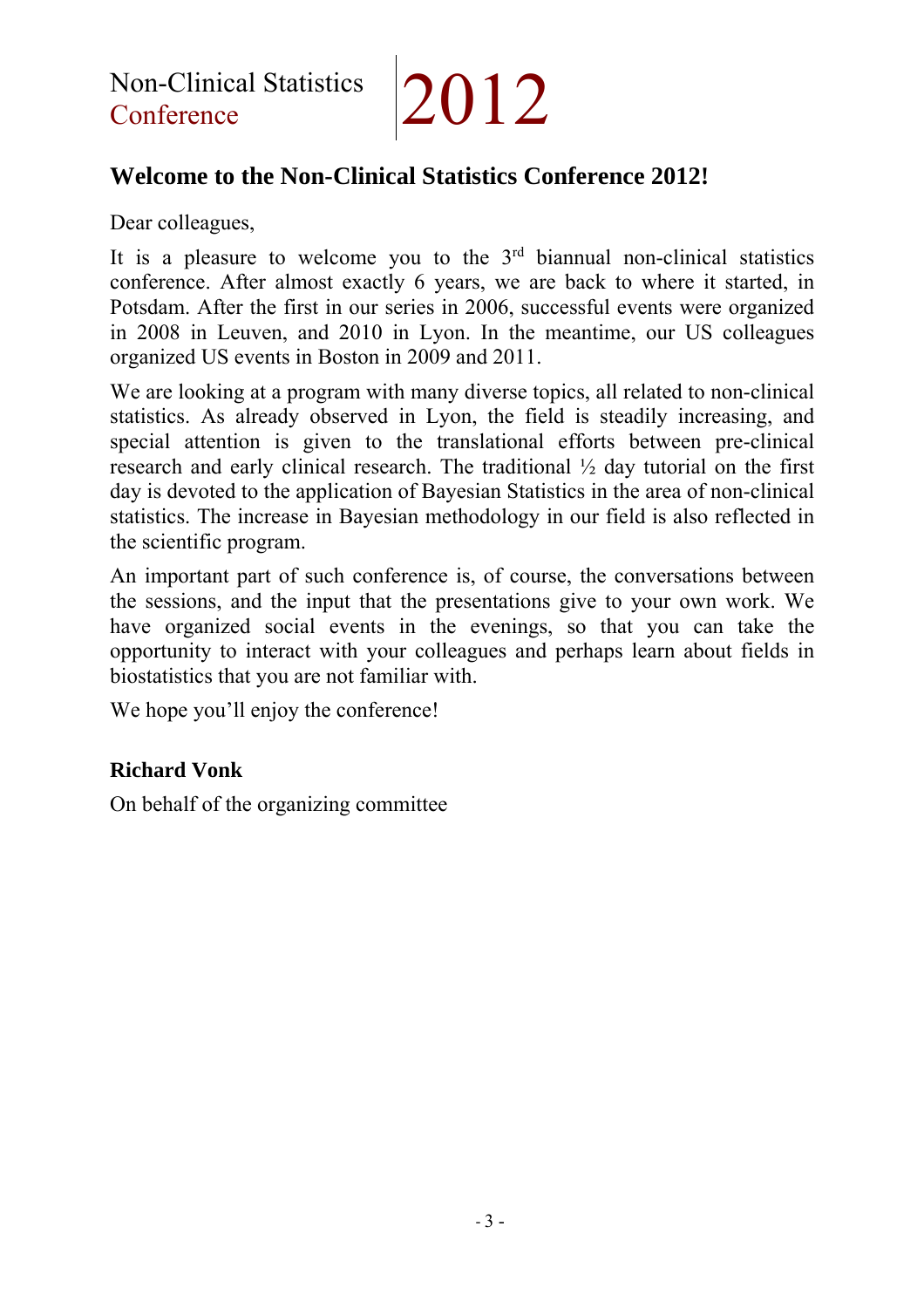$|2012$ 

## **Scientific Program**

| <b>Monday, September 24, 2012</b> |                                                                                                                                   |                                                                                           |
|-----------------------------------|-----------------------------------------------------------------------------------------------------------------------------------|-------------------------------------------------------------------------------------------|
| $12:00 - 13:30$                   | <b>Registration</b>                                                                                                               |                                                                                           |
| $13:30 - 17:00$                   | <b>Tutorial: Bayesian Statistics in the Non-</b><br><b>Clinical Area</b>                                                          | <b>Bruno Boulanger and Pierre</b><br>Lebrun (material together<br>with Emmanuel Lesaffre) |
| $17:00 - 19:00$                   | Establishment of European Working Group<br>Statistical approaches for Anti-Drug-<br>Antibody (ADA) identification                 | Ludwig Hothorn                                                                            |
| $19:00 - 21:00$                   | <b>Poster Session &amp; Welcome Reception</b>                                                                                     |                                                                                           |
|                                   | Variability and transfer of analytical<br>methods                                                                                 | Misbah Ahmed                                                                              |
|                                   | Mixed effect modeling for the identification<br>of pharmacodynamic markers for cancer<br>treatment in a multi-technology approach | Sabine Bader, C.-H. Ooi, B.<br>Bossenmaier, T. Friess, M.<br>Thomas                       |
|                                   | <b>Discussion Forum: European working</b><br>groups in non-clinical statistics                                                    | <b>Catherine Hessler</b>                                                                  |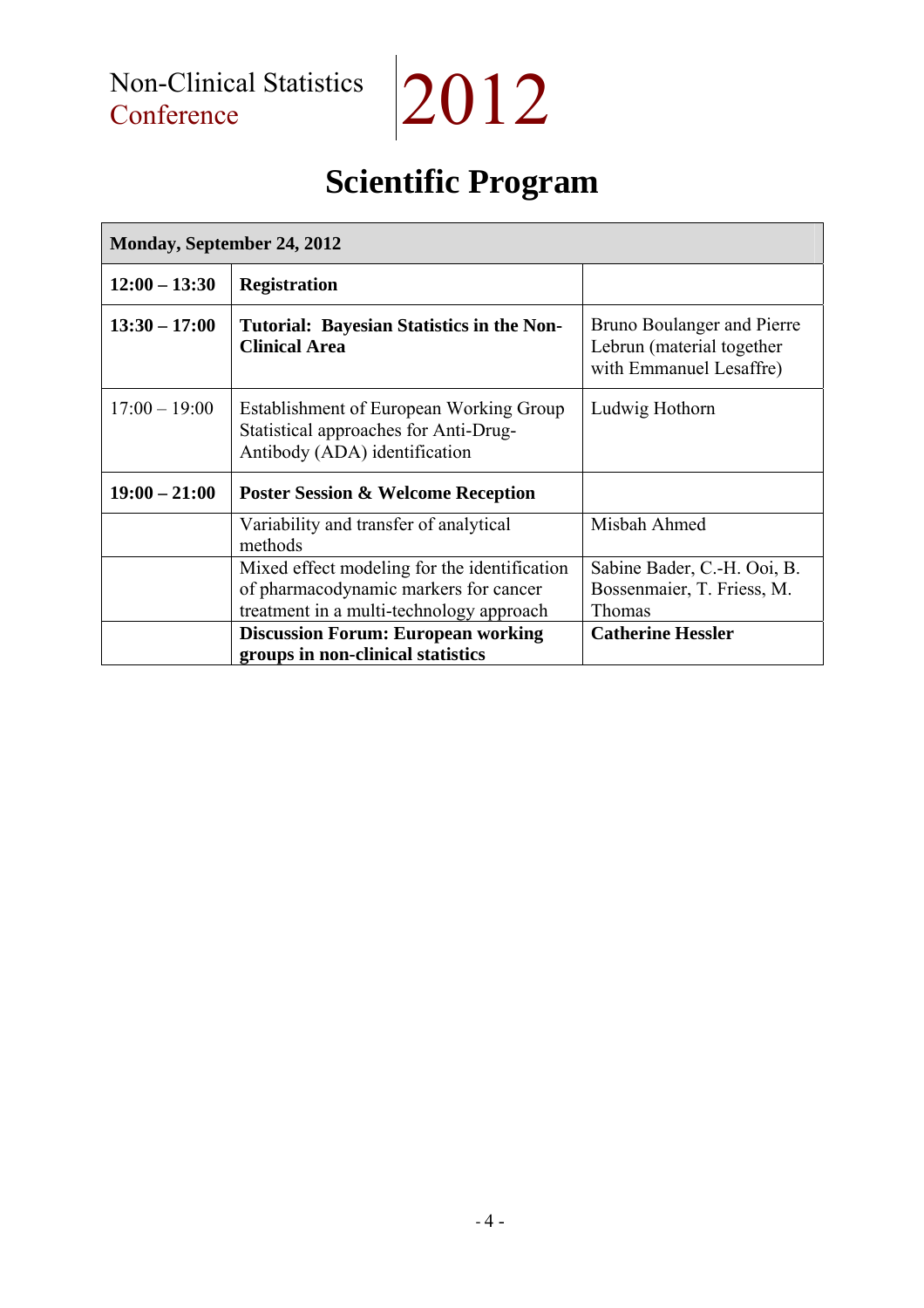| Tuesday, September 25, 2012 |                                                                                                                                         |                                                                                       |
|-----------------------------|-----------------------------------------------------------------------------------------------------------------------------------------|---------------------------------------------------------------------------------------|
| $08:45 - 09:00$             | Welcome                                                                                                                                 | <b>Richardus Vonk</b>                                                                 |
| $09:00 - 10:30$             | <b>Session: Dose Response</b>                                                                                                           | <b>Christian Ritz</b>                                                                 |
|                             | State of the art in dose-response modelling                                                                                             | Jens Streibig, Christian Ritz                                                         |
|                             | Dose-response curves in industrial<br>biotechnology                                                                                     | Thomas Agersten Poulsen                                                               |
|                             | Automating non-clinical statistics using the<br>R Service Bus. The case of dose response<br>modeling                                    | <b>Tobias Verbeke</b>                                                                 |
| $10:30 - 11:00$             | <b>Break</b>                                                                                                                            |                                                                                       |
| $11:00 - 12:30$             | <b>Session Bioassays</b>                                                                                                                | <b>Emmanuel Pham</b>                                                                  |
|                             | An evaluation of methods for determining<br>confirmatory cut-points in enzyme-linked<br>immunosorbent assays (ELISA)                    | Thomas Jaki                                                                           |
|                             | Assessing the performance of statistical<br>methods for estimating a common relative<br>potency in bioassays                            | Thembile Mzolo, Edwin van<br>den Heuvel, Marga<br>Hendricks                           |
|                             | Comparison of Hemacytometer and HiRes<br>cell counters used in potency assays                                                           | Priya Kulkarni, Bill Forrest                                                          |
|                             | Which method to estimate Kd and Ki in<br>fluorescence polarization?                                                                     | Dorothée Tamarelle, Armel<br>Salangros                                                |
| $12:30 - 14:00$             | <b>Lunch Break</b>                                                                                                                      |                                                                                       |
| $14:00 - 15:30$             | <b>Session Bayesian Approaches</b>                                                                                                      | <b>Bruno Boulanger</b>                                                                |
|                             | Use of a 3 steps bayesian approach for the<br>Behrens-Fisher problem in pre-clinical<br>experiments                                     | Karine Florin, Jean Michel<br>Marin, Antoine Barbieri,<br>Marouane Seffal             |
|                             | Bayesian approach to risk assessment for<br>dissolution testing of a marketed drug<br>product                                           | Coppenolle Hans, Altan Stan,<br>Chen Juan, Manola Areti,<br>Shen Yan, Shoung Jyh-Ming |
|                             | Bayesian analysis of analyte data                                                                                                       | John Whittaker, Linda<br>Warnock                                                      |
|                             | A Design Space to guarantee the long-term<br>stability of a new formulation given<br>production constraints: a Bayesian<br>perspective. | Bruno Boulanger, Pierre<br>Lebrun                                                     |
|                             | A Bayesian model for filling of a product to<br>reduce risk of being OOS in presence of<br>uncertainty.                                 | Bruno Boulanger, Pierre<br>Lebrun                                                     |
| $15:30 - 16:00$             | <b>Break</b>                                                                                                                            |                                                                                       |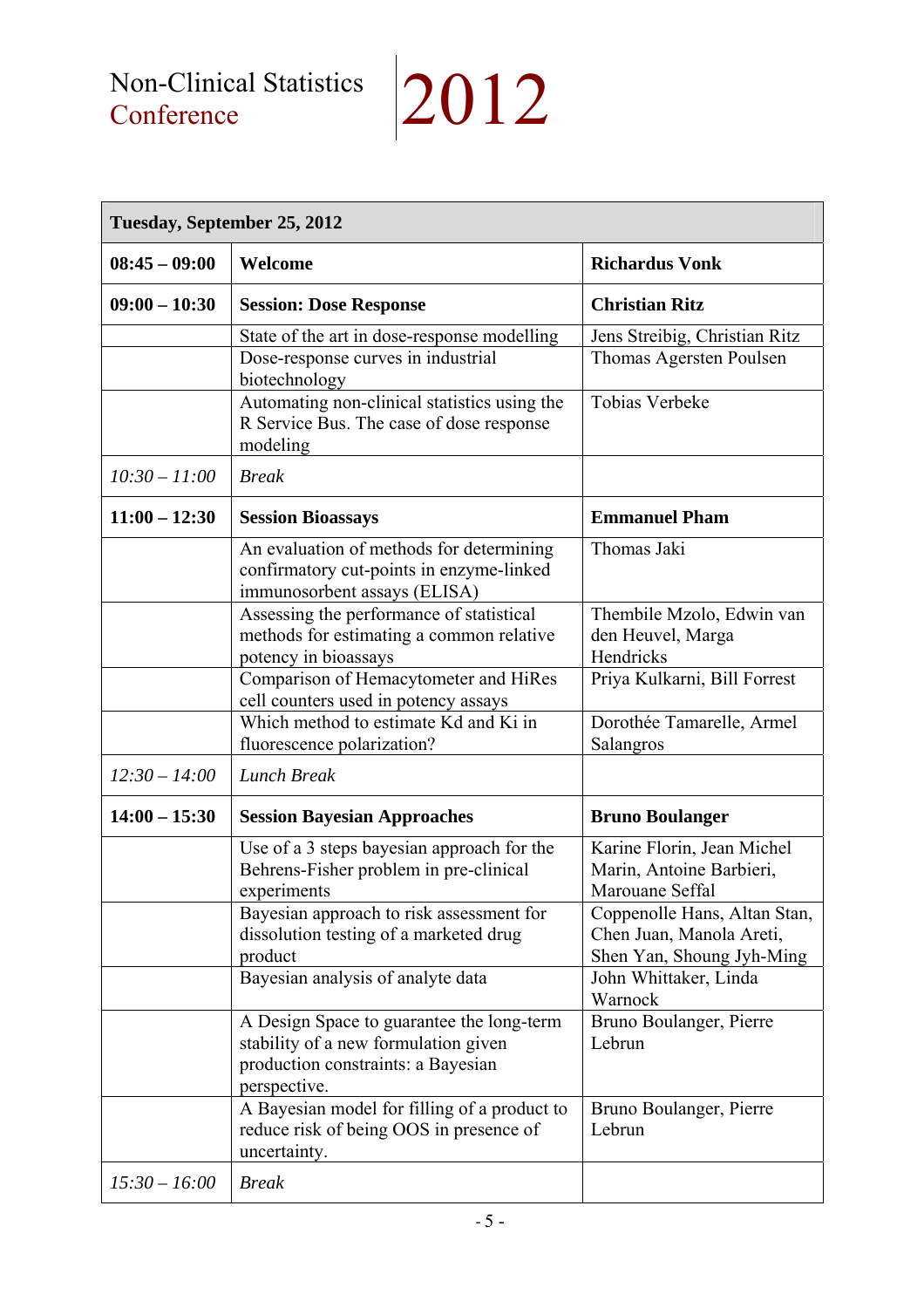## Non-Clinical Statistics<br>Conference

# $|2012$

| Tuesday, September 25, 2012 |                                                                                                                                                                                                  |                                                                                                                                        |  |
|-----------------------------|--------------------------------------------------------------------------------------------------------------------------------------------------------------------------------------------------|----------------------------------------------------------------------------------------------------------------------------------------|--|
| $16:00 - 18:00$             | <b>Session QSTAR</b>                                                                                                                                                                             | <b>Luc Bijnens</b>                                                                                                                     |  |
|                             | Quantitative Structure Transcriptional<br>Activity Relationship (QSTAR)                                                                                                                          | Luc Bijnens, Willem Talloen                                                                                                            |  |
|                             | Development of predictive models and<br>feature selection using LASSO and elastic<br>net                                                                                                         | Pushpike Thilakarathne,<br>Martion Otava, Nolen Joy<br>Perualila, Tatsiana<br>Khamiakova, Adetayo<br>Kasim, Ziv Shkedy                 |  |
|                             | Analoging in large databases with structural<br>fingerprint features                                                                                                                             | Martin Heusel, Andreas<br>Mayr, Günter Klambauer,<br>Andreas Mitterecker, Ulrich<br>Bodenhofer, Djork-Arné<br>Clevert, Sepp Hochreiter |  |
|                             | Integrated analysis of microarray data,<br>biological data and chemical data in drug<br>development                                                                                              | Nolen Joy Perualila,<br>Pushpike Thilakarathne,<br>Martion Otava, Tatsiana<br>Khamiakova, Adetayo<br>Kasim, Ziv Shkedy                 |  |
|                             | Biclustering in drug design                                                                                                                                                                      | Djork-Arné Clevert, Günter<br>Klambauer, Andreas Mayr,<br>Andreas Mitterecker, Ulrich<br>Bodenhofer, Martin Heusel,<br>Sepp Hochreiter |  |
|                             | Integrated statistical analysis of three data<br>sources for the detection of chemical<br>fingerprint features that are simultaneously<br>associated with bio-assay and<br>transcriptomics data. | Alain Visscher, Federico<br>Mattiello, Olivier Thas                                                                                    |  |
| $18:00 - 22:00$             | <b>Social Event</b>                                                                                                                                                                              |                                                                                                                                        |  |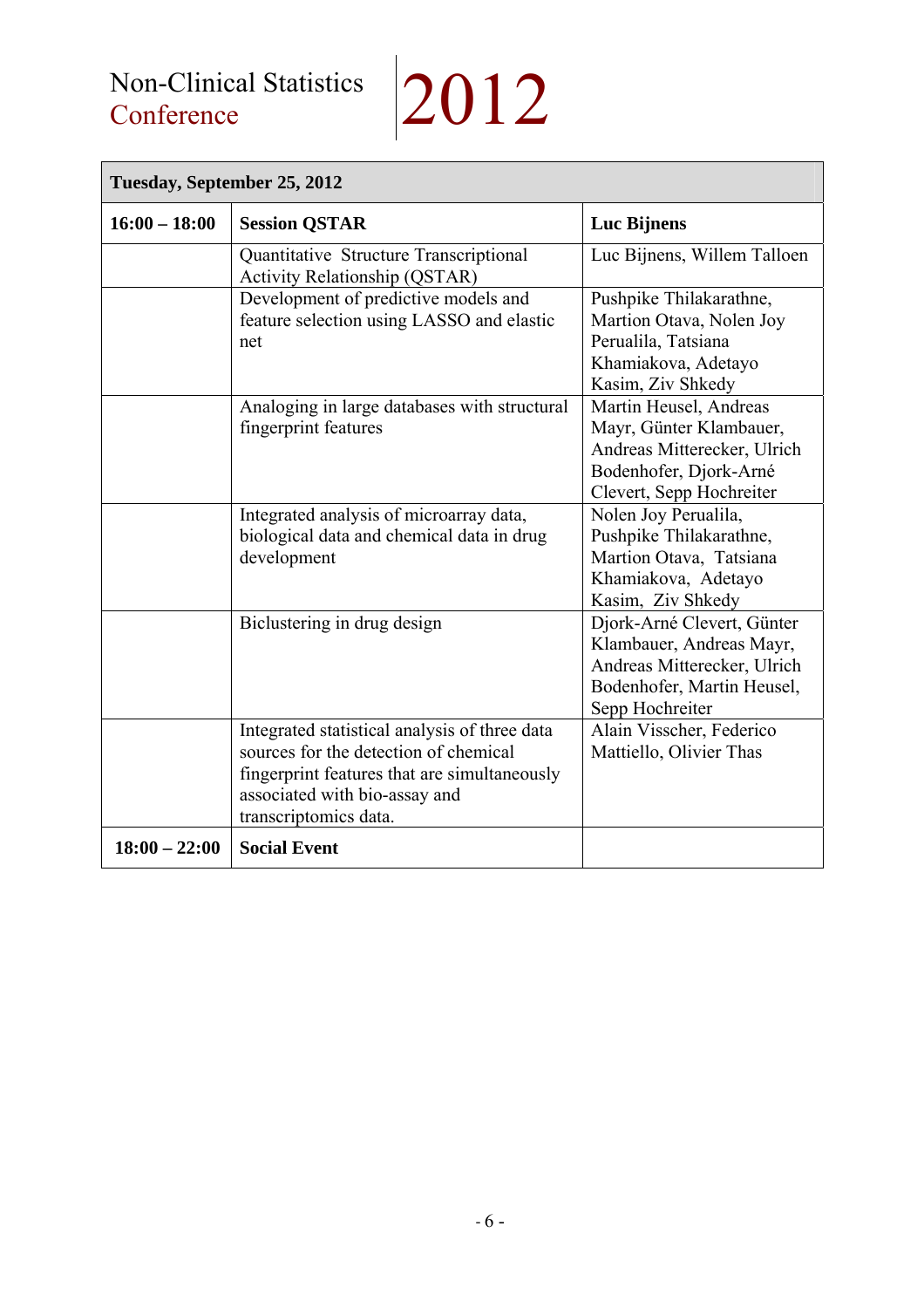# $|2012$

| <b>Wednesday, September 26, 2012</b> |                                                                                                                                   |                                                                                                                                                 |  |
|--------------------------------------|-----------------------------------------------------------------------------------------------------------------------------------|-------------------------------------------------------------------------------------------------------------------------------------------------|--|
| $08:30 - 09:00$                      | <b>Session Manufacturing</b>                                                                                                      | <b>Bruno Boulanger</b>                                                                                                                          |  |
|                                      | The use of multiple linear regression to find<br>acceptable ranges for manufacturing<br>materials                                 | Mike Aylott                                                                                                                                     |  |
|                                      | Practical applications of statistical process<br>control                                                                          | Katharina Schiffl                                                                                                                               |  |
| $09:00 - 10:30$                      | <b>Session Toxicology</b>                                                                                                         | <b>Ludwig Hothorn</b>                                                                                                                           |  |
|                                      | Identification of the LOAEL by a model<br>selection procedure                                                                     | Ludwig Hothorn, Kuiper,<br>RM, Gerhard, D                                                                                                       |  |
|                                      | Evaluation of statistical methods to<br>construct confidence intervals for the lowest<br>observed effect concentration            | Xiaoqi Jiang                                                                                                                                    |  |
|                                      | A novel method to estimate the minimum<br>effective dose for monotone and non-<br>monotone dose-response relationships            | Martin Wolfsegger                                                                                                                               |  |
|                                      | Normalizing to control measurements in<br>dose-response studies: What is the effect on<br>parameter estimates?                    | Annette Kopp-Schneider,<br>Xiaoqi Jiang, Oriana Ponta,<br>Sven Stanzel, Alexius<br>Freyberger, Marc Weimer                                      |  |
|                                      | Statistical planning and analysis of the HET-<br>MN Assay for genotoxicity testing                                                | Ralph Pirow, Dagmar<br>Fieblinger, Manfred Liebsch,<br>Albrecht Poth, Kerstin<br>Reisinger, Thorsten Wolf,<br>Daniel Gerhard, Ludwig<br>Hothorn |  |
|                                      | Stochastic models for brain aggregate cell<br>cultures: Quantitative description of<br>neurotoxicity                              | Maria Renner, Annette Kopp-<br>Schneider                                                                                                        |  |
| $10:30 - 11:00$                      | <b>Break</b>                                                                                                                      |                                                                                                                                                 |  |
| $11:00 - 12:30$                      | <b>Session Animal to Human Translation</b>                                                                                        | Katja Remlinger                                                                                                                                 |  |
|                                      | Trends in translational sciences: Role of<br>industrial-academic collaboration                                                    | Khusru Asadullah                                                                                                                                |  |
|                                      | Difficulties in Translation from Animal to<br>Man - Some Examples from Neuroscience<br>Research                                   | David Willé                                                                                                                                     |  |
|                                      | <b>Translation of Pre-Clinical Pharmocokinetic</b><br>Parameters in the Determination of Dosing<br>in First Time in Human Studies | Alun Bedding                                                                                                                                    |  |
|                                      | Panel / Audience Discussion                                                                                                       | Katja Remlinger                                                                                                                                 |  |
| $12:30 - 13:30$                      | <b>Break</b>                                                                                                                      |                                                                                                                                                 |  |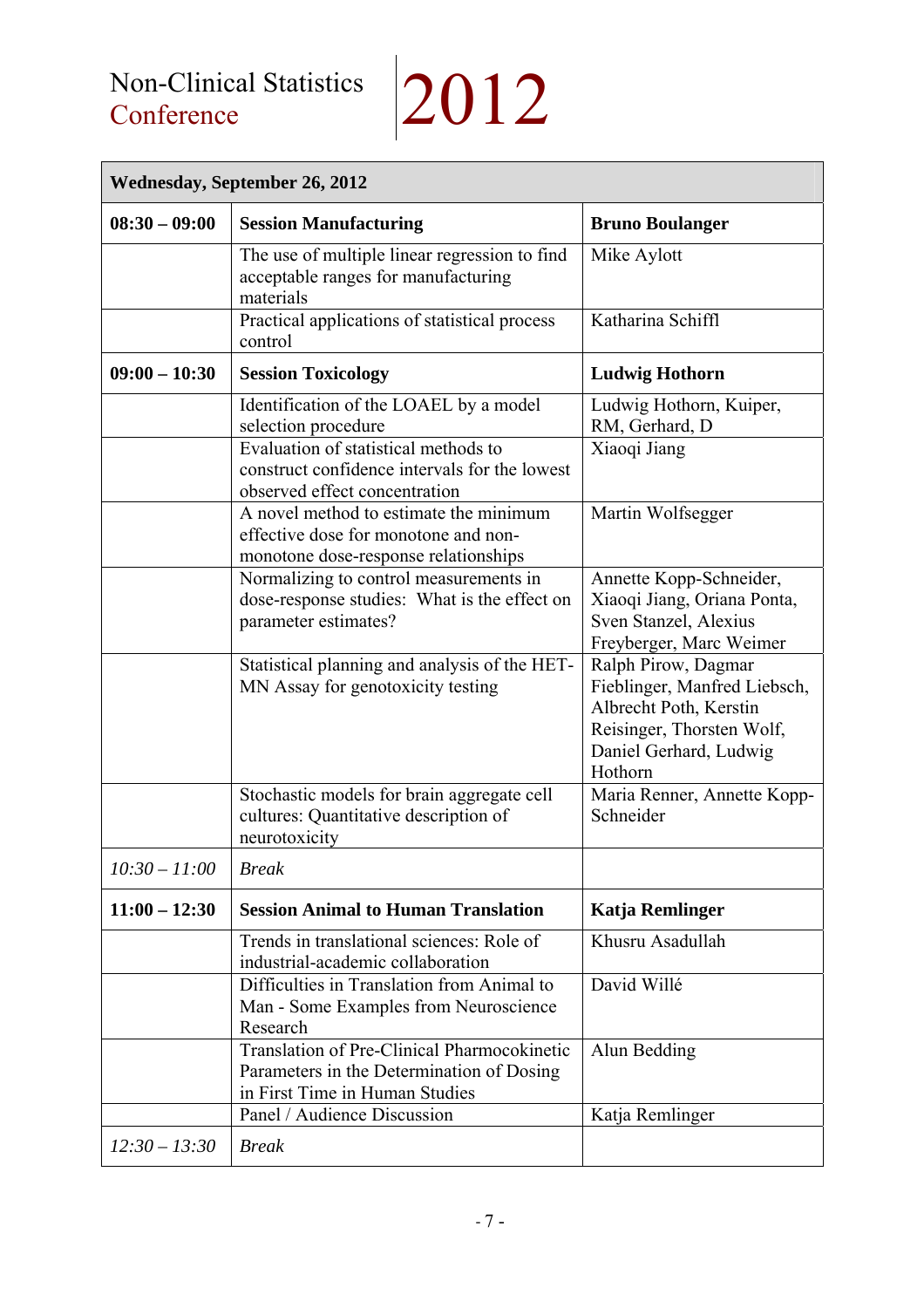| <b>Wednesday, September 26, 2012</b> |                                                                                                                                                                |                                                                                                                                                                                                 |  |
|--------------------------------------|----------------------------------------------------------------------------------------------------------------------------------------------------------------|-------------------------------------------------------------------------------------------------------------------------------------------------------------------------------------------------|--|
| $13:30 - 15:30$                      | <b>Session Various</b>                                                                                                                                         | <b>Richardus Vonk</b>                                                                                                                                                                           |  |
|                                      | Estimation of in-vitro dose response curves<br>in the presence of drug resistant viral<br>mutations                                                            | Doreen Abainenamar, T.<br>Jacobs, H. Ceulemans, O.<br>Lenz, G. Molenberghs, T.<br>Verbinnen.                                                                                                    |  |
|                                      | Detecting pharmacodynamic drug-drug<br>interactions – a pharmacometric success<br>story                                                                        | Tom Jacobs, C. Mackie, W.<br>Talloen, T. Steckler, A.<br>Megens                                                                                                                                 |  |
|                                      | Quantitative assessment of drug interactions<br>by linear mixed effects modeling                                                                               | Sven Stanzel, Helene Bayer,<br>Annette Kopp-Schneider                                                                                                                                           |  |
|                                      | Normal ranges determination with quantile<br>regression                                                                                                        | Luc Esserméant                                                                                                                                                                                  |  |
|                                      | Logistic regression re-modelled                                                                                                                                | Tina Müller, Hannes-<br>Friedrich Ulbrich                                                                                                                                                       |  |
|                                      | Quasi-species identification with model<br>based clustering                                                                                                    | Bie Verbist, Koen Van der<br>Borght, Yves Wetzels, Kim<br>Thys, Joke Reumers, Tobias<br>Verbeke, Willem Talloen,<br>Joris Meys, Carl Van Hove,<br>Jeroen Aerssens, Luc<br>Bijnens, Olivier Thas |  |
|                                      | Biophysical rationale and quantitative<br>benefits of using linear mixed effect models<br>to summarize transitions of peptides to<br>protein abundances in SRM | Jens Lamerz, Paul Cutler,<br>Anton Belousov, G.<br>Duchateau-Nguyen                                                                                                                             |  |
| $15:30 - 15:45$                      | <b>Close</b>                                                                                                                                                   | <b>Richardus Vonk</b>                                                                                                                                                                           |  |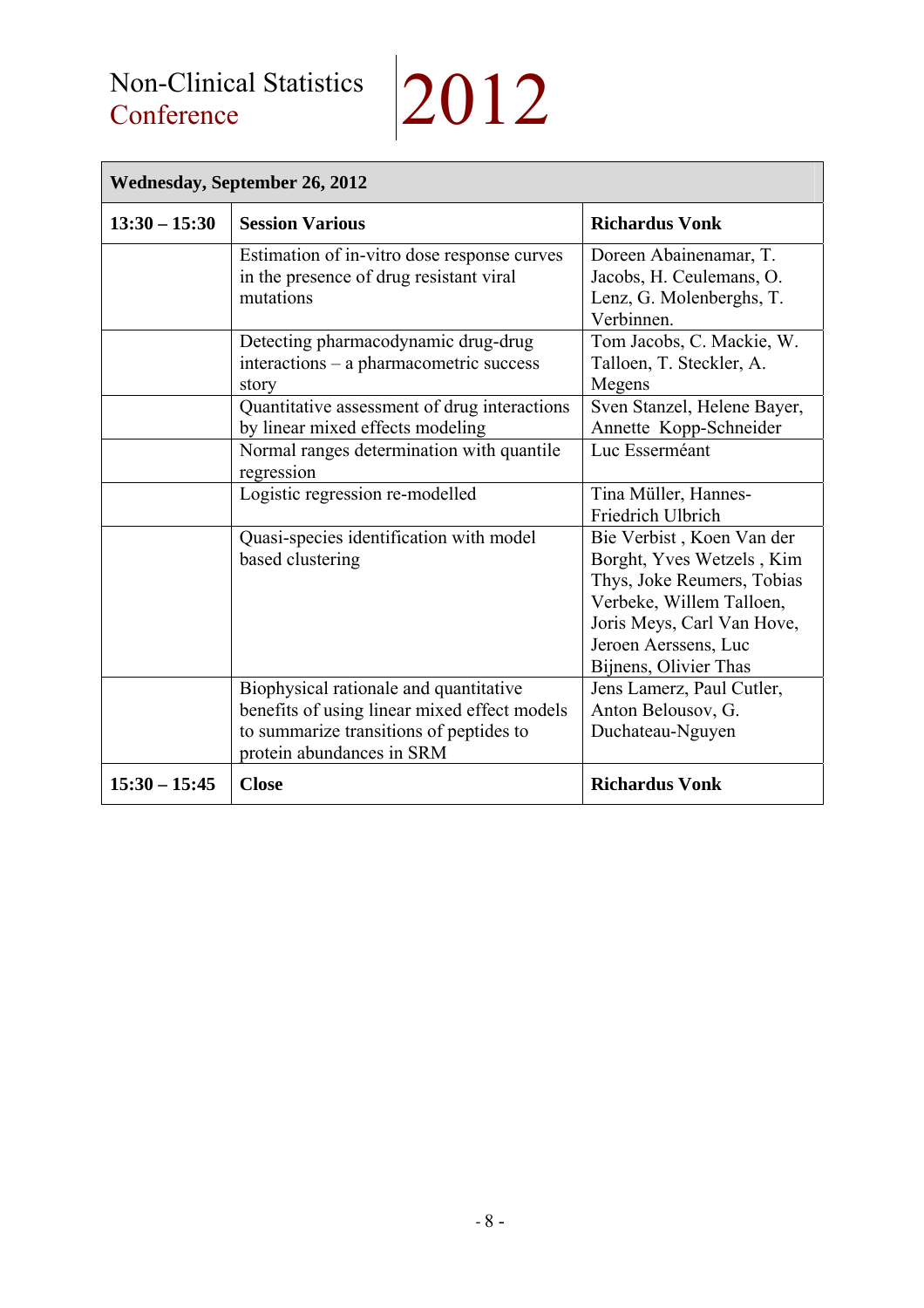Non-Clinical Statistics<br>Conference



## **Poster Session**

**Monday, September 24, 2012 19:00 – 21:00**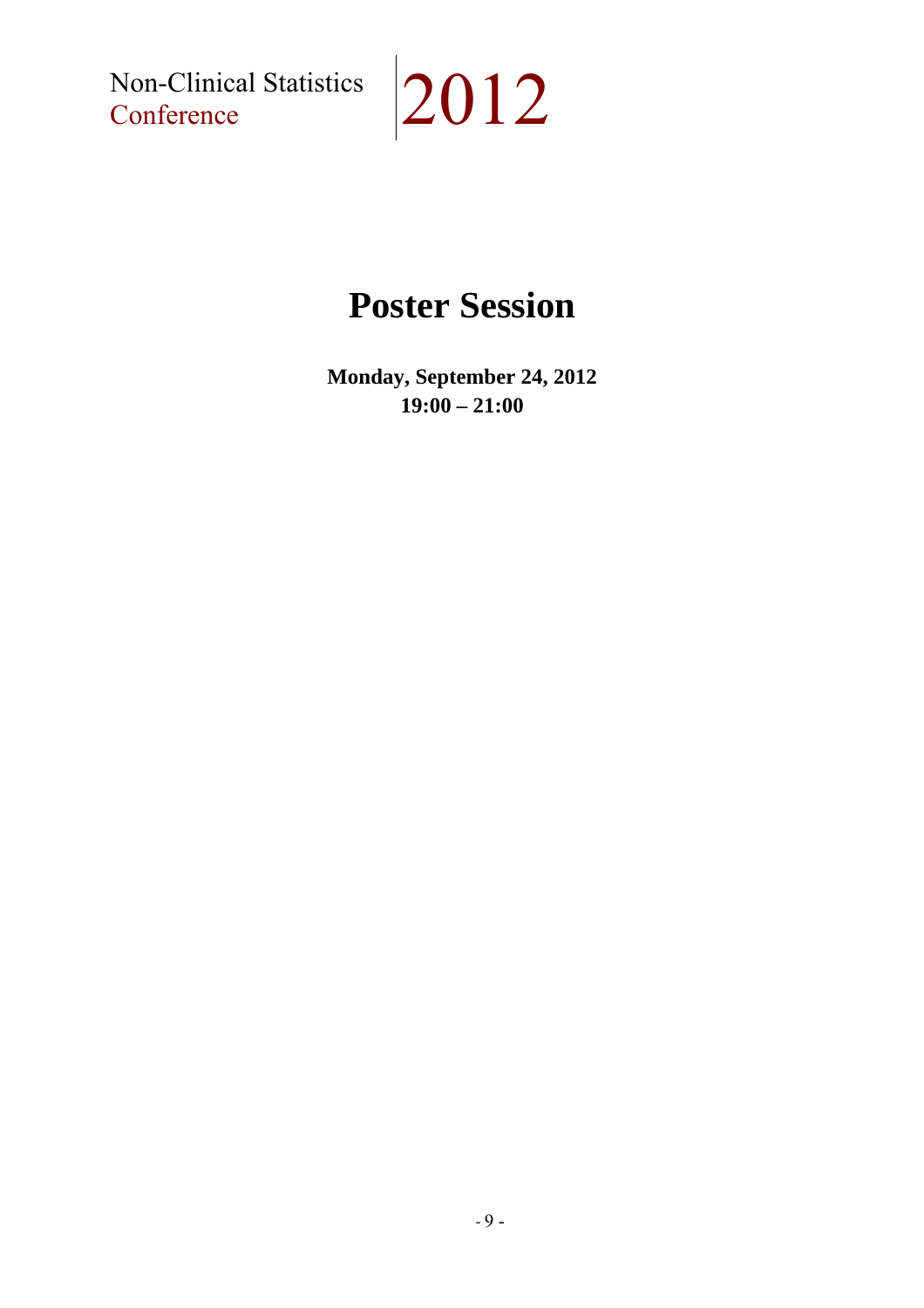Non-Clinical Statistics Non-Clinical Statistics 2012

### **Variability and transfer of analytical methods**

#### (POSTER)

#### *Misbah Ahmed (GSK)*

Method variability assessments and method transfers are widely performed within the Pharmaceutical arena. The purpose of this poster is to outline and propose a possible strategy for the transfer of Analytical methods. With limited resourcing and money and time constraints, we advocate different approaches for low and high risk methods, mainly based on staggered measurement systems analysis (MSA) designs. The examples will illustrate the steps involved, including risk assessment, specification of an acceptance criterion and the experimental design involving a two step approach for high risk methods and a combined variability and transfer assessment for low risk methods. We will also discuss determination of the sample size in the presence of random effects, using the mixed procedure within SAS 9.2.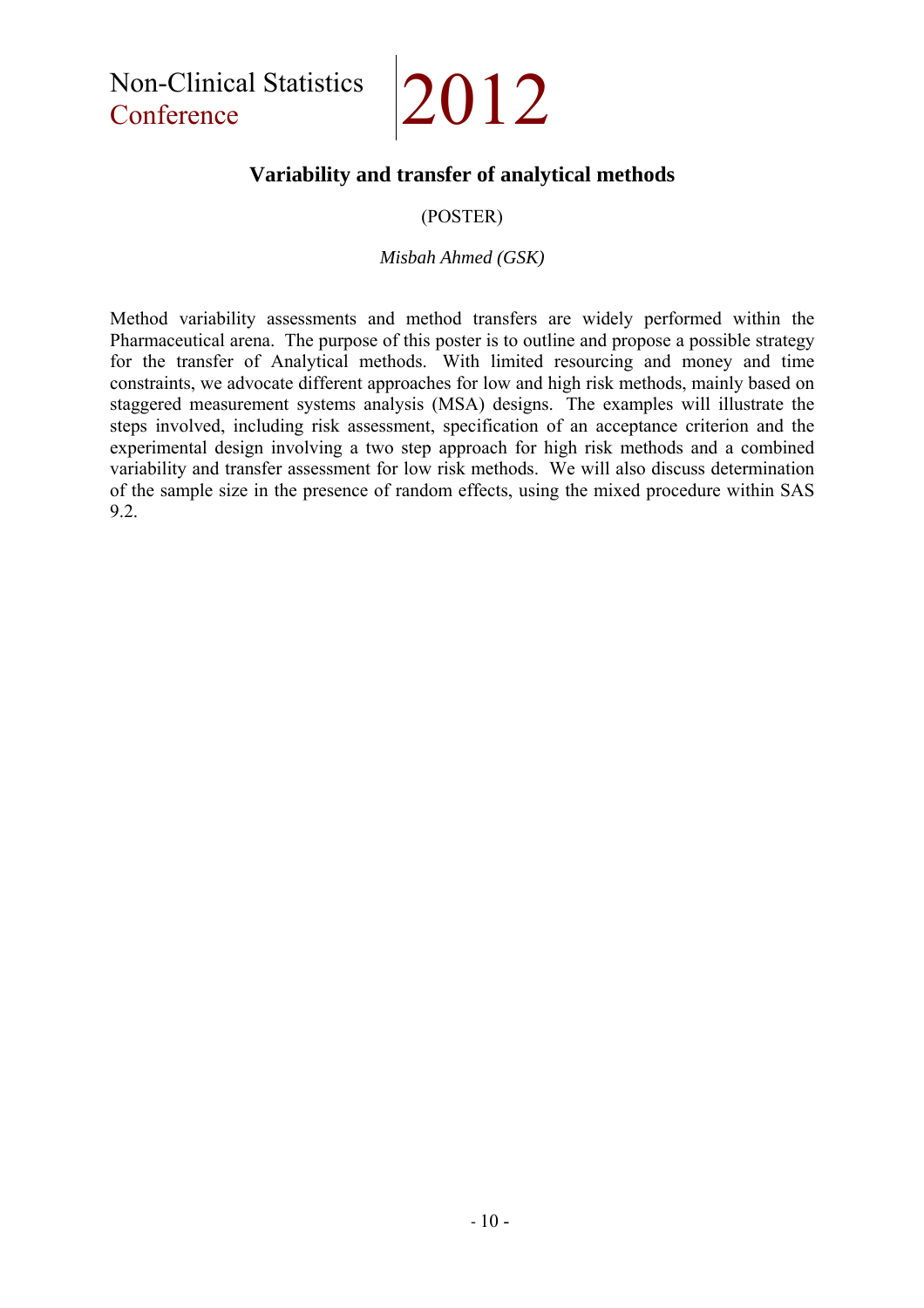Non-Clinical Statistics Non-Clinical Statistics 2012

### **Mixed effect modeling for the identification of pharmacodynamic markers for cancer treatment in a multi-technology approach**

*S. Bader <sup>1</sup>, C.-H. Ooi <sup>1</sup>, <i>B. Bossenmaier*<sup>2</sup>, *T. Friess*<sup>2</sup>, *M. Thomas*<sup>3</sup>

*1 Biostatistics & Bioinformatics, 2 Oncology Discovery, 3 Translational Medicine Pharma Research and Early Development, Roche Diagnostics GmbH, Nonnenwald 2, 82377 Penzberg* 

The implementation of pharmacodynamic (PD) markers in clinical drug development is becoming a key element for guiding the optimal biological dose during Phase 1 dose escalation. PD markers are used to monitor drug target inhibition and the modulation of associated pathways, in particular with well-tolerated antibody treatments which often do not show any dose-limiting toxicity. To be able to observe PD effects during dose escalation, markers should be modulated robustly over time and assessed by a methodology which allows quantification of individual markers (e.g. mRNA expression).

The described study is based on a hypothesis free approach using three different technology platforms to identify potential PD markers for HER3 targeted treatment in pre-clinical models. The technology platforms were selected to enable the evaluation of RNA, miRNA and protein expression. Five different mouse xenograft models were treated once with 10 mg/kg of a glyco-engineered anti-HER3 antibody and tumors were explanted after 1 h, 24 h and 168 h post-treatment. In addition, tumors from vehicle-treated control animals were taken after 1 h and 168 h. Three out of five animal models are known to respond to anti-HER3 therapy whereas the other two do not respond.

The focus of this study is to identify global PD effects by statistical means of mixed effect modeling. The detected markers should show a significant and relevant modulation over time across xenograft models and not be observed in the matching vehicle controls. For this purpose, a statistical model including the factors time and response status as well as the timeresponse interaction is applied considering the xenograft model as a random factor. The incorporation of the time-response interaction allows us to also investigate PD markers which are dependent on the response status.

Overall we saw that, independent of the technology used, the samples of each individual animal model cluster together. Only few global PD markers could be found whereas more response-dependent PD markers were identified. Although there was no overlap of identified markers amongst the different technology platforms, the markers were found to belong to similar pathways in bioinformatics analysis. Nevertheless, it needs to be demonstrated that the molecular changes, which have been identified in the pre-clinical models, can be translated to clinics.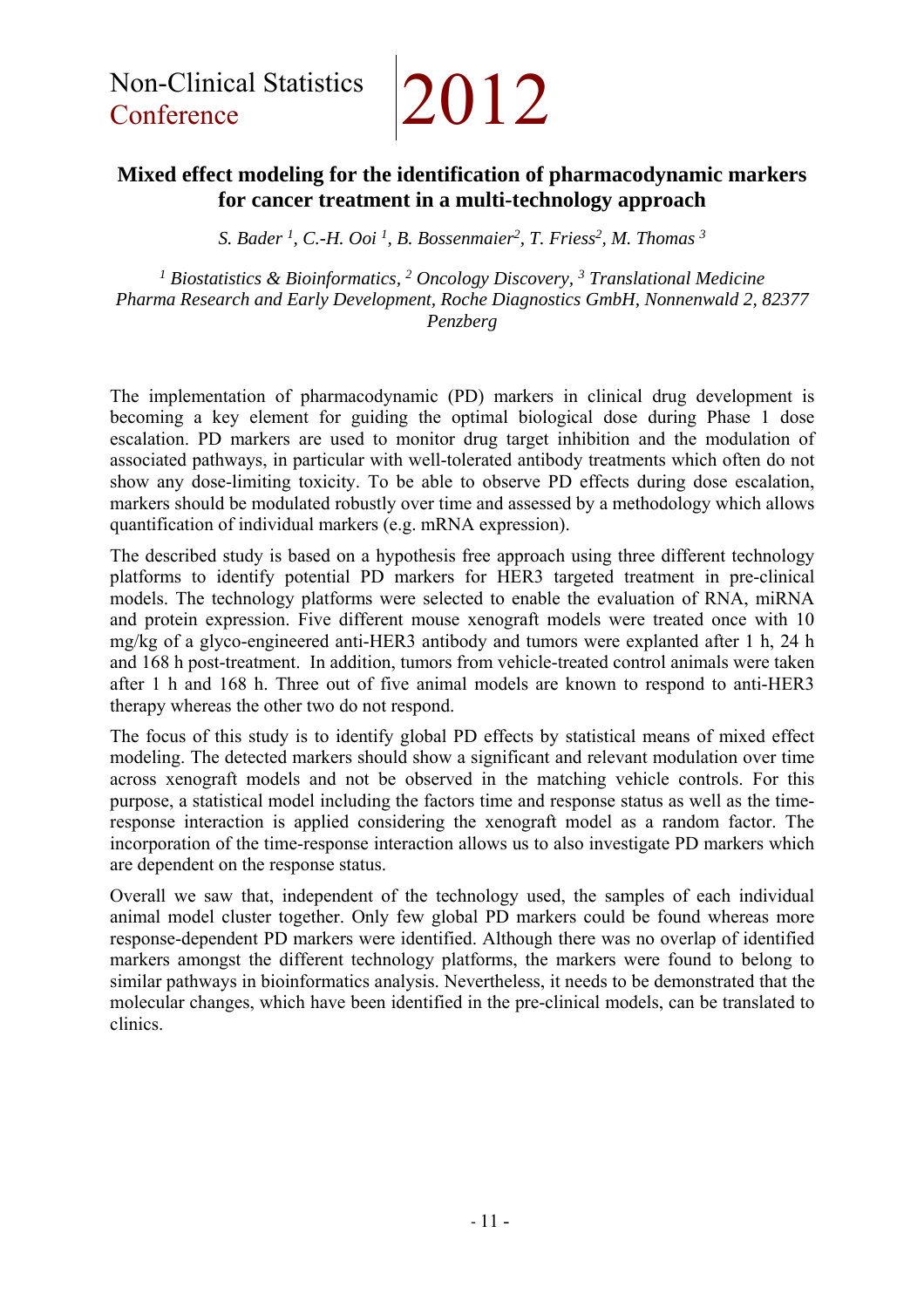Non-Clinical Statistics<br>Conference

# $|2012$

## **Dose Response**

*Session Chair: Christian Ritz* 

**Tuesday, September 25, 2012 09:00 – 10:30**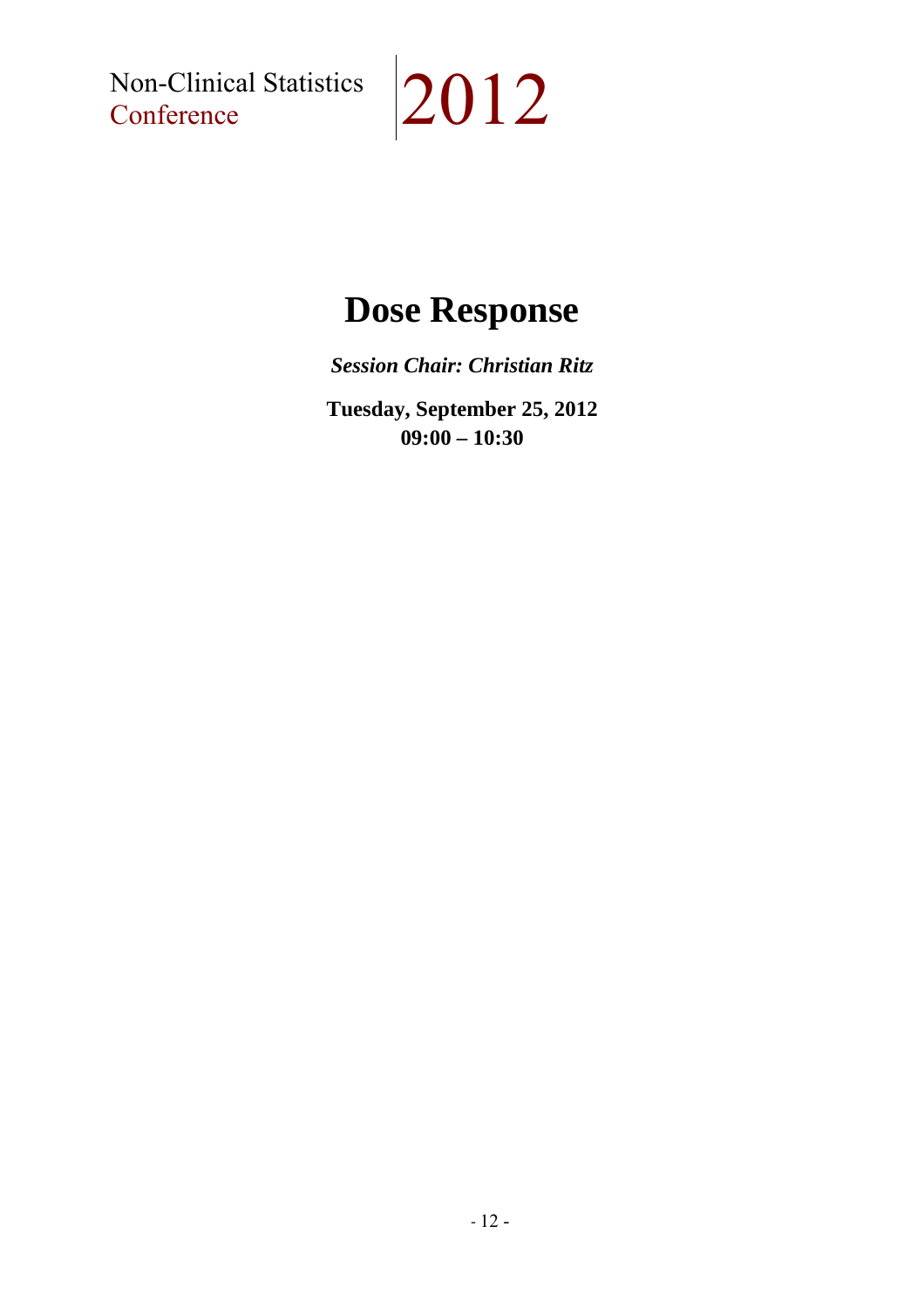Non-Clinical Statistics Non-Clinical Statistics 2012

#### **State of the art in dose-response modelling**

*Jens C. Streibig & Christian Ritz University of Copenhagen* 

Dose-response curves are used to summarize experiments from biological assays with putative biologically active compounds. Modern science generates countless potentially biologically active compounds that for one reason or another need to be screened to assess their effects in animals, humans, or the environment at varying doses or exposure levels. In many areas of industry and science, the use of dose-response curves is essential in order to assess toxicity of various substances.

Consequently, proper experimental design and evaluation of usually nonlinear dose-response models have become pivotal for many areas in modern society. More than 35 years ago, Finney stated "Although a few statisticians have worked in it intensively, to the majority it appears as a topic that can be neglected, either because of it difficulties or became it is trivial." However, the difficulties or trivialities notwithstanding, biological assays illustrate the challenges encountered in applied statistics as to experimental design, use of significance test and the intimate link between appropriate statistical modelling and delicate elicitation of biological understanding from regression parameters.

In the past nonlinear regression required guesstimates of initial parameter values and in general it was difficult to apply for inexperienced experimenters and scientists. On the basis of my work in pesticide selectivity and toxicology for more than 20 years, we developed an add-on package *drc* for the open source environment **R**. This project started back in 2004. The key function is the function drm() with a built-in self starter facility that makes nonlinear regression almost as easy to carry out as linear regression. The package *drc* includes numerous dose-response models; the most important ones are the sigmoid symmetric and asymmetric curves but also non-monotonous dose-response models as well as some related models also used in biochemistry, e.g., Michaelis-Menten and the exponential decay model. The package allows the same model equations to be used regardless of the data type (e.g., continuous or binomially distributed) and there are also functions available for modelling joint action of mixtures of biologically active compounds on the basis of the commonly used ray design. The package relies on the after-fitting principle meaning that usually only a single model fit is needed per data set and, subsequently, various biologically meaningful parameters are derived on the basis of the single fit by propagating errors from model parameters to derived parameters.

The statistical problems facing experimenters and scientists include, among others, the use of transformations such as Box-Cox transformations and transform-both-sides approaches and the evaluation the adequacy of the obtained fit in general in view of statistical and biological considerations.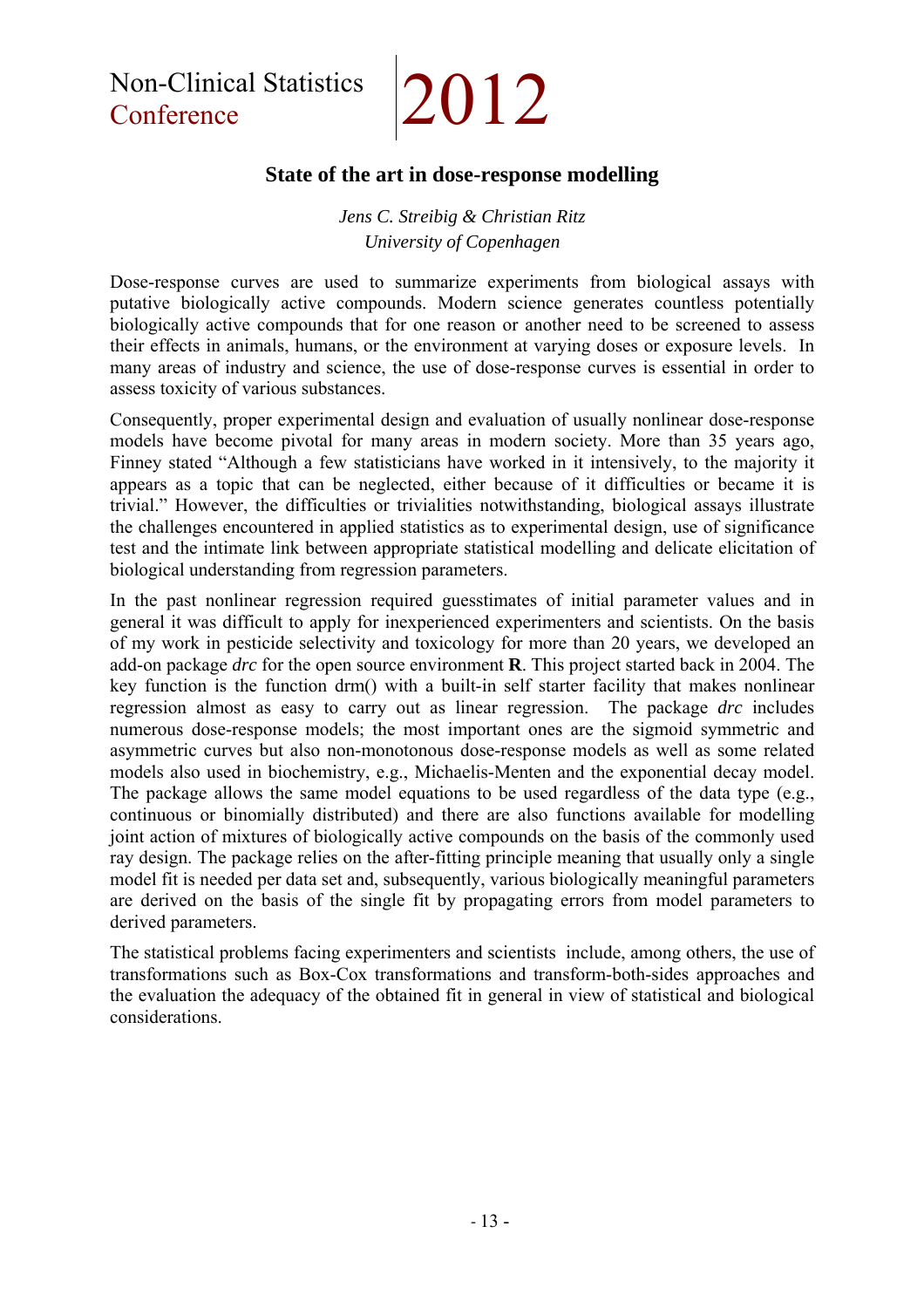Non-Clinical Statistics 2012

### **Dose-response curves in Industrial Biotechnology**

*Thomas A Poulsen Novozymes A/S* 

Novozymes is the world leader in industrial enzymes with products in detergency, food, feed, bio-fuel and more. In all these applications a non-linear response to dosage of enzyme, substrate, inhibitor or other ingredients is the norm. The easy fitting of non-linear models in R makes it relatively easy to model the non-linearities directly.

The talk will give examples of non-linear dose-response in enzyme applications as

- Laundry: Remission response to enzyme dosage
- Enzyme kinetics: Activity response to inhibitor dosage (Michaelis-Menten experiment)
- Substrate depletion: activity response to change in substrate concentration (continuous dose-response)

We'll also see how proper modeling can simultaneously improve and simplify on the experimental setup.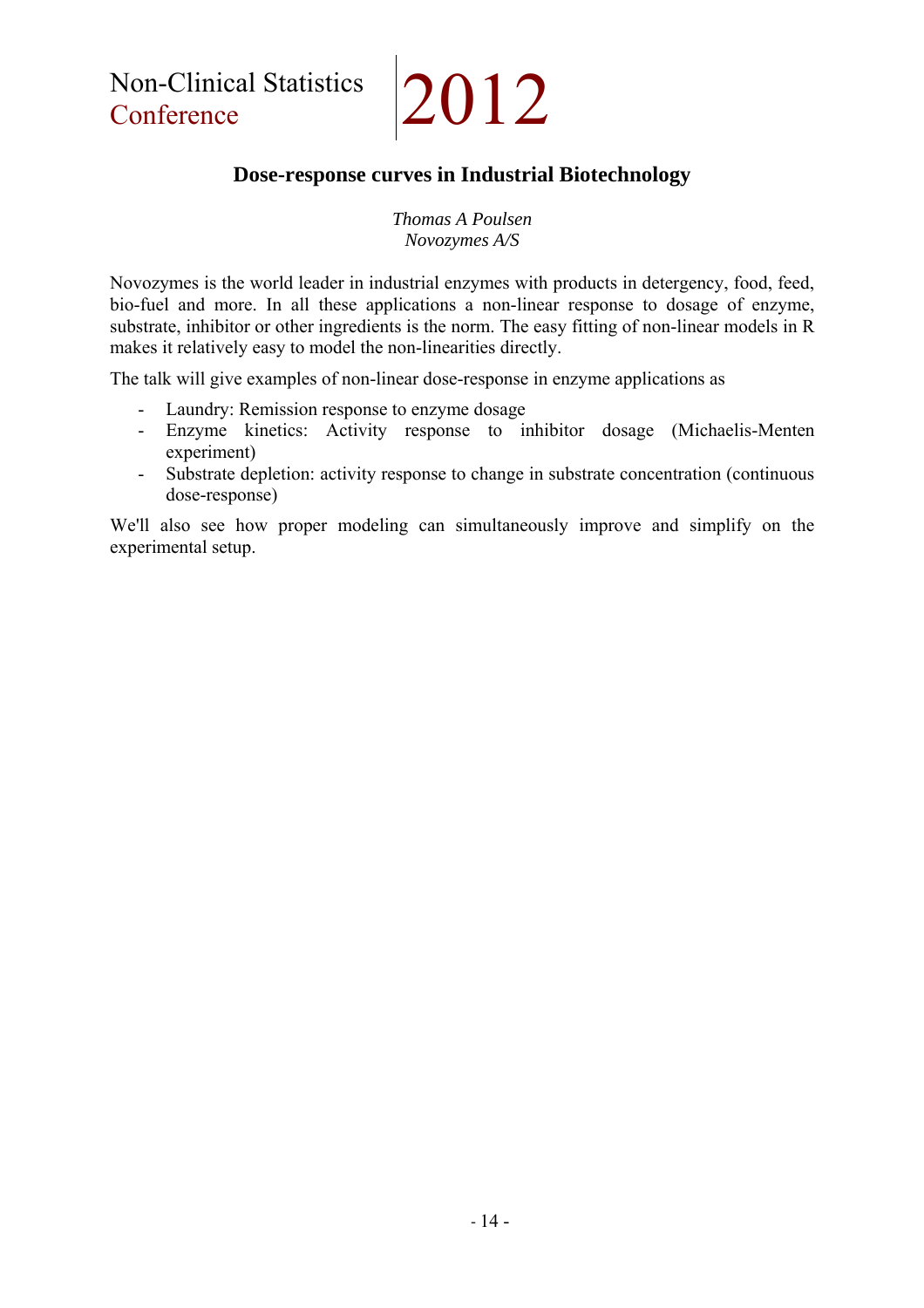## **Automating Non-clinical Statistics using the R Service Bus. The Case of Dose Response Modeling.**

#### *Tobias Verbeke OpenAnalytics*

Non-clinical statisticians often develop analyses for experiments that can eventually be automated for usage in systematic screening campaigns. As R has become the lingua franca for non-clinical statistics, an open source framework has been developed for such automated deployment: the R Service Bus<sup>1</sup>.

In this presentation we will demonstrate how a major pharmaceutical company turned to R and the R Service Bus to automate all of its company wide compound activity screening. We will highlight the strengths of R for dose-response analyses and show how the R Service Bus allowed to integrate such statistical functionality with a diverse set of legacy applications.



1 Cf. http://www.openanalytics.eu/r-service-bus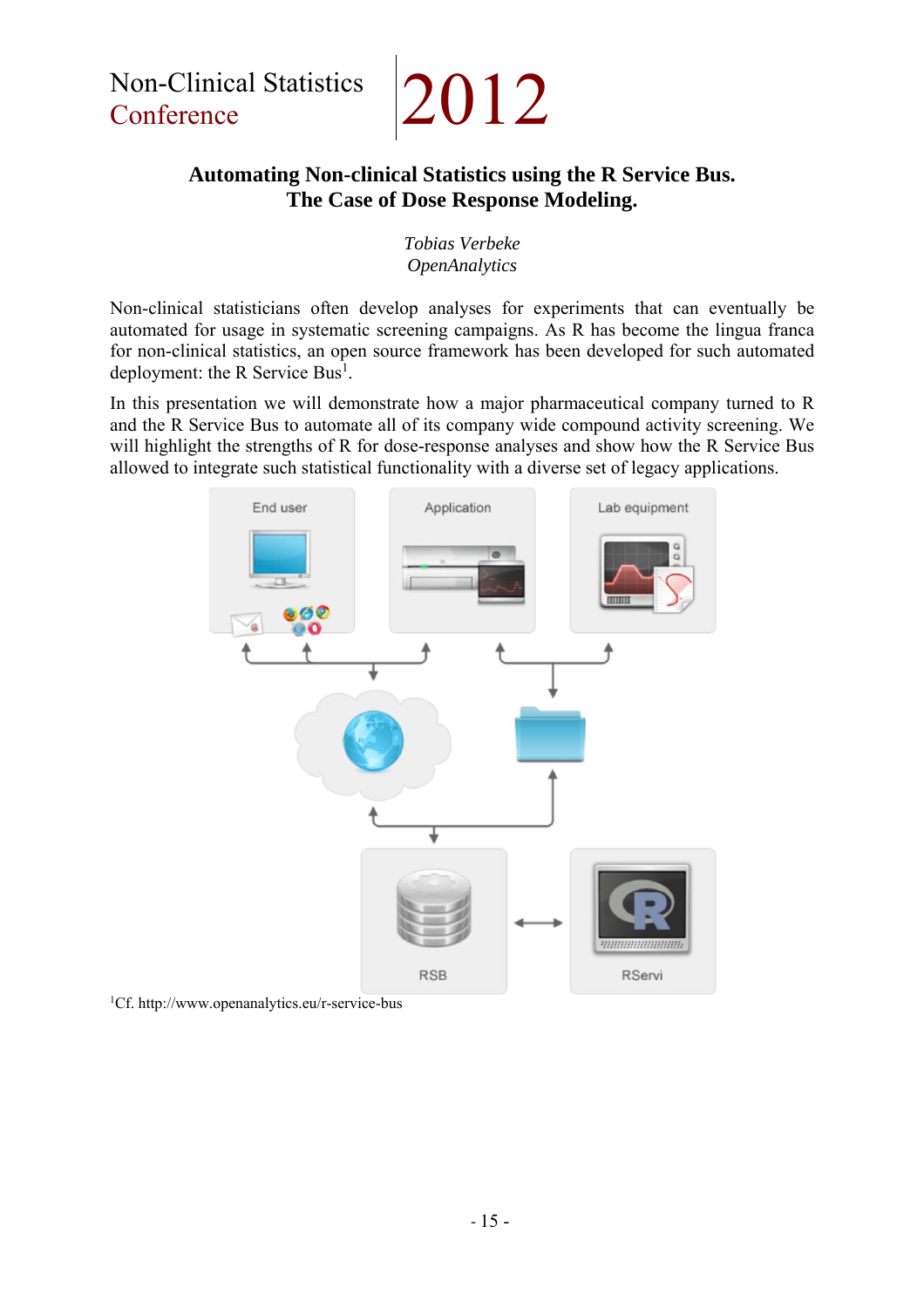Non-Clinical Statistics<br>Conference

# $|2012$

## **Bioassays**

*Session Chair: Emmanuel Pham* 

**Tuesday, September 25, 2012 11:00 – 12:30**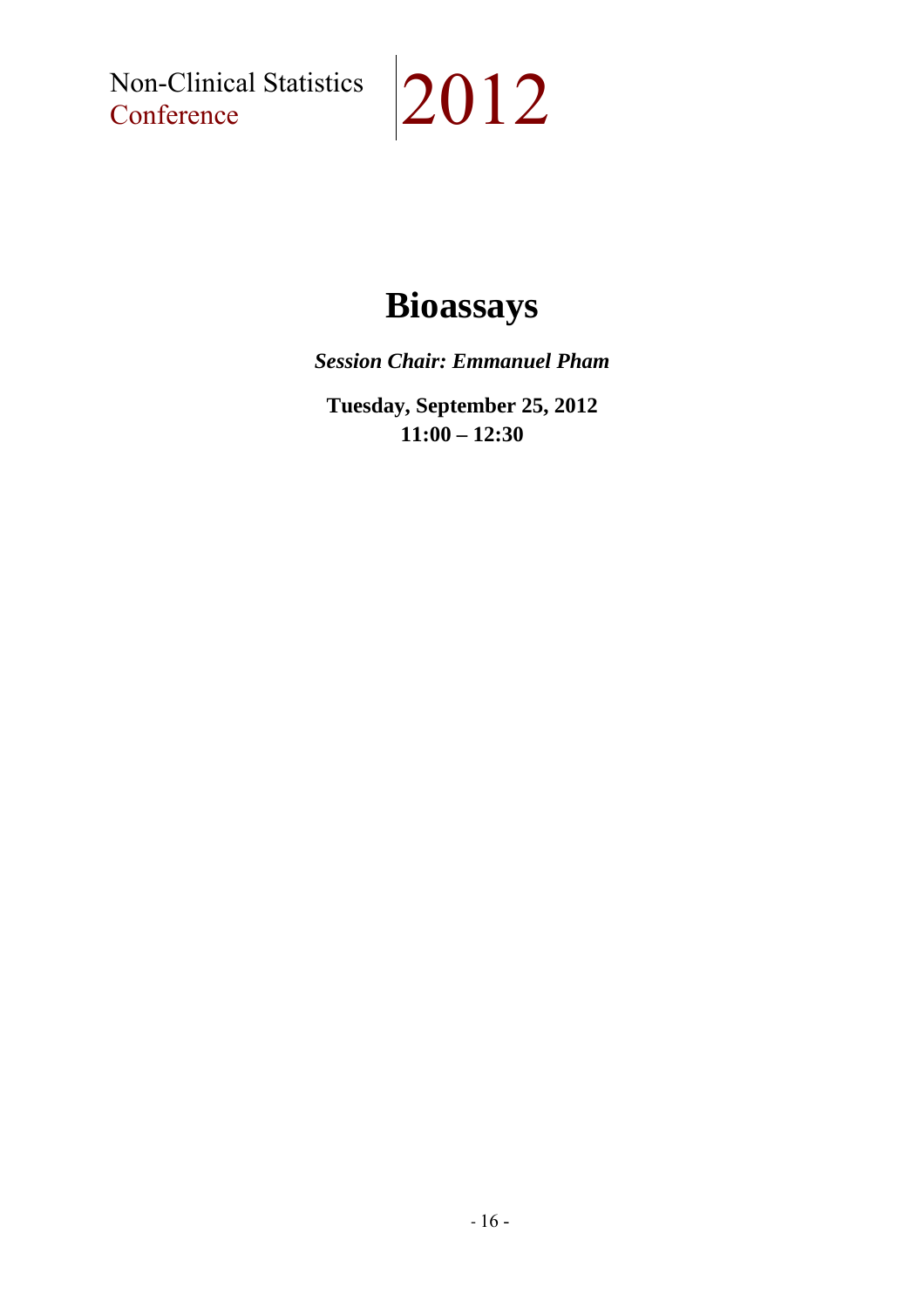## **An evaluation of methods for determining confirmatory cut-points in enzyme-linked immunosorbent assays (ELISA)**

#### *Thomas Jaki University of Lancaster*

Biotechnology derived therapeutics may induce an unwanted immune response resulting in the formation of anti-drug antibodies (ADA). As a result the efficacy and safety of the therapeutic protein could be impaired. For example, neutralizing antibodies may affect pharmacokinetics of the therapeutic protein or induce autoimmunity. Therefore a drug induced immune response is a major concern and needs to be assessed during drug development.

Appropriate assays need to be developed for the detection and characterization of ADAs. Those assays include screening assays for identifying a positive sample, confirmatory assays to proof the screening results and a functional assay for assessment of the neutralizing capacity of antibodies. A critical step during assay development and validation is to define an appropriate cut off that enables to distinguish between positive and negative samples.

In this talk we will discuss and compare several statistical and heuristic methods for cut-point determination in confirmatory enzyme-linked immunosorbent assays (ELISA) which are commonly used. We find that using a simple difference works well if different runs follow the same distribution while the approach based on the percent inhibition offers a more robust alternative when operator or run characteristics are different.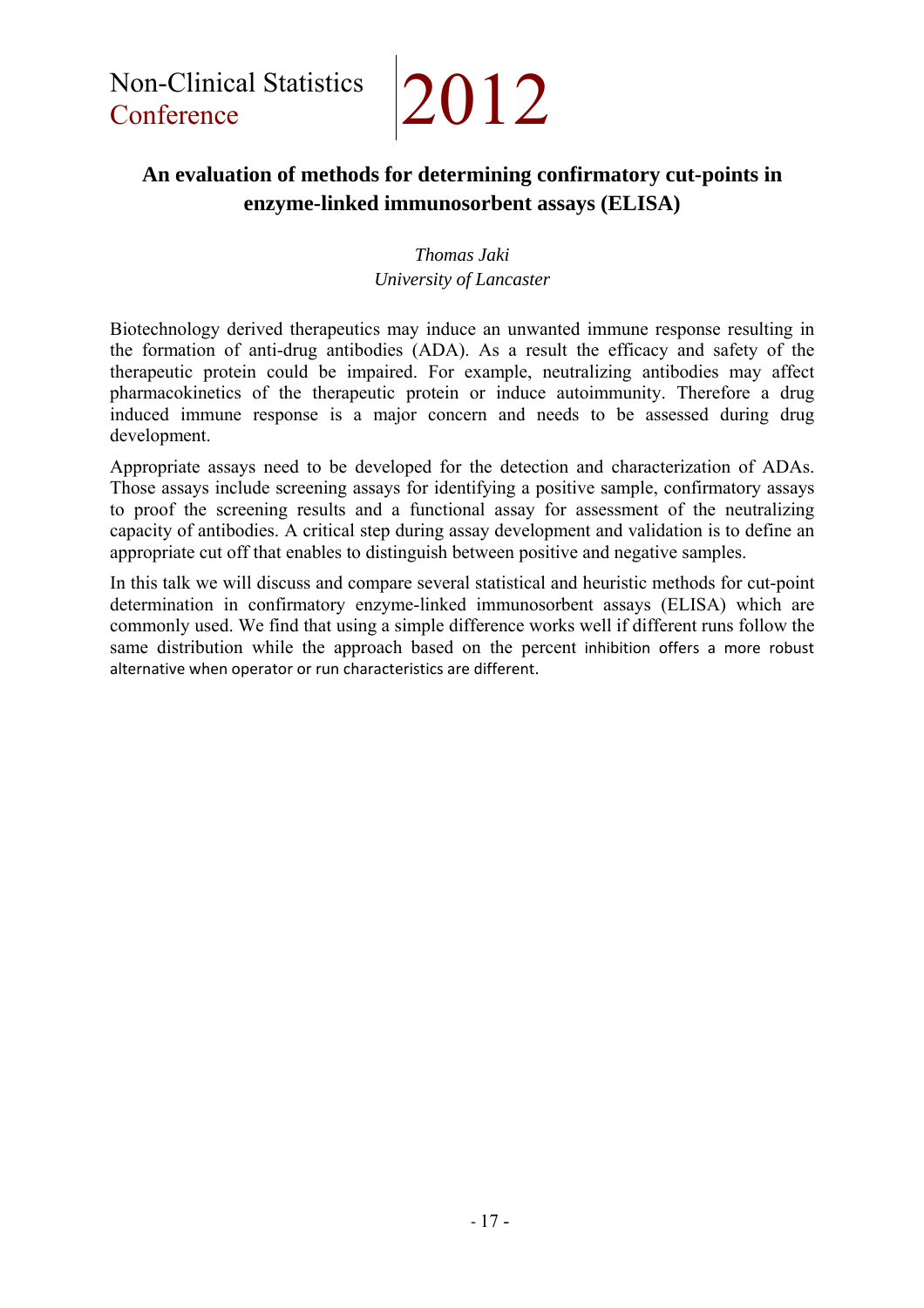### **Assessing the performance of statistical methods for estimating a common relative potency in bioassays**

*Thembile Mzolo1\*, Edwin van den Heuvel1 , and Marga Hendricks2 1 University Medical Center Groningen, Netherlands, 2Schering-Plough, Netherlands \*email: t.v.mzolo@umcg.nl* 

Several methods have been proposed for estimating a common relative potency in parallel line bioassays. These include ordinary unweighted methods, average weighted methods, and maximum likelihood methods including the random effects models and in this study we focus on these approaches. Among the average weighted methods the focus will be on those methods proposed by Cochran 1954, Bliss 1952, and Morse and Bickle 1967. Furthermore, maximum likelihood methods that will be reviewed are those by Armitage et al. 1976, Williams 1978, Meisner et al. 1986 and lastly random effects model. A simulation study is performed to assess the performance of these various methods under varying assumptions and the results are compared across all methods. The assessment is based on the coverage probability and the length of the confidence interval.

**Keywords:** Parallel line bioassays, ordinary unweighted, average weighted, maximum likelihood methods, and coverage probability

#### **References**

Armitage, P., Bennet, B. M., and Finney, D. J. (1976). Point and interval estimation in the combination of bioassay results. *The Journal of Hygiene*, **76(1):**147–162.

Bliss, C. I. (1952). *The statistics of bioassay*. Academic Press Inc, New York.

Cochran, W. G. (1954). The combination of estimates from different experiments. *Biometrics*, **10(1)**:101–129.

Meisner, M., Kushner, H. B., and Laska, E. M. (1986). Combining multivariate bioassays. *Biometrics*, **42(2):**421–427.

Morse, P. M. and Bickle, A. (1967). The combination of estimates from similar experiments, allowing for inter-experiment variation. *Journal of the American Statistical Association*, **62(317)**:241–250.

Williams, D. A. (1978). An exact confidence region for a relative potency estimated from combined bioassays. *Biometrics***,** 34(4)**:659–661.**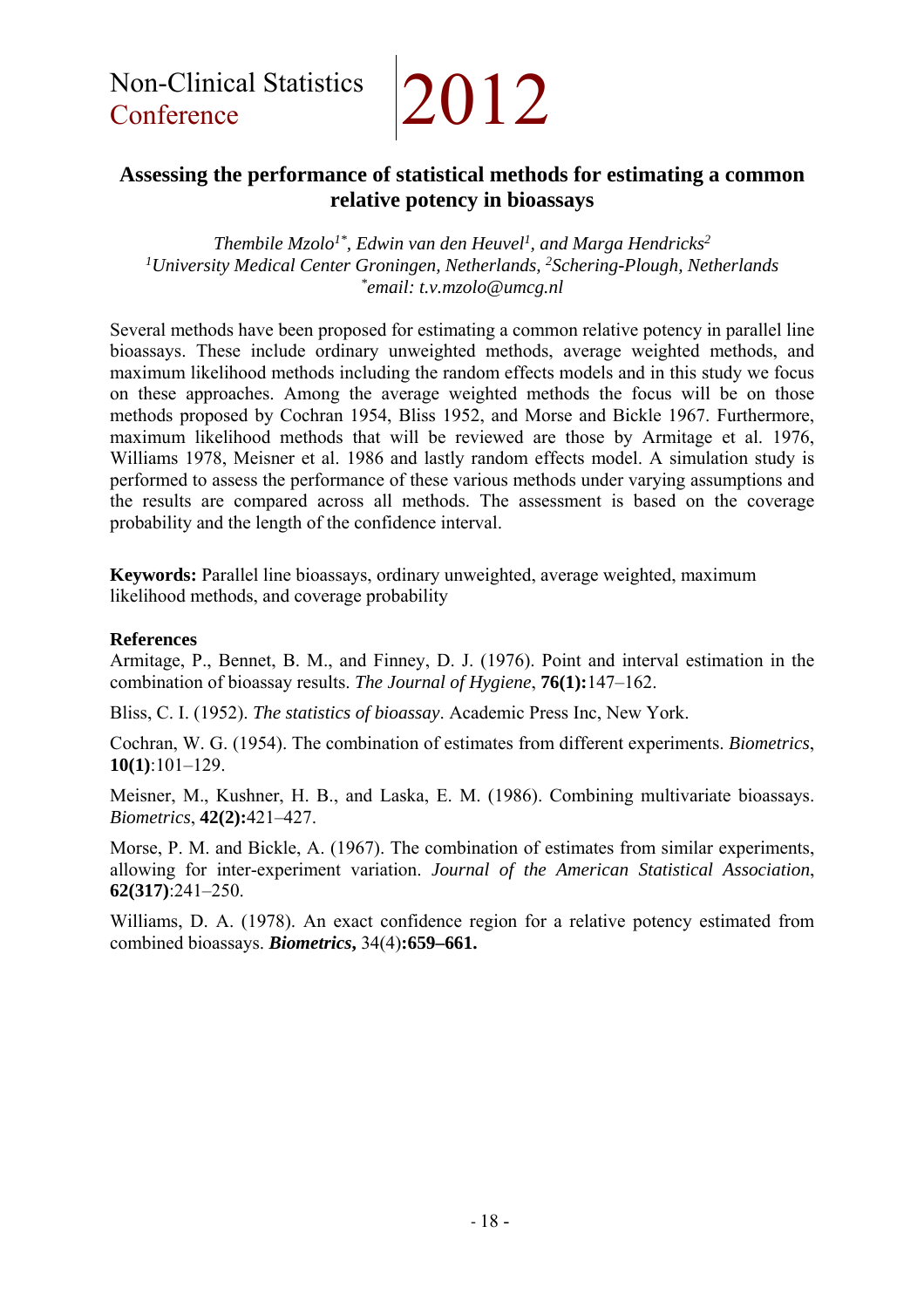### **Comparison of Hemacytometer and HiRes Cell Counters Used in Potency Assays**

*Priya Kulkarni, Ph.D and Bill Forrest, Ph.D Genentech, Inc.* 

Biological assays group traditionally used Hemacytometer for counting cells in potency assays. This method was highly labor-intensive and time-consuming. They acquired a new automatic Cedex HiRes cell counter which could potentially reduce the time and labor considerably. A series of experiments was performed using different cell lines and analysts at two target concentrations to evaluate the performance of the new HiRes cell counter. The goals were  $-1$ ) to assess the agreement between two methods and 2) to assess whether the number of replicates can be reduced from 8 to 2 or 3. Bivariate density plot and a random effects model were used to evaluate the data. The agreement between two methods was good and the number of replicates could be reduced to as low as 3. We shall discuss the data and results of this analysis in the talk.

**Keywords:** cell counter, potency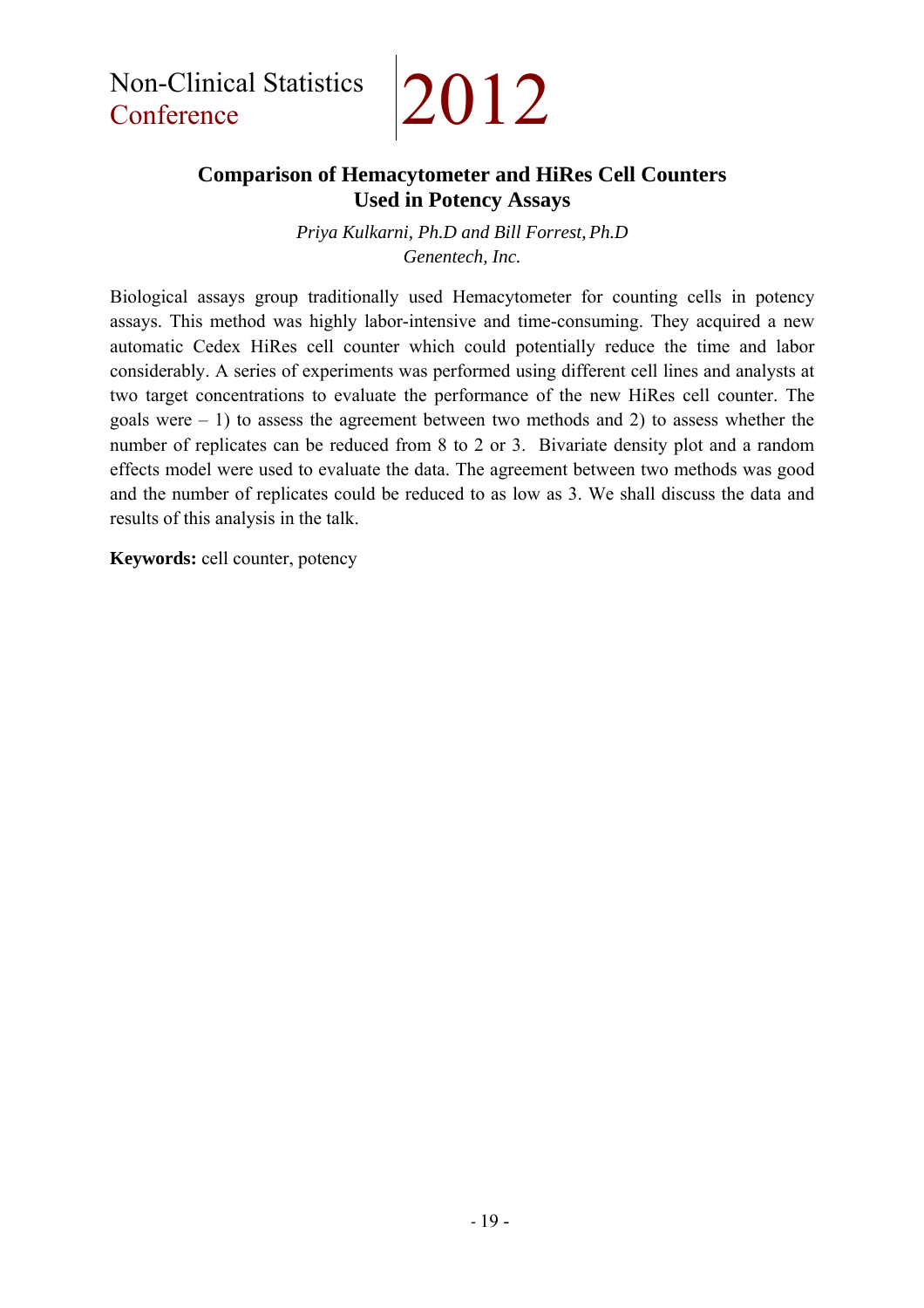## **Which method to estimate Kd and Ki in fluorescence polarization?**

*Dorothée Tamarelle, Armel Salangros Keyrus Biopharma* 

The use of fluorescence polarization (FP) is one alternative to traditional Binding radioligand assays. FP is used to study binding between small ligands and larger proteins using planpolarized light to detect the change in molecular volume. To measure binding affinity in FP, classical methodology needs to be adapted. An overview of Kd estimation models in case of FP experiments will be presented. Examples of Kd estimations and fits will be compared.

Then, the situation when an inhibitor is added will be considered. The displacement assay allows to calculate the Ki in order to describe the affinity between receptor and inhibitors. In case of competitive binding assay of small molecule interaction, several publications propose alternative methods to calculate the inhibition constant (Ki). A concrete case of Ki estimation with various approaches will be presented and results compared.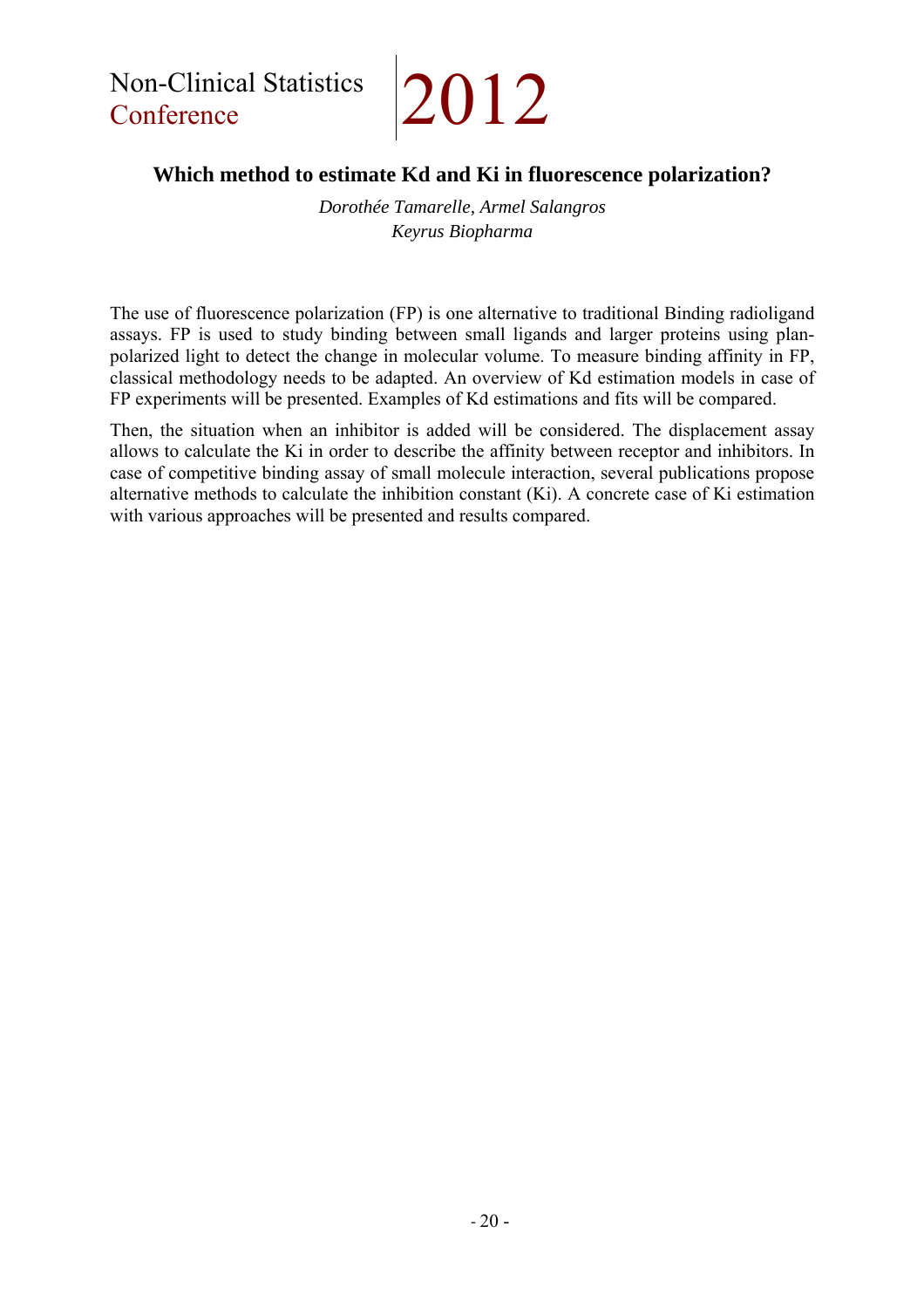Non-Clinical Statistics<br>Conference

# $|2012$

## **Bayesian Approaches**

*Session Chair: Bruno Boulanger* 

**Tuesday, September 25, 2012 14:00 – 15:30**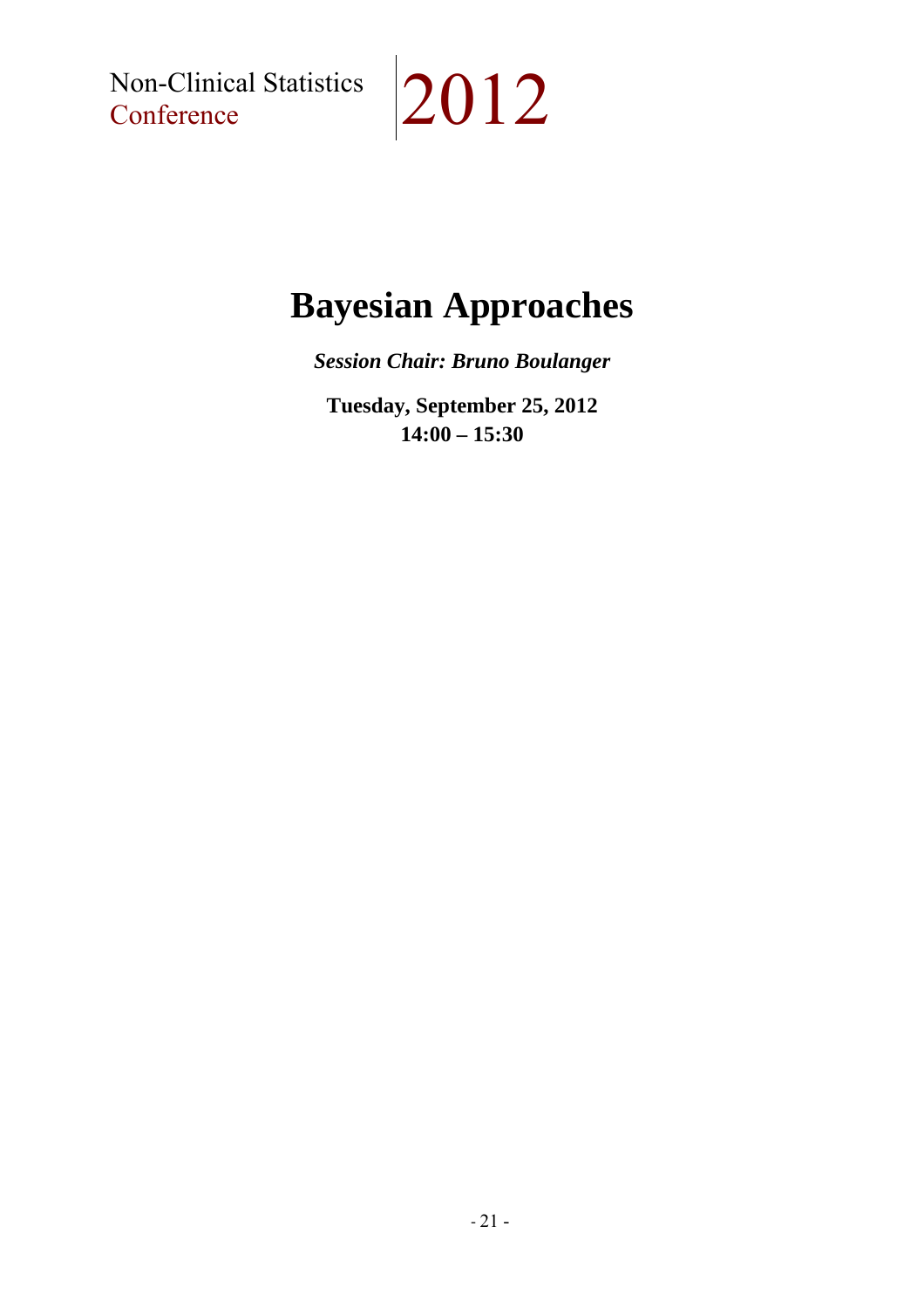## **Use of a 3 steps bayesian approach for the Behrens-Fisher problem in pre-clinical experiments**

*Karine Florin (\*), Jean Michel Marin (\*\*), Antoine Barbieri (\*\*\*), Marouane Seffal (\*\*\*)* 

*(\*) Research and CMC Biostatistics, Sanofi R&D, Montpellier, France (\*\*) Institute of Mathematics and Mathematical Modelling (I3M), University Montpellier 2, France (\*\*\*) Biostatistics Master Student, University Montpellier 2* 

Some important specificities of in vivo experiments research are the small sample sizes and the availability of historical data. Indeed, in numerous contexts, similar experiments are routinely performed for the same protocol. The Bayesian paradigm is typically well-suited for such a context: bayesian estimators are known to have good properties in case of small sizes and prior informations are naturally included. These methods improve the estimation quality and the power of the analyses, compared to the frequentist approaches currently used.

Here, we propose a specific sequential Bayesian method for the Behrens-Fisher question. That is the problem of hypothesis testing concerning the difference between the means of two normally distributed populations when the variances of the two populations are not assumed to be equal. Our method is based on a robust choice of combined objective and subjective priors. We consider that we have two historical dataset and a dataset on which the inference should be made.

In a first step, a non informative Jeffrey's priors on the parameters are used. In a second step, Normal-Gamma informative priors on the parameters are calibrated using the posterior distribution obtained in the previous step. On the two hypotheses, a uniform prior is considered with updated Normal-Gamma informative priors on the parameters. Three steps have been necessary to calculate the posterior probability of the two hypotheses as the Jeffrey's prior is improper.

Frequentist and Bayesian methods (including an approach based on Bayes Factor calibration) have been compared on real and simulated data. According the FDA recommendation (Guidance for the use of Bayesian statistics), control of the type 1 error rate and type 2 error rate have been realized.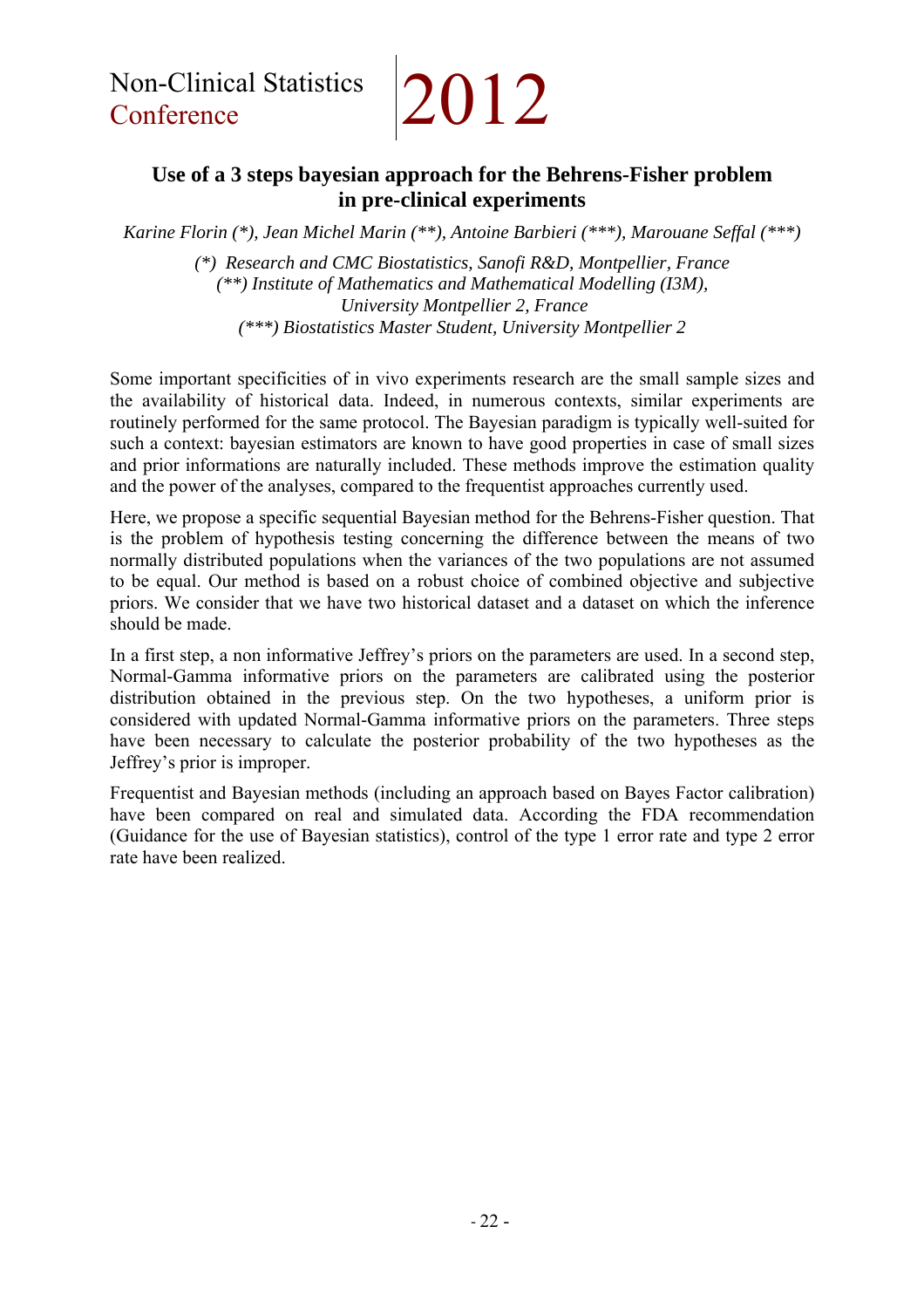## **Bayesian approach to risk assessment for dissolution testing of a marketed drug product**

*Coppenolle Hans, Altan Stan, Chen Juan, Manola Areti, Shen Yan, Shoung Jyh-Ming Non-Clinical Statistics, Janssen Research & Development, Johnson & Johnson*

Release of the active ingredient from the drug product and dissolution of the drug under physiological conditions is an important critical quality attribute. The rate and extent of drug release depends mainly on manufacturing process parameters and material attributes. An in vitro test method is used to determine drug release over dissolution time. The rate of release is believed to be linked to in vivo performance and useful for assessing manufacturing quality over shelf life defined by in vitro dissolution specification limits typically comprised of multiple stages.

A Bayesian simulation approach based on a linear mixed model analysis of the stability profile at different dissolution times is proposed to estimate the probability of pass/fail stage testing at time of lot manufacture and end of shelf life given calculated limits applied at time of manufacture and end of shelf life specification limits. The Bayesian approach leads to a natural calculation of both consumer and producer risk. The risks are expressed via a two-way contingency table displaying joint time of manufacture and end of shelf life outcomes. Costs associated with risks can then be easily calculated. The Bayesian methodology allows the effective use of prior information in the analysis.

The linear mixed model framework accounts for the typical restricted randomization of the analytical design for dissolution testing routinely used in practice and the effect of manufacturing parameters on dissolution. An alternative and more optimal analytical design strategy to characterize the time profile for dissolution stability studies and the 'Quality by Design' aspect of the study will also be discussed.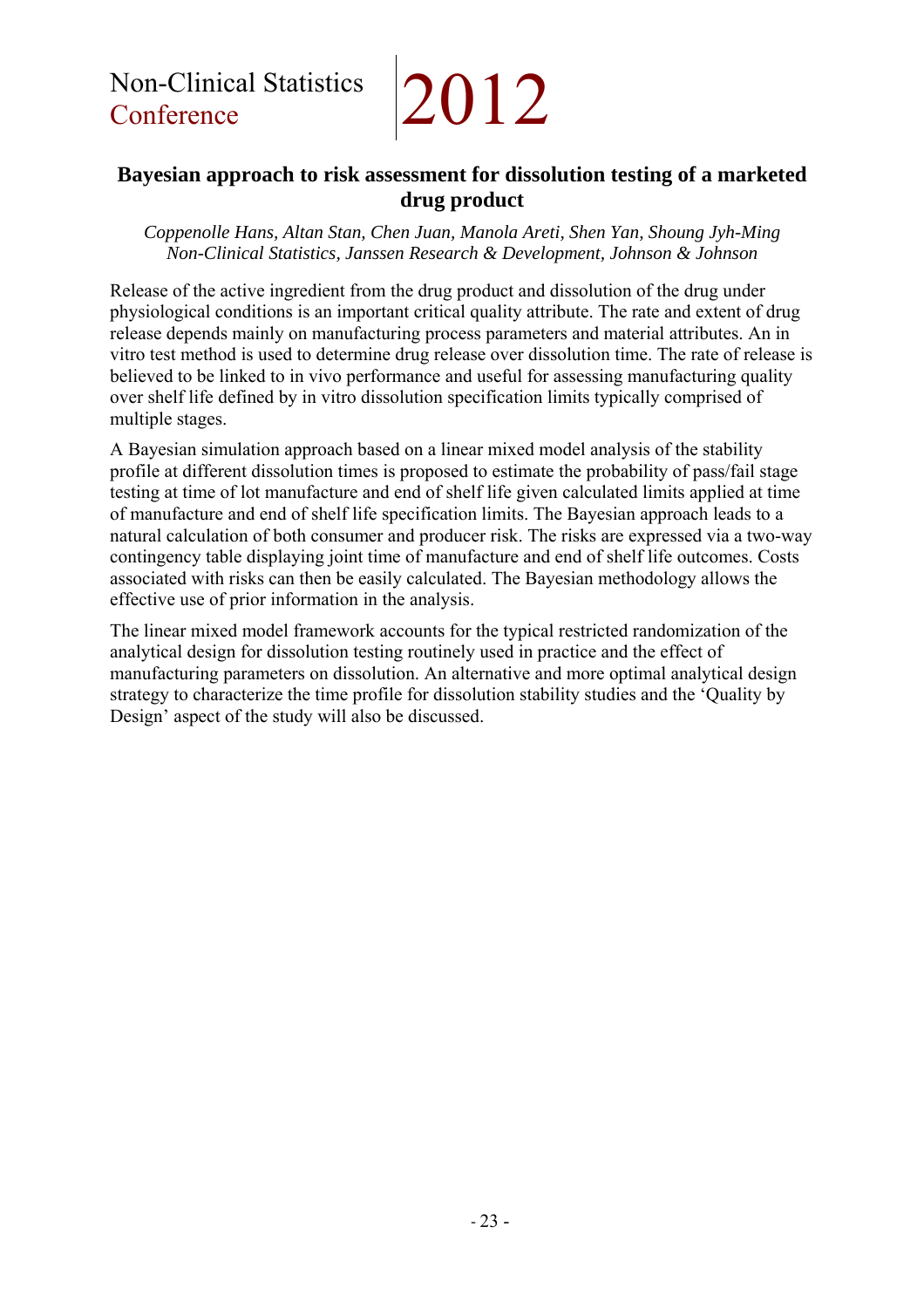## Non-Clinical Statistics Non-Clinical Statistics 2012

### **Bayesian analysis of analyte data**

*John Whittaker and Linda Warnock GlaxoSmithKline, Stevenage, UK* 

Assays to determine the concentration of analytes such as proteins are often based on immunoassays. The analyte concentrations in test samples are read off a reference curve, often based on a non-linear logistic model which has been produced by a designed experiment using samples containing known concentrations of analyte. It is believed that reading the concentrations off the extremes of the reference curve will be unreliable and if the concentration falls below the lower limit of quantification (LLoQ) the value may be discarded or set to a threshold (eg, LLoQ or LLoQ/2). Here we argue that these values which fall under the LLoQ provide useful information, though they carry more uncertainty than values read from the central part of the reference curve. We discuss previous related work and present a Bayes method which appropriately allows for all sources of uncertainty in the model fitting, including that related to the reference curve itself. We discuss the properties of the method, with application to several real examples, and also discuss the value of modelling on the signal scale (eg fluorescence signal) but interpreting on the biologically meaningful concentration scale: the Bayes framework allows us to move naturally between the two whilst properly accounting for sources of uncertainty in the analysis. We implement the model using MCMC in WinBUGs which has some additional advantages, for instance in allowing for robustification of the analysis to deal with outliers.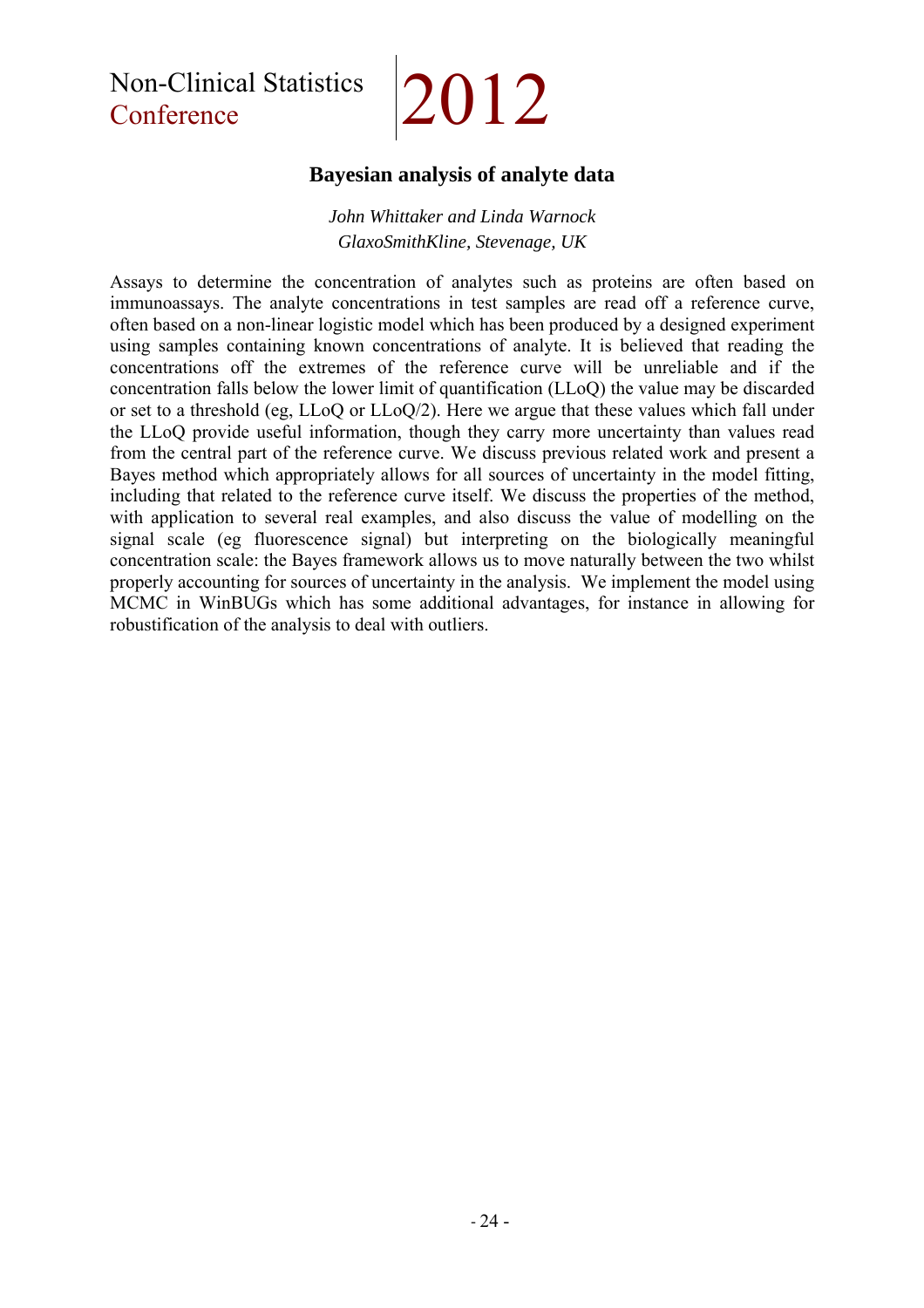## **A Design Space to guarantee the long-term stability of a new formulation given production constraints: a Bayesian perspective.**

#### *Pierre Lebrun, Bruno Boulanger*

#### *Arlenda S.A.*

When entering in the stage of late formulation during the development of new product, it may also become important to find the formulation that also provides guarantees that the product will remain stable over the long term in expected normal stress conditions (temperature, freeze thaw, ….). To find such a stable formulation various components (X1 to X8) of the formulation have been explored using a response surface Design of experiment around the current nominal condition. The products have then been put into long term stability study under three stress conditions (S1, S2 and S3). The stability of the product was then assessed using an assay (Y). Change to initial values at t0 was used a measure of stability of the product.

In this presentation we'll present how the data have been modeled using a Bayesian linear model. The way to obtain, for this model, the predictions of new measures will also be explained using either the MCMC sampler and an analytical form of the predictive distribution under non-informative and informative priors will be presented.

Then the way to derive and obtain the Design Space under constraint in this multidimensional space will be explained. The results will be shown for various scenarios and under different assumptions.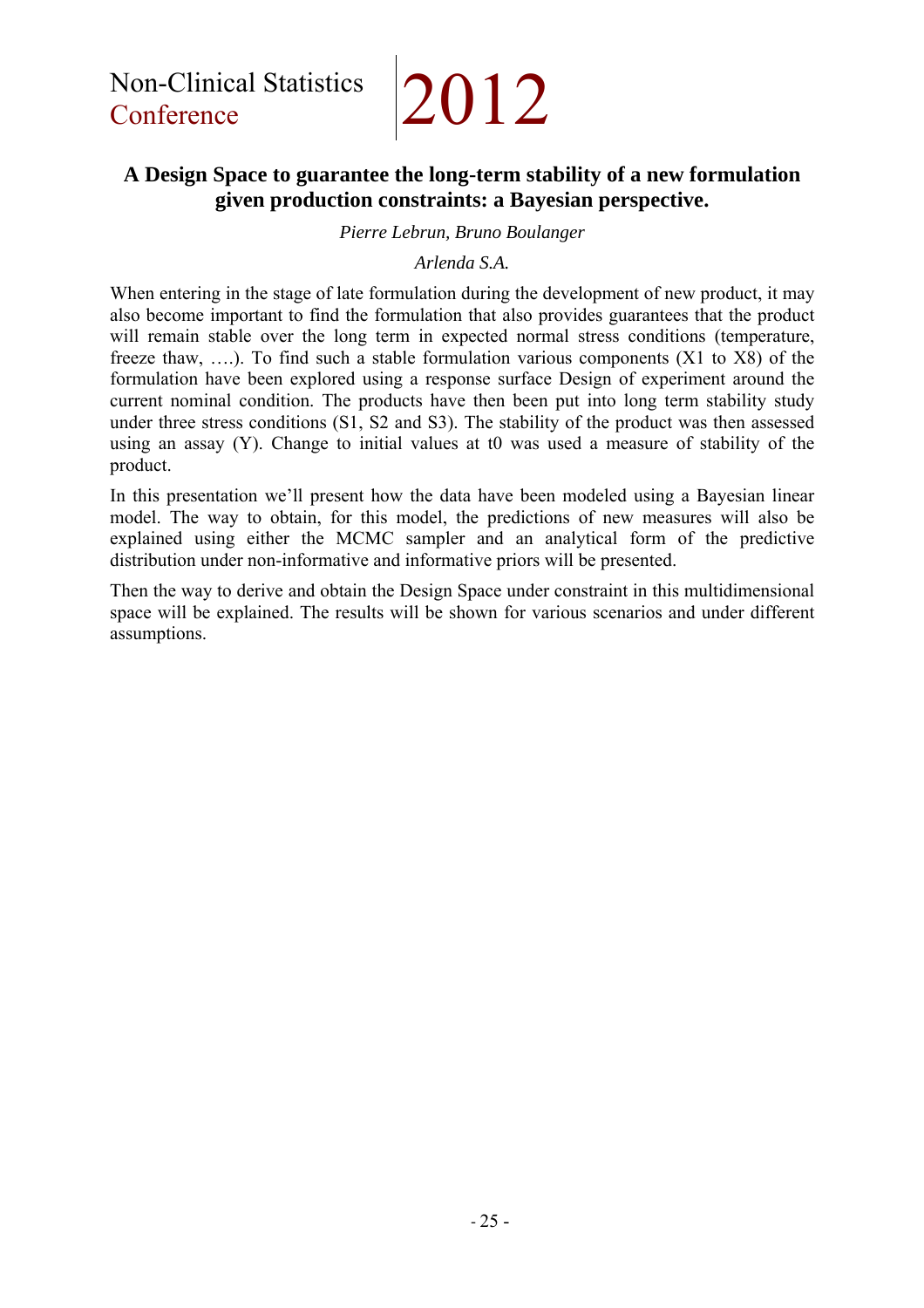Non-Clinical Statistics Non-Clinical Statistics 2012

### **A Bayesian model for filling of a product to reduce risk of being OOS in presence of uncertainty.**

*Bruno Boulanger and Pierre Lebrun* 

*Arlenda S.A.* 

When it is envisaged to proceed to the filling of syringes, the bulk material must usually be diluted to achieve a desired concentration. Also the release of the final product also requires that the average content or result being greater or equal to a lower specification limit (LSL).

Given the estimate of the content of the bulk material is obtained with uncertainty, there is a risk that the dilution factor derived from a point estimate lead to under dose the final product. To avoid such an issue, the usual practice is to take a margin of safety and to slightly underdilute the sample to ensure specifications will be met. But in this case there is a risk to overdose the final product. In addition, the final release of the product is evaluated using the same assay, ie the release also is made with an uncertainty. Finally, the precision of the assay is itself determined with some uncertainty.

In this presentation we'll present a Bayesian model and simulation technique that take into account the three uncertainties to optimally diluted the bulk: the estimate of content of the bulk to derive the dilution factor, the estimate of the content of the final product and the estimate of the precision of the assay (repeatability and intermediate precision).

 The results will be presented to minimize the risk of rejecting a lot while minimizing the risk of over dosing the final product. In addition various sample size [number of runs and number of replicates per run] will be examined to propose a practical sample size given time constraints existing in the laboratories.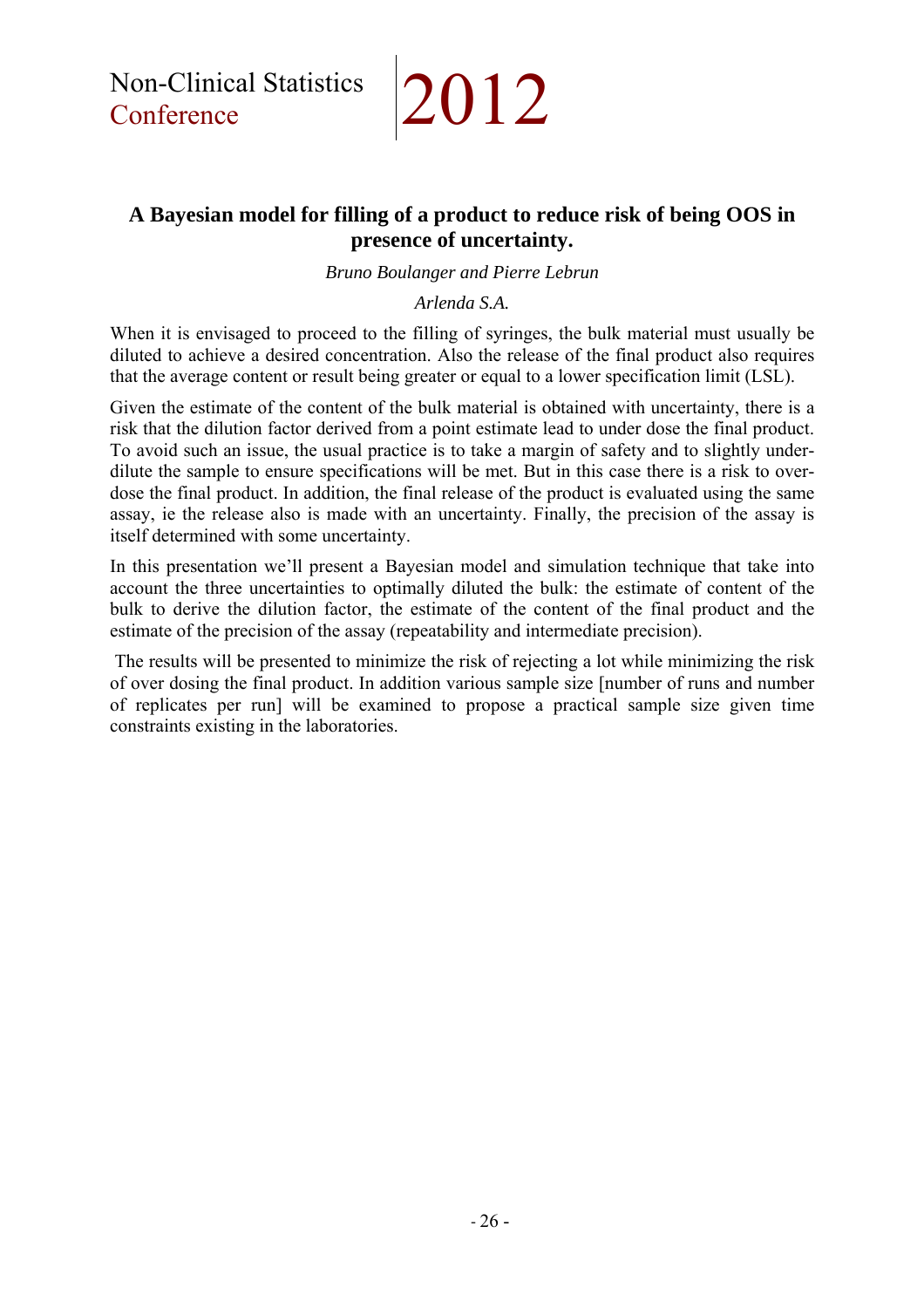Non-Clinical Statistics<br>Conference

# $|2012$

## **QSTAR**

*Session Chair: Luc Bijnens* 

**Tuesday, September 25, 2012 16:00 – 18:00**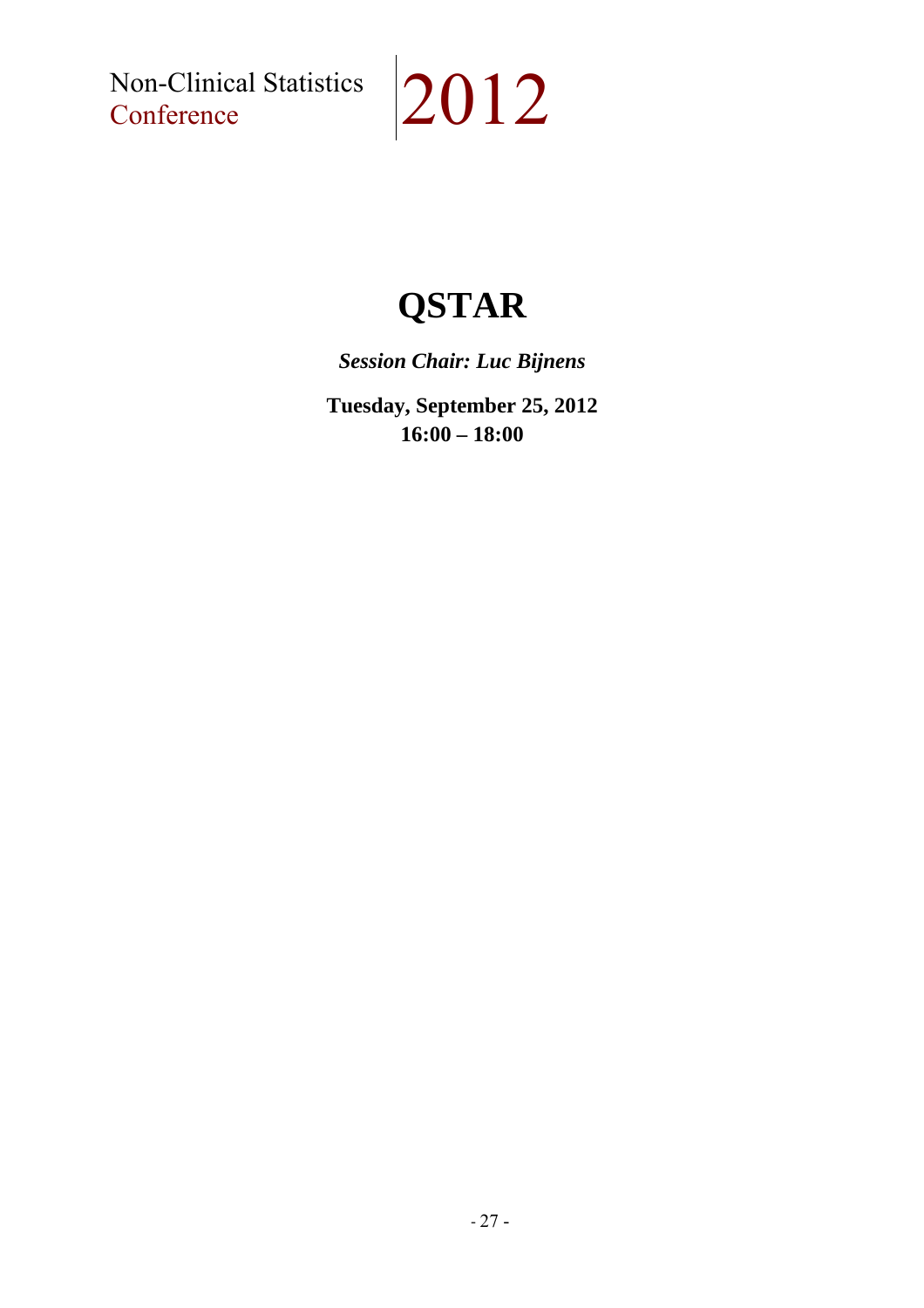## **Quantitative Structure Transcriptional Activity Relationship (QSTAR) Introduction**

*Luc Bijnens and Willem Talloen* 

*Janssen Pharmaceutical companies of Johnson and Johnson, Beerse, Belgium* 

The general aim of the QSTAR project is to tackle a major issue in the current drug discovery and development process of medicines, namely that relevant biological data can often only be acquired too late in the research process. This large time gap between selection of compounds to start medicinal chemistry on and the identification of potential side effects in toxicity studies has a highly negative impact on the productivity of the R&D process. There are two major aims in the project: 1) Selection of compounds 2) Signatures of activity for directing chemistry. These topics are relevant for the development of surrogates for cellular assays and of biomarkers. This sessions reports on the statistical methods used to combine three types of information namely bioassay data, structural chemistry data and transcriptomics data. The project is sponsored by the Flemish government (IWT) to encourage the collaboration between industry and academic institutes.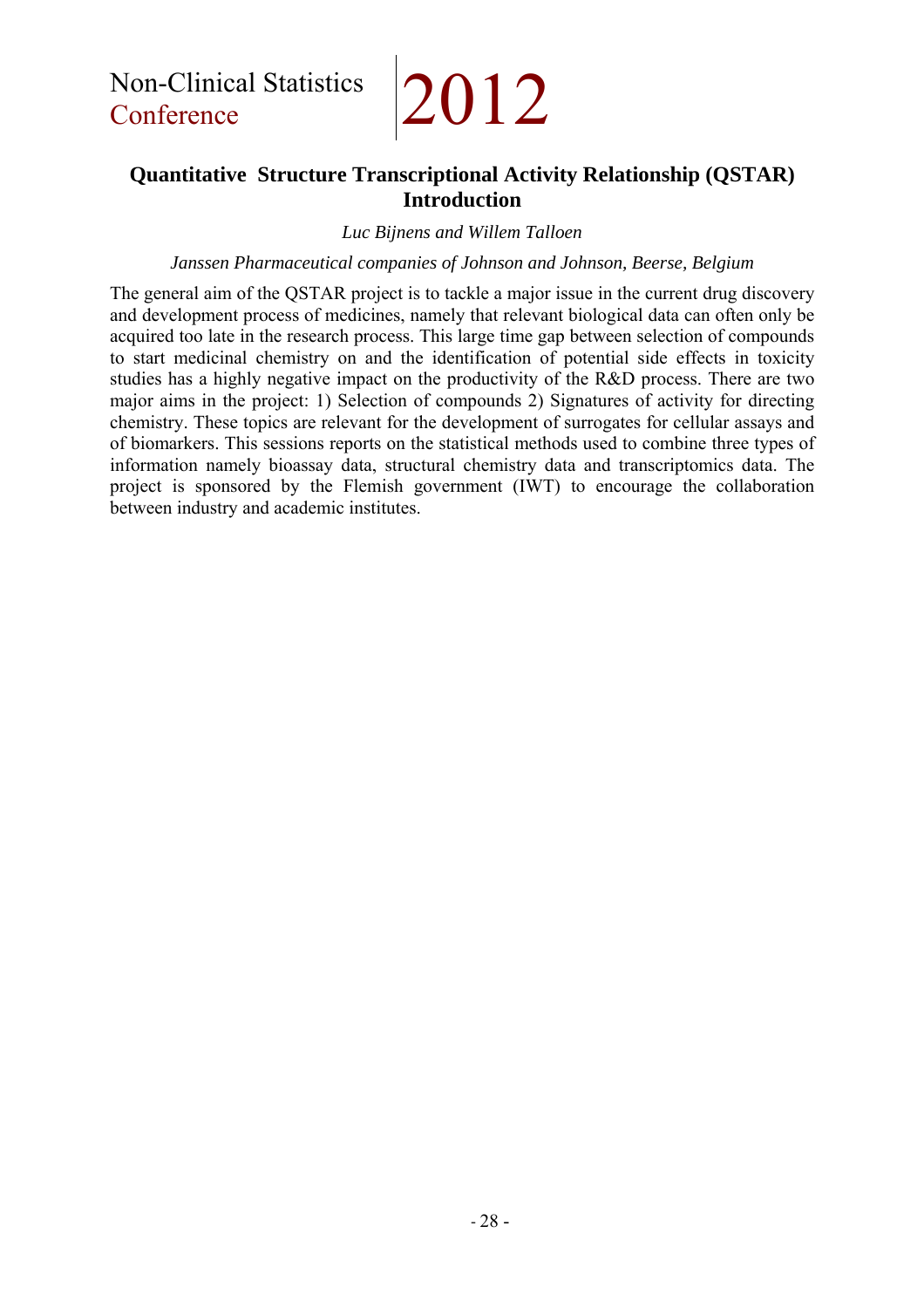## **Development of Predictive Models and Feature Selection Using LASSO and Elastic Net**

*Pushpike Thilakarathne(1), Martion Otava(1), Nolen Joy Perualila(1), Tatsiana Khamiakova(1), Adetayo Kasim(2) and Ziv Shkedy(1)* 

*(1)Interuniversity Institute for Biostatistics and Statistical Bioinformatics (I-BioStat), Center for Statistics, Universiteit Hasselt, Belgium. (2)The Wolfson Research Institute, Durham University, UK* 

In this paper, we consider the problem of fitting linear models to data for which the number of features p greatly exceeds the number of samples n. However, only a small percentage of predictors are truly informative in predicting the response. This issue is regularly present in genomics. We focus on a genomic experiment in which selecting the biologically relevant features is one of the important goals. Direct application of statistical techniques results in ill-posed and often computationally infeasible problems due to the high-dimensionality of the feature space. We apply two well known regularization methods, Lasso and Elastic Net. The later is mixture of lasso and ridge regression. These methods can be used to construct linear predictive models in the high dimensional setting with strongly collinear features. Both methods are evaluated using the leave one out cross validations as well as three fold cross validations that is repeated for larger number of times. We show that both methods tend to select more or less the same features and can handle large problems and can also deal with sparse features. These methods are compared and validated based on their ability to select biologically relevant features and prediction accuracy.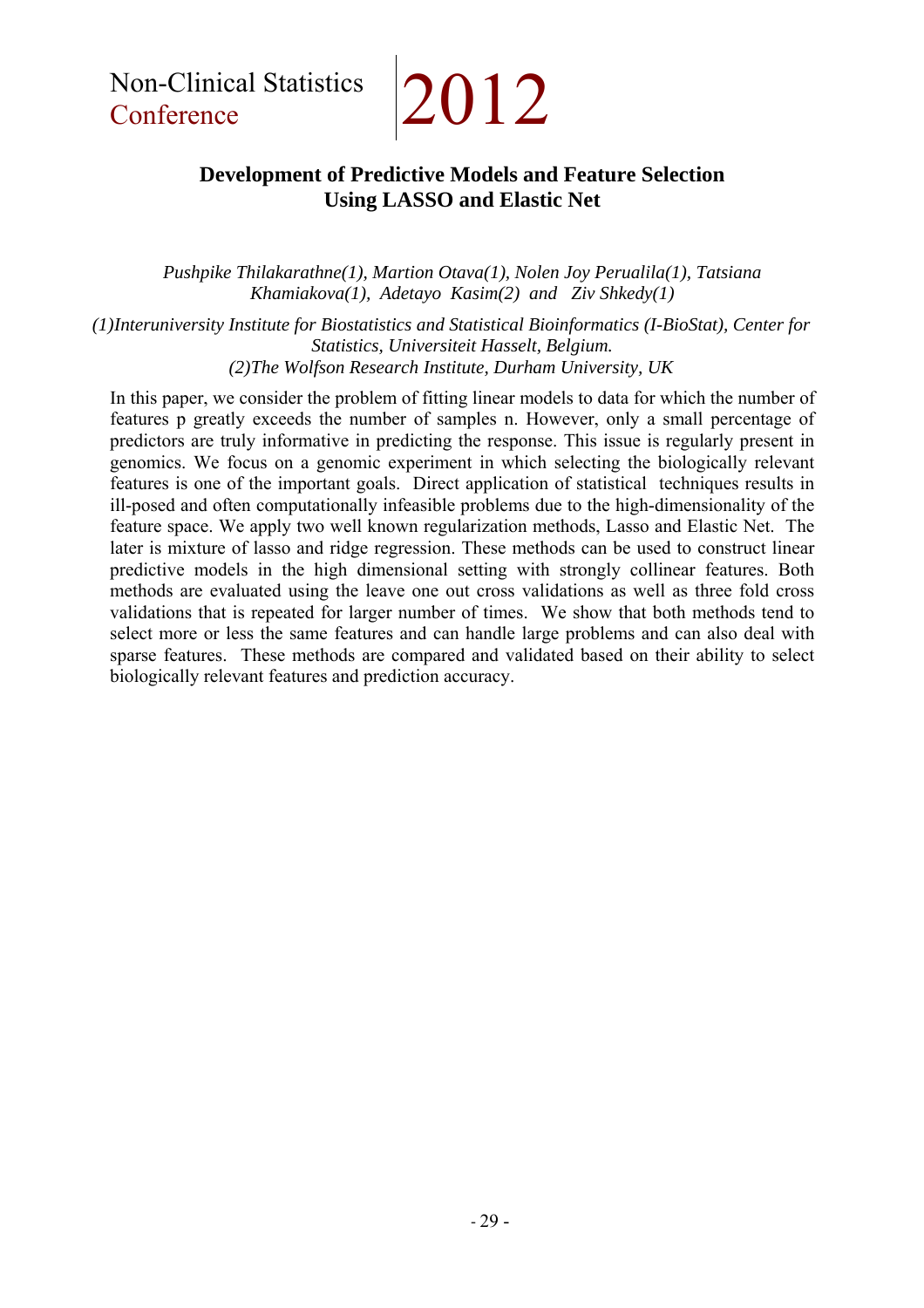#### **Analoging in large databases with structural fingerprint features**

*Martin Heusel, Andreas Mayr, Günter Klambauer, Andreas Mitterecker, Ulrich Bodenhofer, Djork-Arné Clevert and Sepp Hochreiter* 

*Institute of Bioinformatics, Johannes Kepler University, Linz, Austria* 

Analogs share a similar bioactivity with a given lead compound and are vital for drug design helping to improve the final product in terms of effectivity, toxicity, side effects, bacterial resistance and other limitations or optimizations. Structure–Activity Relationship (SAR) is the principle that structural similar molecules have similar activities. Here we propose a method which exploits gene expression data to derive a subset of structural fingerprint features indicative for a gene of interest. Using these fingerprint features a Support Vector Machine is trained and afterwards used to identify analogs in a large database. To get reasonable results two points are crucial: Select the relevant fingerprint features indicative for the bioactivity and the method has to be fast enough to scale with the data e.g. ChEMBL. Both requirements are fulfilled by the Potential Support Vector Machine (P-SVM). To avoid selecting features stemming from possible compound outliers we have defined a robust feature selection protocol based on Leave-One-Out Cross-validation and feature ranking. We briefly introduce the P-SVM focusing on the feature selection capabilities and characteristics of the P-SVM and present the robust feature selection protocol.

Based on an example from a gene expression study with 62 compounds with 3200 structural fingerprint features the results of a ChEMBL analog search are shown.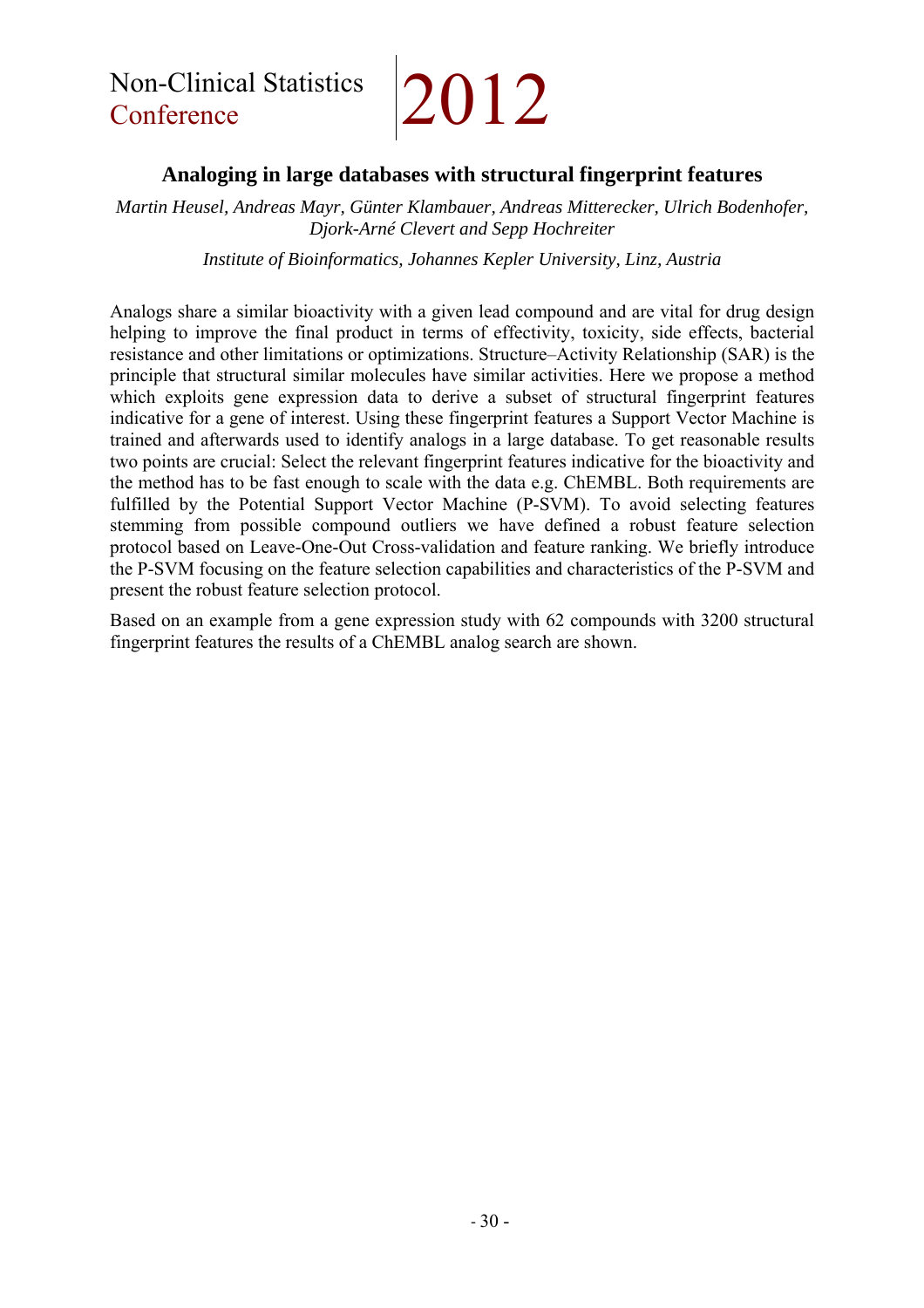## **Integrated analysis of microarray data, biological data and chemical data in drug development**

*Nolen Joy Perualila (1), Pushpike Thilakarathne (1), Martion Otava (1), Tatsiana Khamiakova (1), +Adetayo Kasim (2), Ziv shkedy (1)* 

*(1) Interuniversity Institute for Biostatistics and Statistical Bioinformatics (I-BioStat), Center for Statistics, Universiteit Hasselt, Belgium. (2) The Wolfson Research Institute, Durham University, UK* 

Pharmaceutical research and development processes are related to different data sources which can provide information about the properties of a new set of compounds or about its mechanism of action. Typically, the data sources are of high dimension. Within this framework, we focus our analysis on a set of compounds which aims in modeling the association between the compounds' chemical structure and its biological activities, as represented by the gene expression and bioassay data. In the current study, we present a method for data integration in which the association is modeled via latent variables which represent pathways. Each pathway consists of subset of genes, subset of biological variables and subset of compounds. Using this integrated analysis we are able to identify chemical structures that can be associated with elevated gene expression level and bioassay measurements.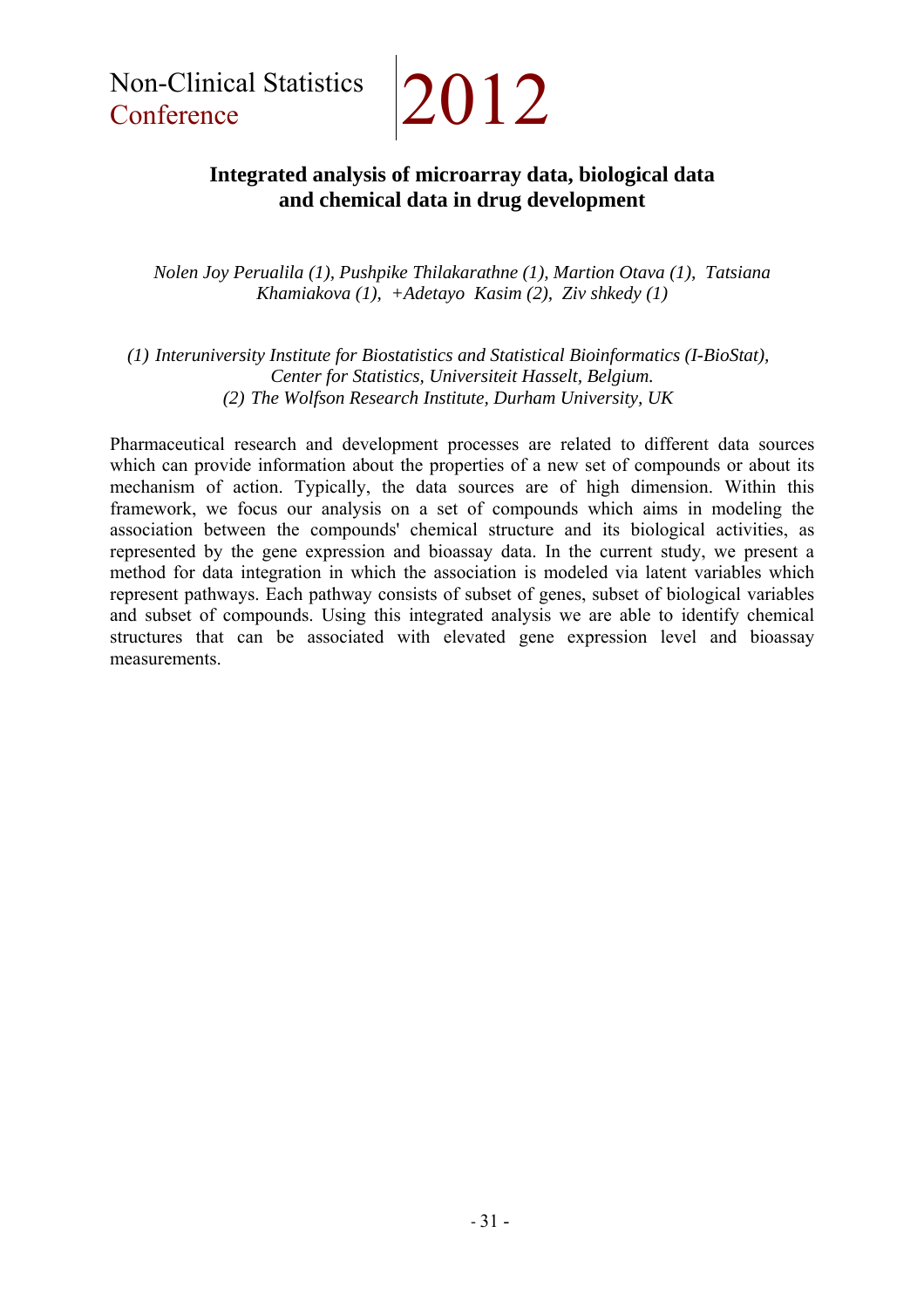Non-Clinical Statistics 2012

## **Biclustering in drug design**

*Djork-Arné Clevert, Günter Klambauer, Andreas Mayr, Andreas Mitterecker, Ulrich Bodenhofer, Martin Heusel, Sepp Hochreiter* 

*Institute of Bioinformatics, Johannes Kepler University, Linz, Austria* 

Unsupervised bicluster analysis is a hot topic in Bioinformatics and has become an invaluable tool for extracting knowledge from high-dimensional -omics data. Biclustering simultaneously organizes a data matrix into subsets of rows and columns in which the entities of each row subset are similar to each other on the column subset and vice versa. This simultaneous grouping of rows (e.g. genes, bioassays, or chemical fingerprints) and columns (e.g. conditions or compounds) allows identifying new subgroups within the conditions, e.g. in drug design where researchers want to reveal how compounds affect gene expression (the effects of compounds may only be similar on a subgroup of genes) or for identifying chemical substructures that are shared by bioactive compounds. Standard clustering methods are not suited to tackle these kinds of problems. We therefore present a new biclustering approach, called FABIA, which goes far beyond the usually clustering concept. FABIA is a multiplicative latent variable model that extracts linear dependencies between column and row subsets by forcing both the hidden factors and the loading matrix to be sparse.

- FABIA is a mathematical well-founded analysis technique that allows exploring highdimensional data in an unsupervised manner and thereby shedding new light on the dark matter of many biological problems. In this talk, we will present:
- a) the FABIA model for extracting biclusters and their ranking according to information content;
- b) results from a high-throughput compound screening;
- c) biclustering ChEMBL's bioactive small molecules (16 million chemical fingerprints times 1 million compounds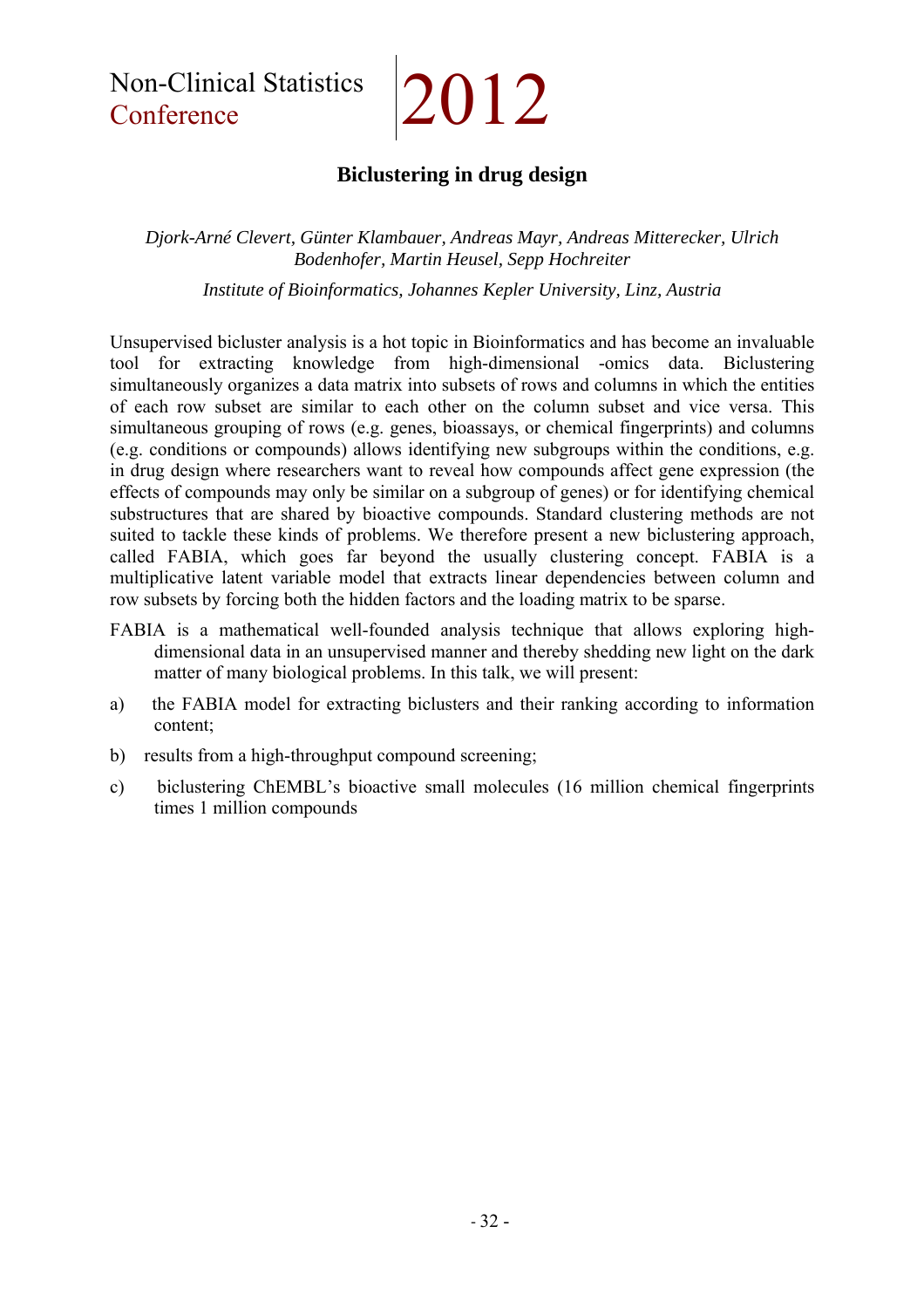## **Integrated statistical analysis of three data sources for the detection of chemical fingerprint features that are simultaneously associated with bio-assay and transcriptomics data.**

*Alain Visscher (1), Federico Mattiello (2) and Olivier Thas (1,2,,3) (1) StatGent Crescendo, Ghent University, Belgium (2) Department of Mathematical Modeling, Statistics and Bioinformatics, Ghent University, Belgium* 

*(3) Center for Statistical and Survey Methodology, School of Mathematics and Applied Statistics, University of Wollongong, NSW 2522, Australia* 

In modern drug discovery pipelines, a multitude of data is collected, including three important data sources: (1) chemical properties of the compounds being investigated, (2) bio-assay data for targets of interest, and more recently (3) microarray gene expression data. The major objective is the identification of compound fingerprint features that are associated with bioassay outcomes and/or gene expression.

A particular challenge is the integrated statistical analysis of these multiple data sources.

Such integrated analysis can reveal patterns or features of interest that may not be detected when analyzing the data sources two-by-two. However, no established methods exist for this type of data integration. We investigated the applicability of both an existing and a novel statistical methodology for this purpose.

With sparse Canonical Correlation Analysis (Witten & Tibshirani, 2009) we could identify sets of compound features and genes that are clustered together. When in addition we used the bio-assay data as a supervising variable, this allowed the identification within a single statistical framework of patterns of interest that were previously only detected in the combined interpretation of a series of statistical analyses of the data sets two-by-two.

We have developed a new method that allows "boosting" p-values of the association between chemistry and bioassay data, by incorporating the gene expression data obtained on the same compounds. This increases the power for detecting compound fingerprint features that are associated with the bio-assay outcome for which the pathway goes through the transcriptomics.

Both techniques are demonstrated on a real data set.

**References**: Witten, D. and Tibshirani, R. (2009). Extensions of Sparse Canonical Correlation Analysis with Applications to Genomic Data. Statistical Applications in Genetics and Molecular Biology, 8(1), article 28.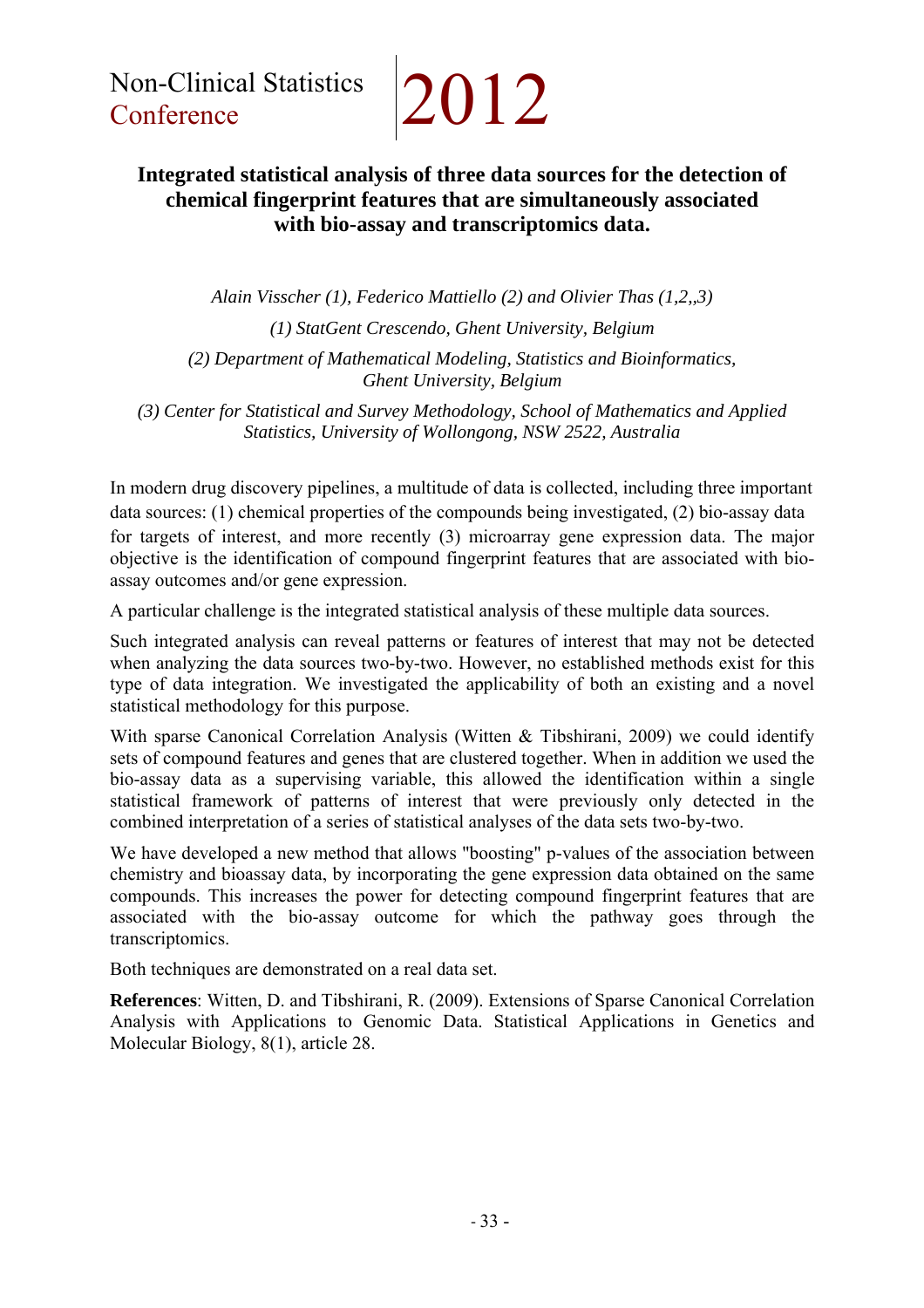Non-Clinical Statistics<br>Conference

# $|2012$

## **Manufacturing**

*Session Chair: Bruno Boulanger* 

**Wednesday, September 26, 2012 08:30 – 09:00**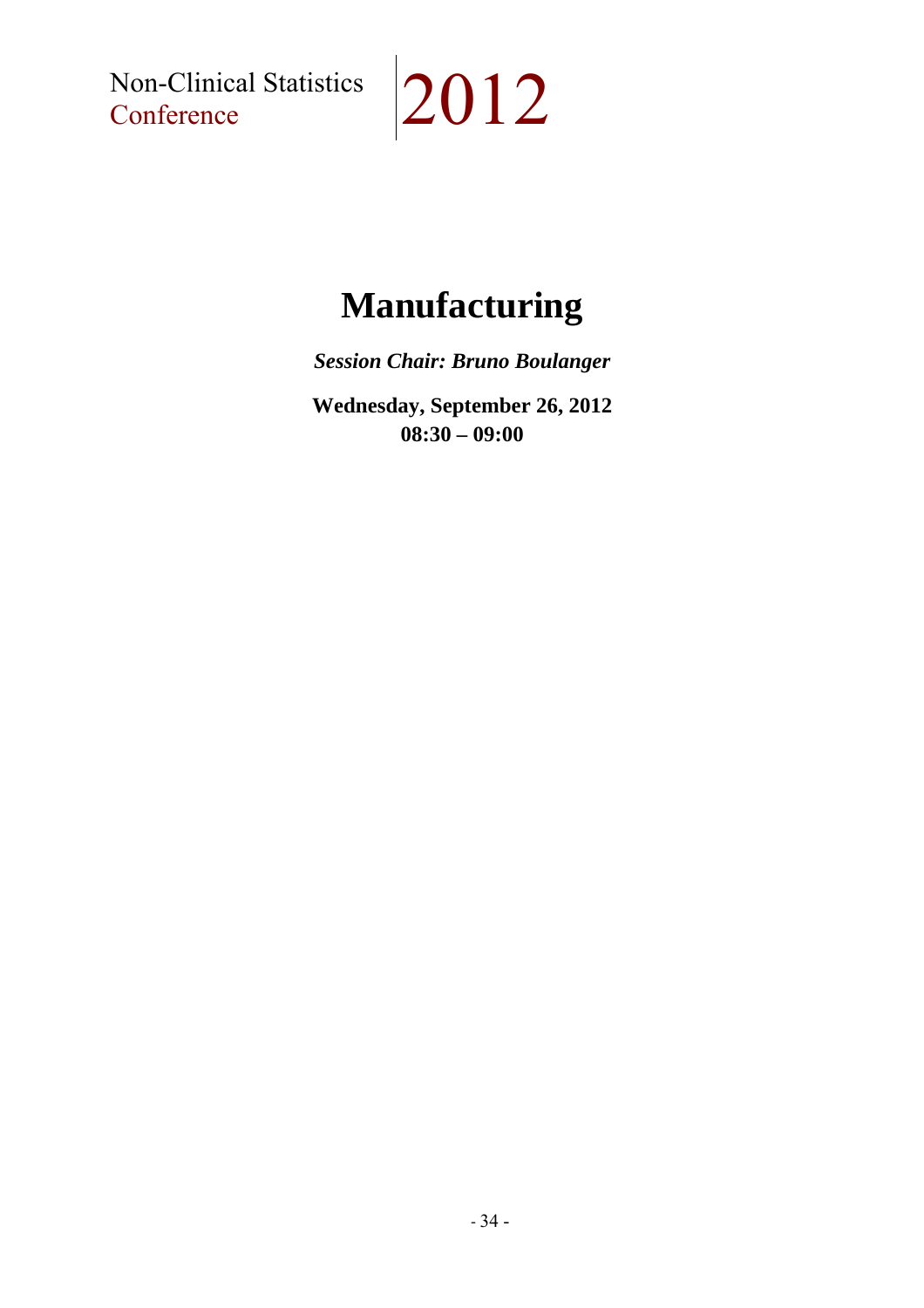## **The Use of Multiple Linear Regression to find acceptable ranges for manufacturing materials**

#### *Mike Aylott GSK*

In recent years regulators have become increasingly keen for input manufacturing materials, as well as for the end-product tests, to have acceptance criteria, and so a Linear Mixed Effect Model was applied to data from an inhaled product which involved specifying the required ranges of particle size, for both the active ingredient and the excipient (lactose). This model has the advantage of allowing for any collinearity between the various particle size summary statistics.

When correlations exist between input material and end-product quality attributes, these are often simply accounted for by a line of best-fit. However, with this proposed approach a prediction interval is calculated providing a multi-dimensional acceptance region, thus maximising the chances of the product being of acceptable quality to the patient, and ensuring manufacturing quality is maintained.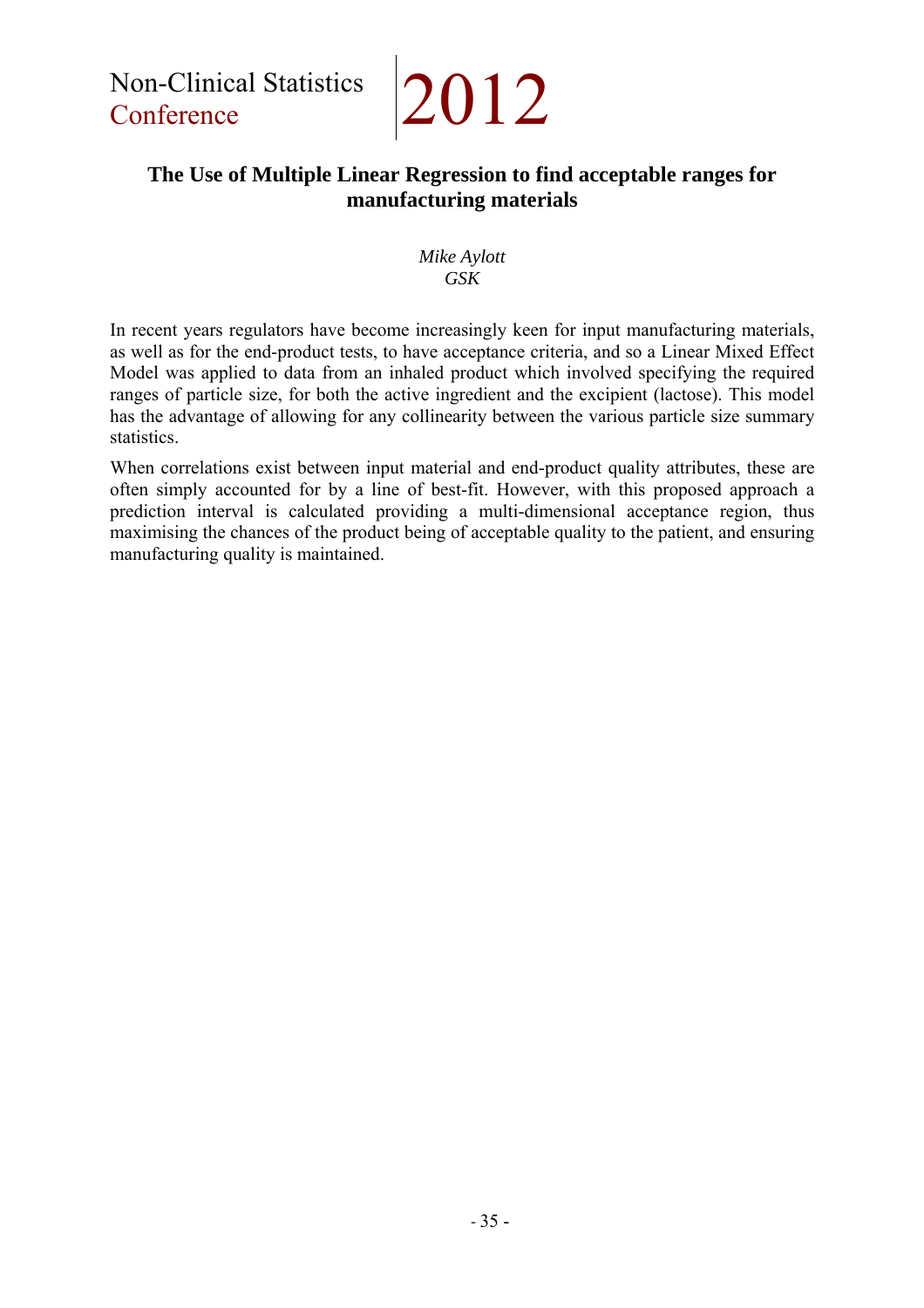Non-Clinical Statistics Non-Clinical Statistics 2012

## **Practical Applications of Statistical Process Control**

*Katharina Schiffl Roche Diagnostics GmbH, Penzberg, Germany katharina.schiffl@roche.com* 

Statistical Process Control has become a very important tool to ensure robust manufacturing processes and high quality products. Especially due to the rollout of Lean Six Sigma Strategy Statistical Process Control became more and more present in the manufacturing of drugs. In applications, operators are often interested in the correct use of common control charts and in non-standard solutions for specific questions. We introduce the state of the art statistical process control tools used in Roche manufacturing and give recommendations for their use.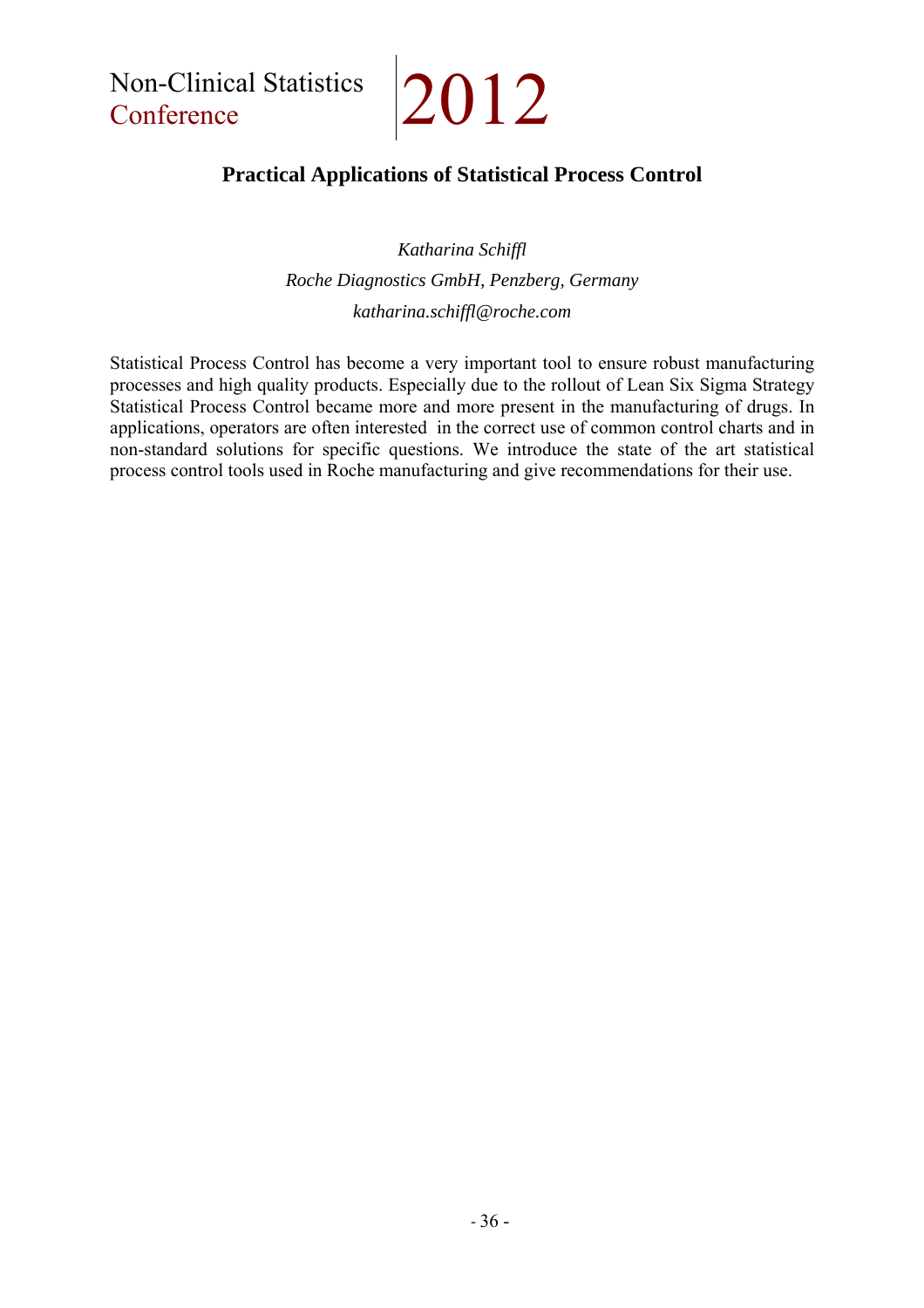Non-Clinical Statistics<br>Conference

# $|2012$

## **Toxicology**

*Session Chair: Ludwig Hothorn* 

**Wednesday, September 26, 2012 09:00 – 10:30**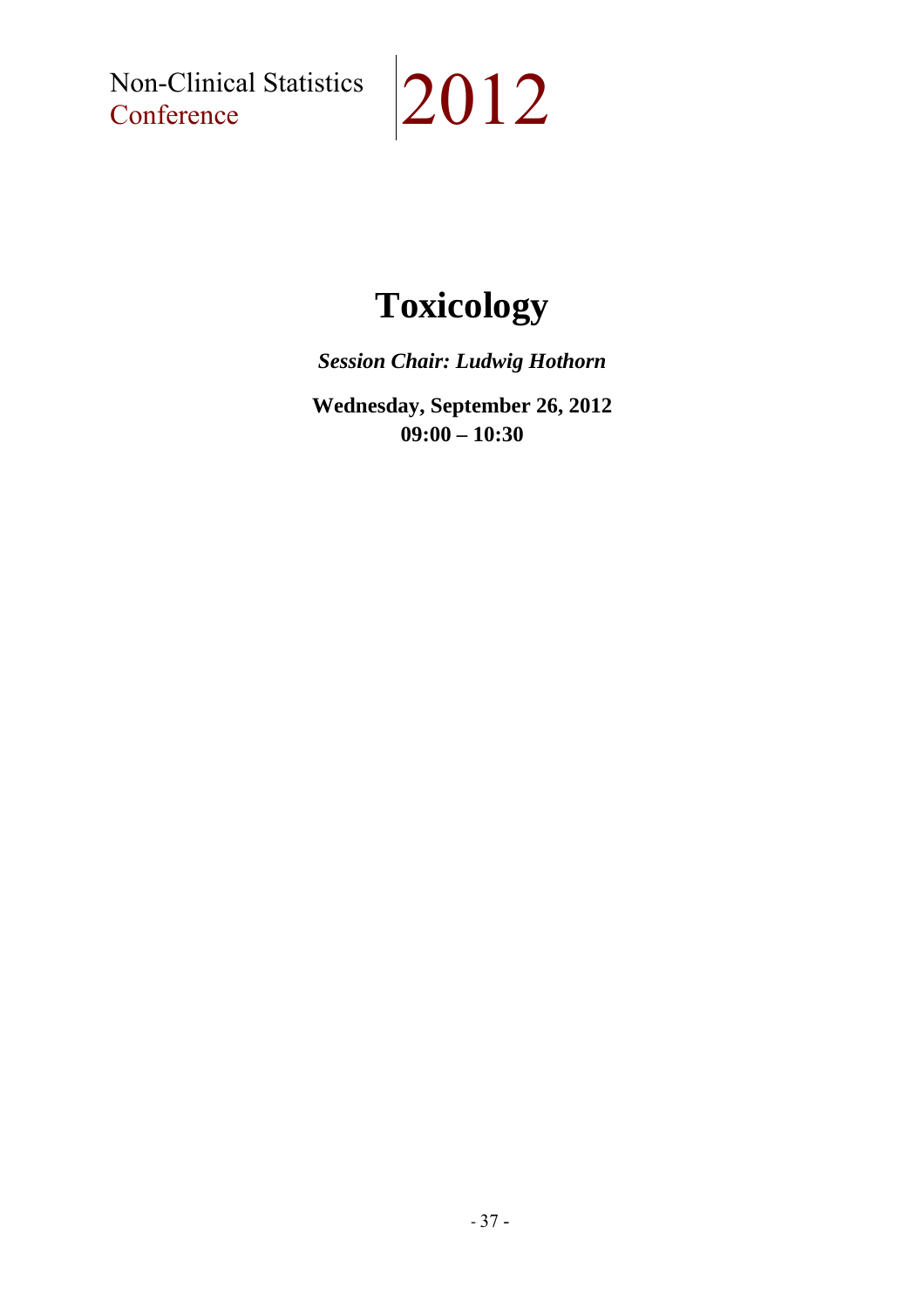## **Identification of the LOAEL by a model selection procedure**

*Hothorn, LA1, Kuiper, RM2, Gerhard, D1 1Leibniz University Hannover, 2Utrecht University* 

The LOEAL (lowest observed adverse event level) concept in toxicological risk assessment was seriously criticized, particularly its dependence on sample size. But the alternative benchmark concept for normal distributed endpoints lacks on a clear threshold definition.

Already Yanagawa and Kikuchi (2001) proposed an AIC criterion-based model selection approach for LOEAL identification. However, they did not take into account the monotone dose-response relationship, typically in toxicological assays. Recently, Kuiper et al. (2011) proposed a model selection using a generalized order restricted information criterion. Here, this approach is used specifically for LOEAL identification for normal distributed endpoints, common in repeated toxicity studies.

Simulation results reveal the advantages over the Dunnett/Williams-procedure for LOAEL identification, particularly for small sample sizes- common in regulatory toxicological assays An example with liver weight data of a chronic study on dogs is used to demonstrate this new approach using the R package goric.

#### **References**.

Yanagawa, T ; Kikuchi, Y: Statistical issues on the determination of the no-observed-adverseeffect levels in toxicology. ENVIRONMETRICS 12 (2001), 319-325.

Kuiper, R. M. ; Hoijtink, H. ; Silvapulle, M. J.: An Akaike-type Information Criterion for Model Selection under Inequality Constraints. In: Biometrika 98 (2) (2011), 495-501.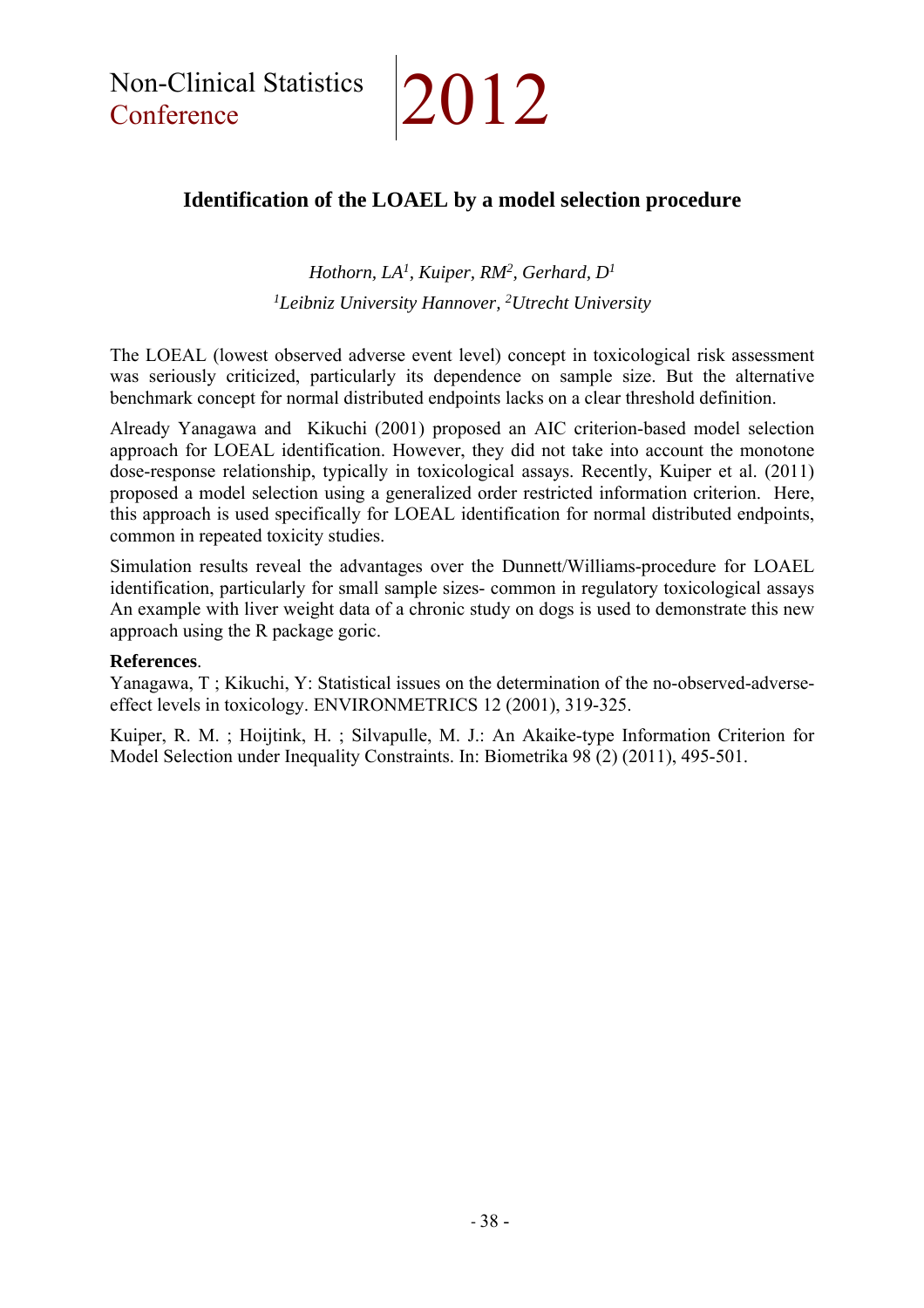Non-Clinical Statistics Non-Clinical Statistics 2012

## **Evaluation of statistical methods to construct confidence intervals for the lowest observed effect concentration**

#### *Xiaoqi Jiang*

#### *Division Biostatistics, German Cancer Research Center (DKFZ)*

The lowest observed effect concentration (LOEC) is usually determined by hypothesis testing. Such LOEC is the lowest concentration in the study at which the observed mean response is statistically different from the mean response observed for the control group, regardless of whether such effect is biologically relevant or not. This hypothesis approach to determine the LOEC has been severely criticized over the past decade for the main reason that the LOEC value depends on the choice of statistical test and level of significance, variability in the data, sample size and tested concentrations. Therefore, regression-based inverse modeling techniques were proposed to estimate either low toxic effective concentrations such as the quantiles EC10 or the EC20 or the concentration corresponding to a pre-specified low effect. In many practical situations the log-logistic model is applied to fit the observed concentrationresponse data. In case of increasing concentration-response curves the estimated EC10 or EC20 values tend to be biased towards extremely large values and may also be imprecise due to problems with estimating the upper asymptote of the curve, while the model-based LOEC estimate is less biased and more precise. Confidence intervals for the model-based LOEC can be constructed by application of delta method (Bishop & Fienberg, 2007), the profile likelihood method (Bates & Watts, 1988) or bootstrap resampling techniques (Efron & Tibshirani, 1993). We will present how these methods and their extended approaches can be utilized to calculate confidence intervals for the LOEC based on the log-logistic model. The performance of the various methods (in terms of coverage probability and confidence interval length) is evaluated by a simulation study. Some recommendations are given regarding which of the confidence interval construction methods should be preferred depending on the quality of the experimental data.

#### **References**

Bates, B., & Watts, D. (1988). *Nonlinear regression analysis and its applications.* Wiley Online Library.

Bishop, Y., & Fienberg, S. (2007). *Discrete Multivariate Analysis theory and practice.* Springer.

Efron, B., & Tibshirani, R. (1993). *An introduction to the bootstrap.* Chapman & Hall/CRC.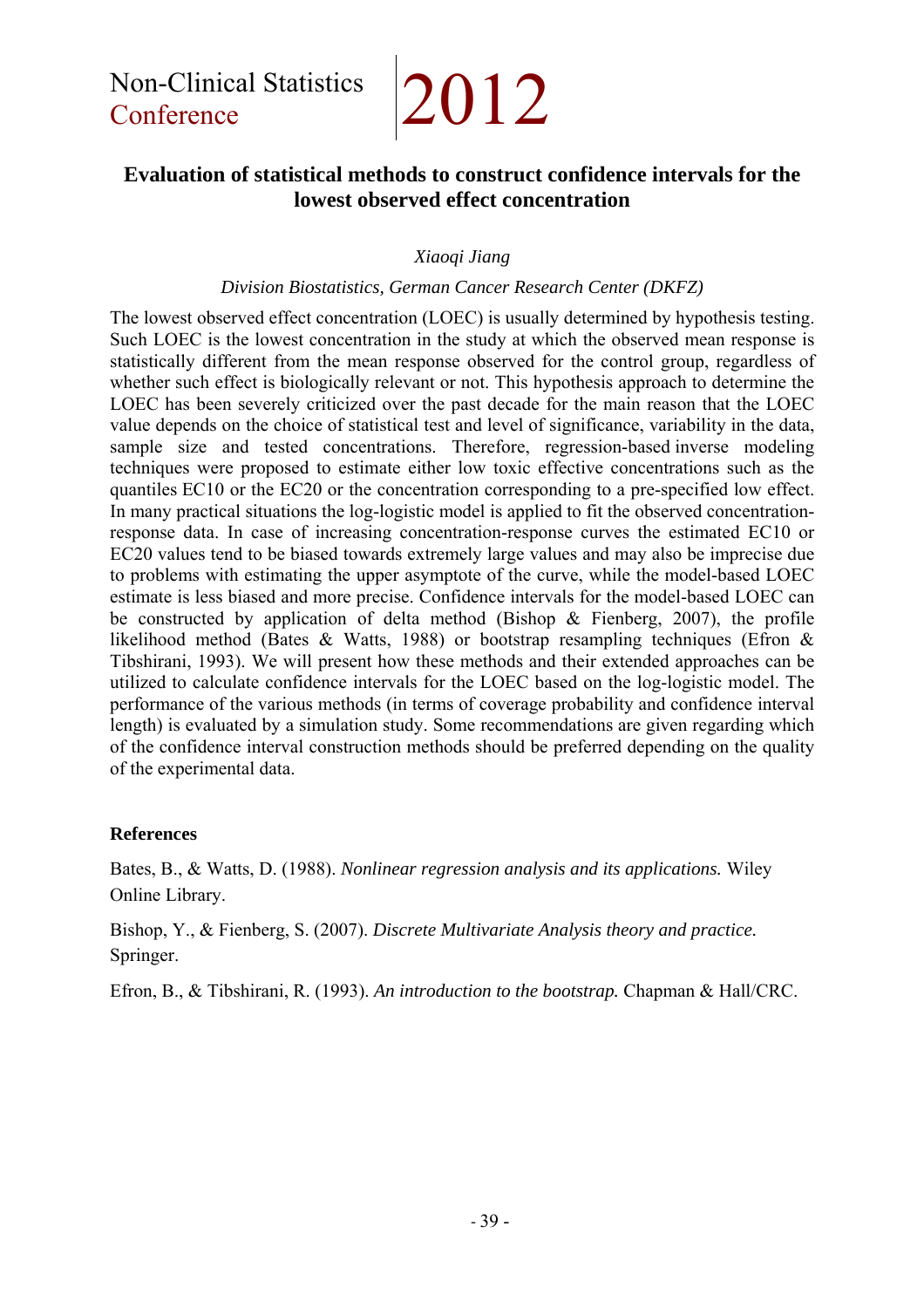## **A novel method to estimate the minimum effective dose for monotone and non-monotone dose-response relationships**

*Wolfsegger MJ,* 

*Baxter Innovations GmbH, Vienna, Austria* 

In many clinical and non-clinical dose-finding trials estimation of the minimum effective dose (MED) is one of the main objectives. These evaluations can be addressed either by using a multiple comparison procedure or by using a modeling approach. Clinical dose-finding trials usually employ a rather narrow dose range that often allows specific assumptions on the dose response shape, e.g. monotonicity. In contrast, pre-clinical efficacy studies in early stages of drug development commonly use wide dose ranges where specific assumptions about the dose response shape are difficult to elicit and are hard to justify.

On assumption of a monotone dose-response shape, the step-down application of two-sample t-tests is a natural choice for evaluation of a dose-response data allowing estimation of an effective dose range of consecutive ordered dose levels starting from the highest dose investigated. If a monotone dose-response shape cannot be assumed a-priori, Dunnett's procedure which does not require that the highest dose investigated is superior to the zero dose can be utilized.

Here we present a new method for estimation of the MED as a combination of Dunnett's procedure and the step-down application of two-sample t-tests. We show that this approach combines the advantages of these two methods in a simulation study and show that the type-I error rate of underestimating the true minimum effective dose is controlled.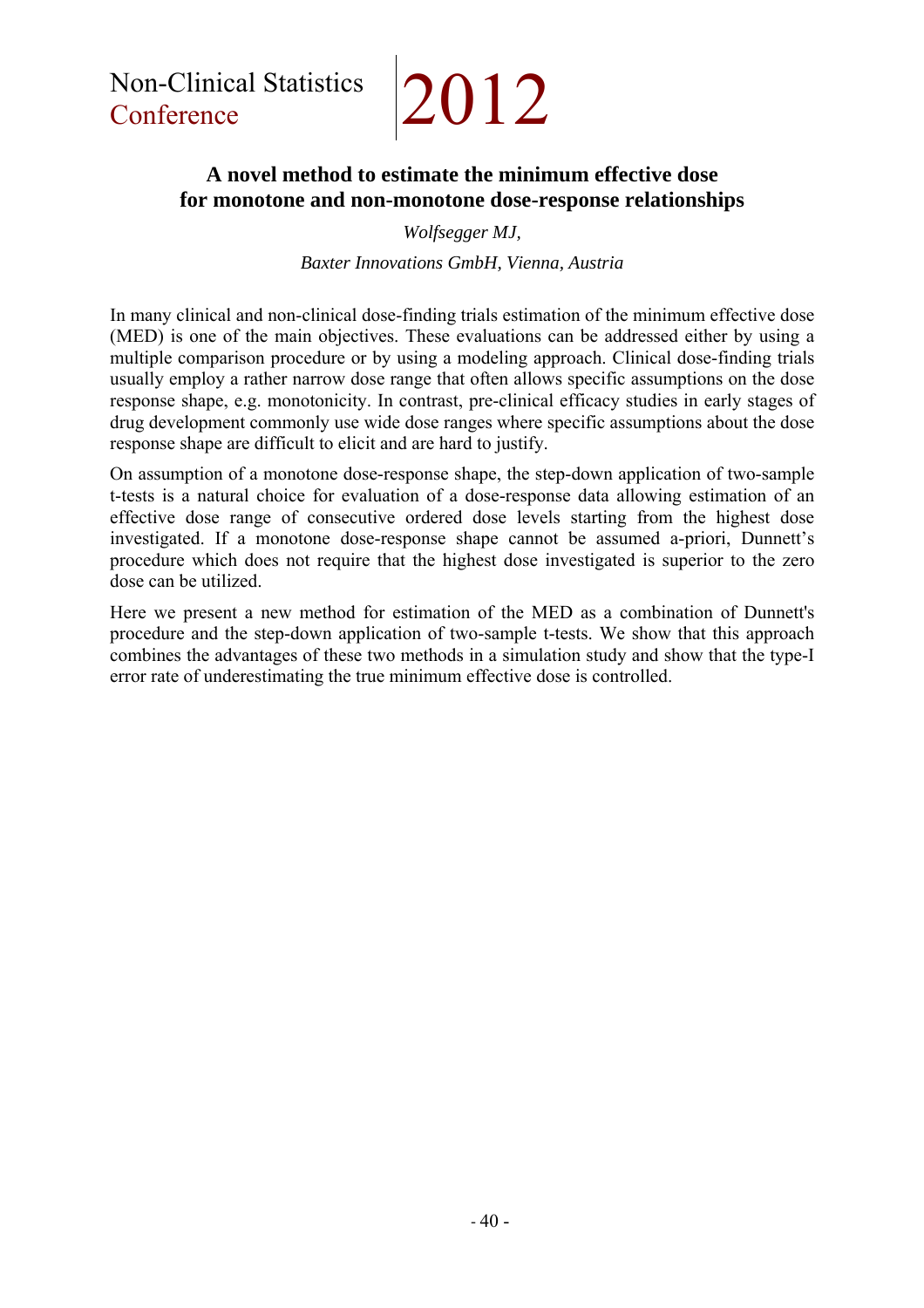### **Normalizing to control measurements in dose-response studies: What is the effect on parameter estimates?**

*Annette Kopp-Schneider(1), Xiaoqi Jiang(1), Oriana Ponta(1), Sven Stanzel(1), Alexius Freyberger(2), Marc Weimer(1)* 

*(1) Department of Biostatistics, German Cancer Research Center, Im Neuenheimer Feld 280, 69120 Heidelberg, Germany* 

*(2) Bayer Pharma AG, GGD GED Toxicology, Department of Pathology and Clinical Pathology, Aprather Weg 18, 42096 Wuppertal, Germany* 

Dose-response studies are performed to investigate the potency of the substance under investigation. Data are typically evaluated using non-linear regression techniques, a common model is the log-logistic model. Often, response values and/or dose levels are transformed before proceeding with the analysis of their relationship. This is motivated by various practical reasons, including comparability of results across different assays. Data transformation is problematic in practice if its consequences are not taken well into account. For instance, data transformation may erroneously lead to a reduced number of parameters to be estimated. We observe this procedure in particular when response data are corrected for background signal and then normalized by background corrected solvent control. It will be shown that transformed data should nevertheless be fitted with a four-parameter log-logistic model to include parameters for lower and upper boundary of mean response, EC50 and Hill slope. We further shed light on the impact of general data transformations and on common problems arising during the analysis of dose-response data. Computer simulations and a real data example are used to illustrate the impact of data transformations on parameter estimation.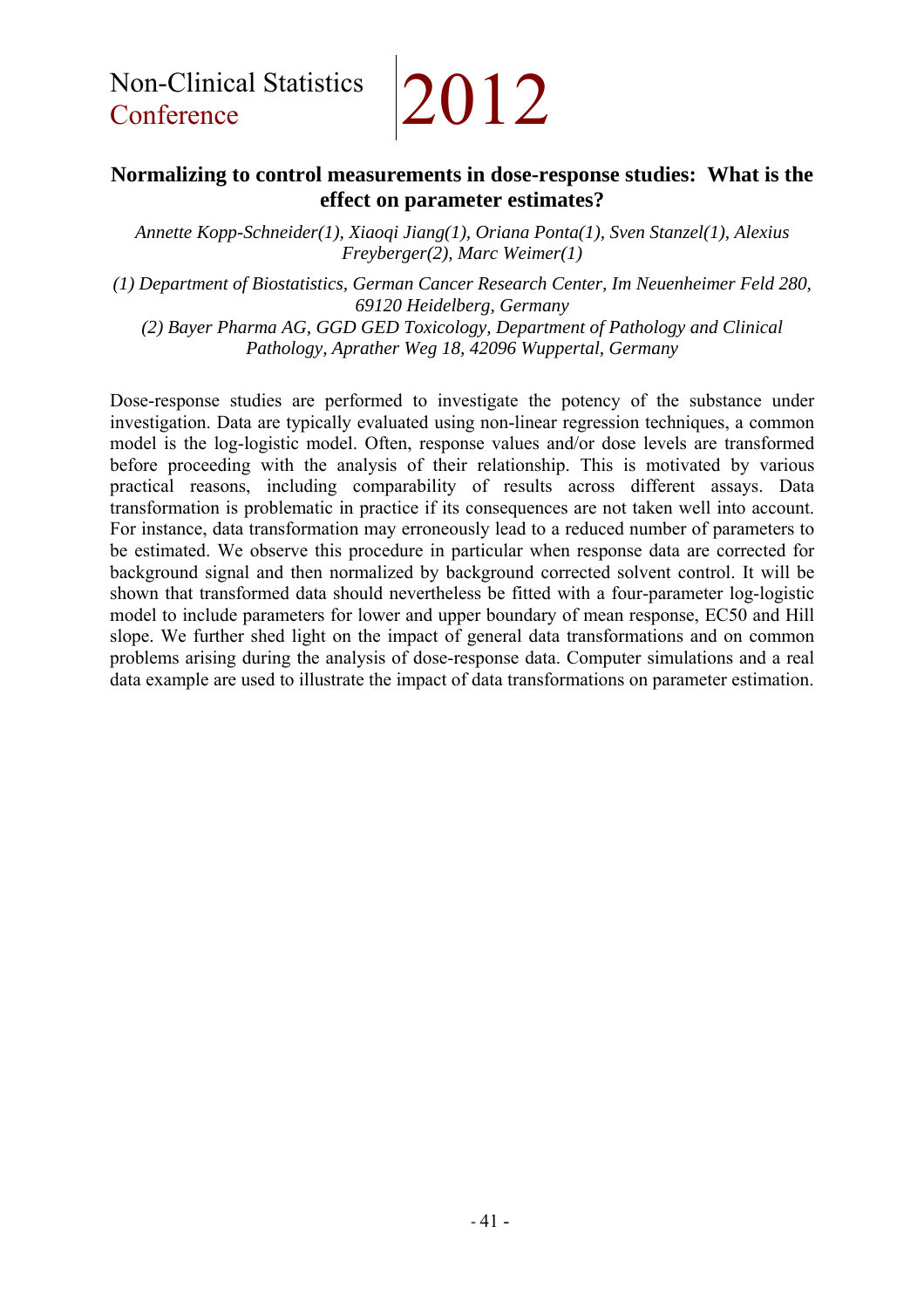## **Statistical planning and analysis of the HET-MN Assay for genotoxicity testing**

*Ralph Pirow1 , Dagmar Fieblinger1 , Manfred Liebsch2 , Albrecht Poth3 , Kerstin Reisinger4 , Thorsten Wolf5 , Daniel Gerhard6 , Ludwig A. Hothorn6*

> *1 BfR/Department Safety of Consumer Products, Berlin, Germany 2 BfR/ZEBET, Berlin, Germany 3 Harlan Cytotest Cell Research GmbH, Roßdorf, Germany 4 Henkel AG & Co KGaA, Düsseldorf, Germany 5 University of Osnabrück, Germany 6 Institute of Biostatistics, Leibniz University Hannover, Germany*

Given the requirements of the European chemicals legislation REACH and the deadlines for a complete ban on the use of cosmetic ingredients tested on animals (EU Cosmetics Regulation 1223/2009), there is a need for validated alternatives to animal testing. One of the promising follow-up methods for enhancing the predictive power of existing *in-vitro* test batteries for genotoxicity testing (Pfuhler et al., 2010) is the hen's egg test for micronucleus induction (HET-MN; Wolf et al., 2008). The HET-MN is distinguished from established *in-vitro* genotoxicity assays by the ability to cover important toxicological processes such as metabolic activation, elimination, and excretion. The performance of the HET-MN in terms of transferability, reproducibility and predictivity is currently analyzed in a BMBF-supported pre-validation study with three participating laboratories including the Henkel AG & Co. KGaA, the research contract organization Harlan, and the Federal Institute for Risk Assessment (BfR). The present paper provides a thorough evaluation of the experimental design and statistical analysis of this assay. The design of the HET-MN is a randomized oneway layout, including three doses of the test compound, a negative control (NC), and a positive control. Six eggs are randomized to each group. The primary endpoint is the number of micronucleated erythrocytes (MN) per 1000 scored definite (i.e. polychromatic and normochromatic) erythrocytes, suggesting a binomial model for proportions or a poisson model for count data. Critical features are the near-to-zero counts in the NC and the effectdependent heterogeneity of variance (between-egg variability), which suggests accounting for extra variance. Methods of choice for detecting statistically significant increases of the MN in the treatment groups are Dunnett-type and downturn-protected Williams-type comparisons with the NC (Hothorn & Gerhard, 2009). In an attempt to find most appropriate procedure, we compared the applicability, robustness and power of different analytical approaches comprising extra-binomial and extra-poisson models, normal (parametric) models with and without Freeman-Tukey (FT) square-root transformation and variance heterogeneity consideration, and non-parametric models. As a result, we arrived at the following recommendations: (i) pre-test of the concurrent NC values using quality control charts of the historical NCs, (ii) FT transformation of the near-to-zero counts, (iii) use of the downturnprotected Williams-type procedure based on FT-transformed data without variance heterogeneity modification, and (iv) use of the mean of the historical NCs instead of the concurrent NC in case the latter is outside the normal range of the historical NCs. Simulation studies finally revealed that the chosen experimental design is adequate to detect different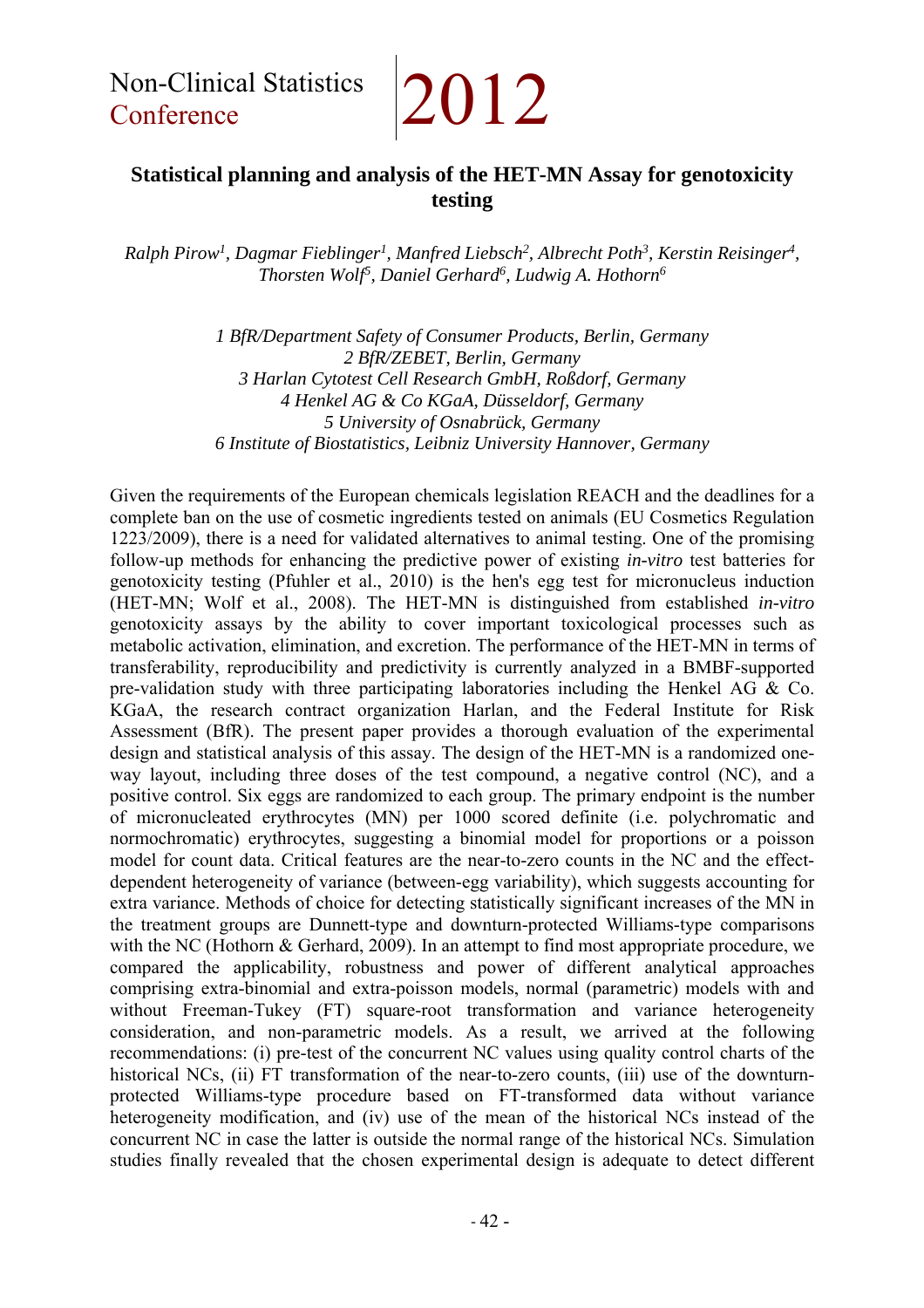## Non-Clinical Statistics

2012

types of expected value profiles (linear increase, hockey stick, saturation, umbrella) of moderate magnitude with sufficient power.

#### **References**

**Hothorn LA, Gerhard D** (2009). Statistical evaluation of the *in vivo* micronucleus assay. *Arch Toxicol* 83, 625–634.

**Pfuhler S** *et al.* (2010). A tiered approach to the use of alternatives to animal testing for the safety assessment of cosmetics: genotoxicity. A COLIPA analysis. *Regul Toxicol Pharmacol* 57, 315–324.

**Wolf T, Niehaus-Rolf C, Banduhn N, Eschrich D, Scheel J, Luepke NP** (2008). The hen's egg test for micronucleus induction (HET-MN): Novel analyses with a series of wellcharacterized substances support the further evaluation of the test system. *Mutat Res* 650, 150–164.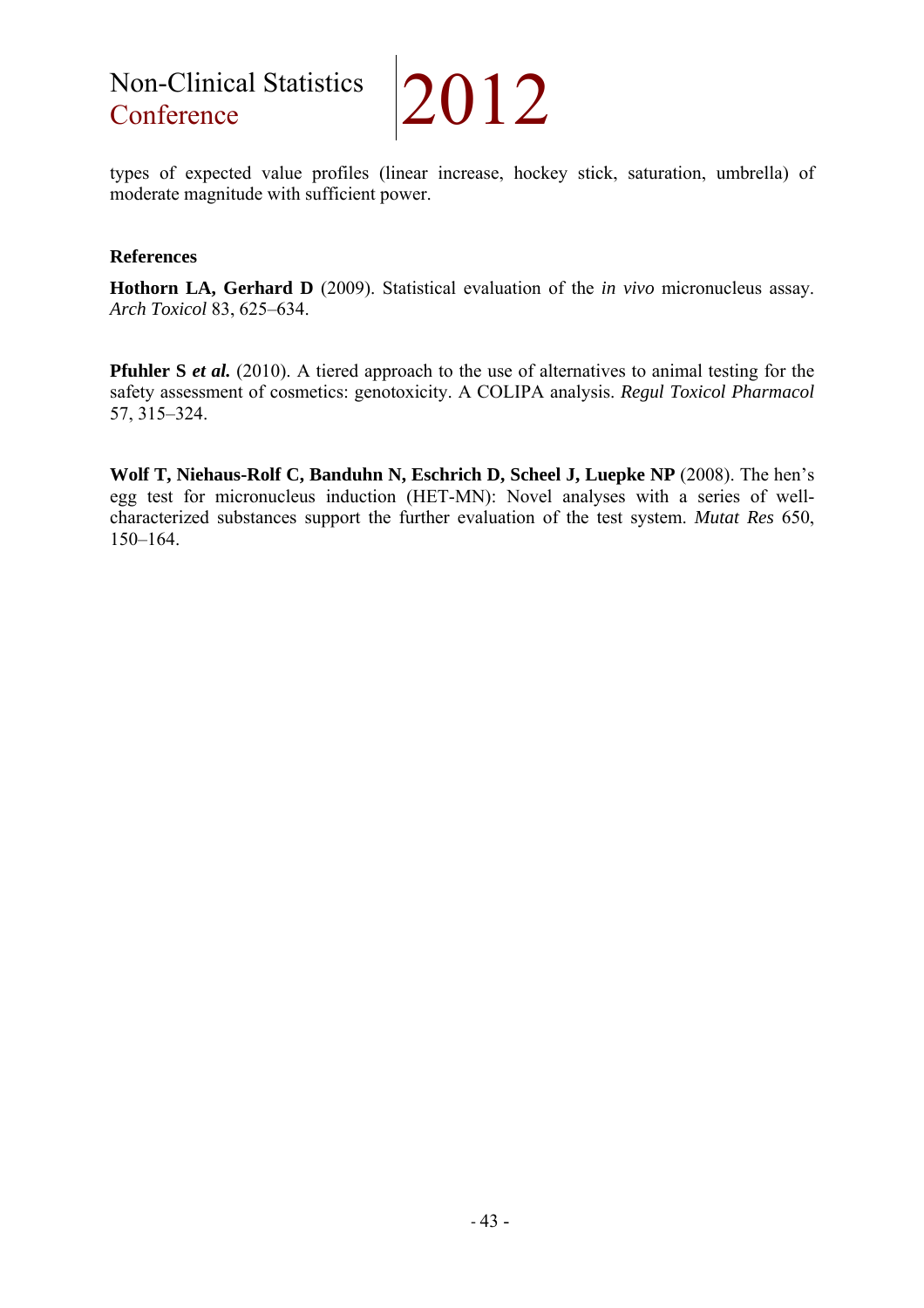## **Stochastic models for brain aggregate cell cultures: Quantitative description of neurotoxicity**

*Maria Renner and Annette Kopp-Schneider* 

*Division of Biostatistics, German Cancer Research Center, Germany Maria.Renner@dkfz.de* 

Brain aggregates are three-dimensional *in vitro* cell cultures which offer a unique system for central nervous system toxicity testing. They contain the different brain cell types (neurons, astrocytes, oligodendrocytes, microglial cells and stem cells) which are able to interact in a physiological manner. The populations are present in proportions similar to those in the brain of an adult rat *in vivo*.

For toxicity testing the cultures are exposed to different concentrations of the test substances at several time points. Cell type specific toxicity of the selected drugs is assessed by routine protocols for qRT-PCR analyses and enzyme activity measurements. The selected genes and enzymes code for the different cell types. The cell cultures combine organ-specific traits with robustness and are highly available and reproducible.

We model a subsystem of this *in vitro* brain culture system as a stochastic process. We have developed a Markov model for the size and behavior of a single cell population which incorporates cellular stress and death in continuous time. The instantaneous transition rates may depend linearly on the concentration of the tested compound and have a biological meaning. The cell population model is linked to LDH activity measurements. We obtain stochastic models for time and concentration dependent LDH activity.

The parameters of the models are estimated via maximum likelihood and least squares techniques from simulated data. Thus the neurotoxic effect of a compound on brain aggregate cell cultures can be captured in a mechanistic and quantitative way.

#### **Reference:**

M.-G. Zurich, P. Honegger, B. Schilter, L.G. Costa and F. Monnet-Tschudi. Use of aggregating brain cell cultures to study developmental effects of organophosphorus insecticides. NeuroToxicology 21 (2000) 599-606.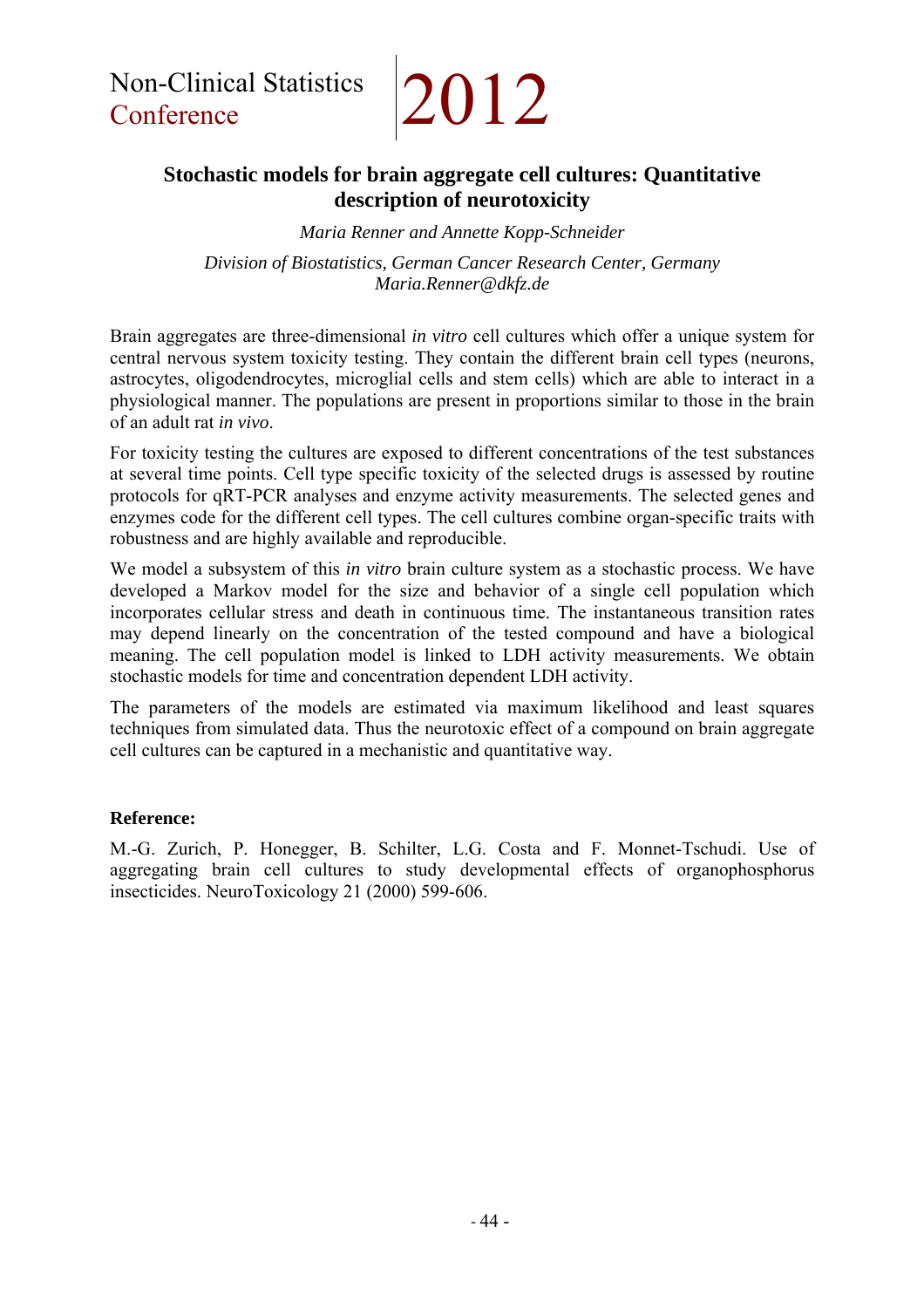Non-Clinical Statistics<br>Conference

# $|2012$

## **Animal To Human Translation**

*Session Chair: Katja Remlinger* 

**Wednesday, September 26, 2012 11:00 – 12:30**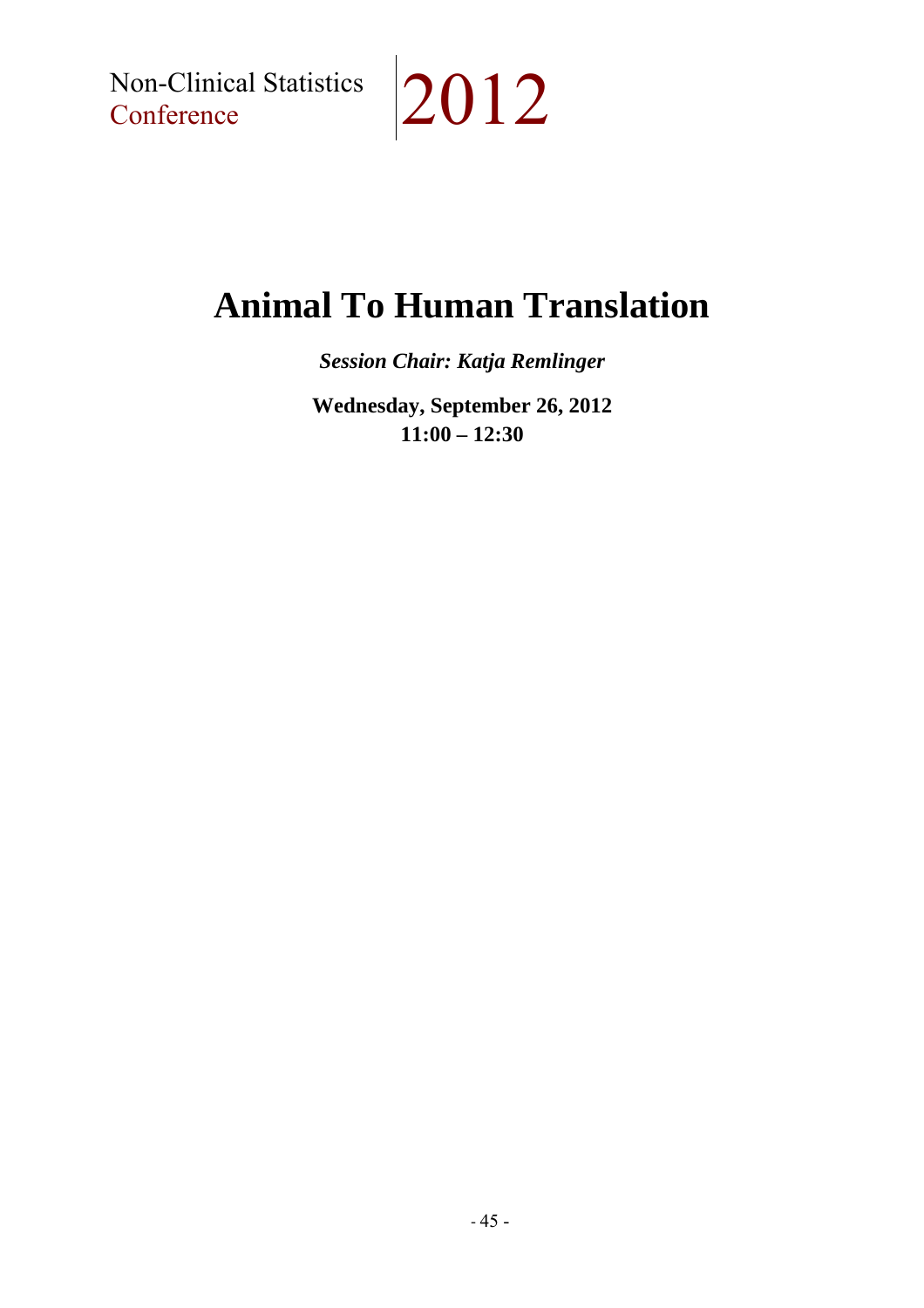Non-Clinical Statistics

## $|2012$

### **Trends in Translational Sciences: Role of industrial-academic collaboration**

*Khusru Asadullah VP and Head of Global Biomarker at Bayer Healthcare, Professor of Medicine at the Medical School Charité* 

Progress with novel technologies as well as the increasing molecular understanding of diseases led to high expectations for better drugs. Despite these developments and increasing investments, however, the number of new drug launches has not increased. Introduction of translational research is expected to improve this situation. This requires close collaboration between industry and academia, which creates both opportunities and challenges.

### **Difficulties in Translation from Animal to Man - Some Examples from Neuroscience Research**

*David Willé, Applied Statistician, Statistical Consulting, GlaxosmithKline* 

Translation from animal studies to man remains a key challenge in applied pharmaceutical research but why is it so hard? Why do early signals often not translate? This talk discusses a number of possible causes, exploring difficulties in both statistical and the underlying biological models used to find new drugs taking examples from neuroscience research.

In particular, our discussion is motivated by contributions to a multinational EU and EFPIA lead collaboration on translation from animals in man in Alzheimer research. Areas of statistical support are described as well as the advantages and potential of working together in such a consortium.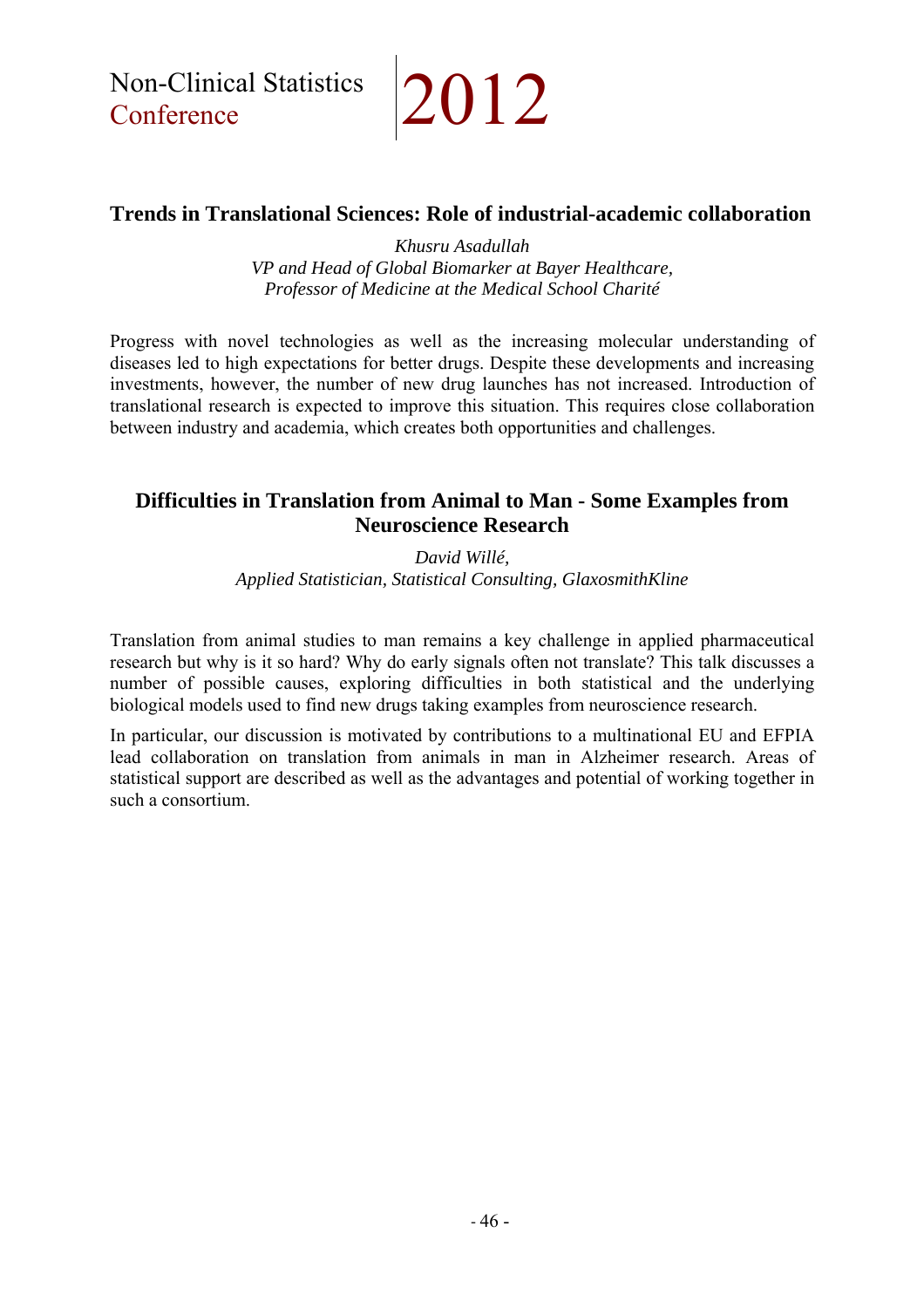### **Translation of Pre-Clinical Pharmocokinetic Parameters in the Determination of Dosing in First time in human studies**

*Alun Bedding, Director, Statistical Consulting, GlaxoSmithKline (on behalf of the GSK PK Predictions Initiative)* 

Decisions based on human pharmacokinetic predictions have a significant impact on the candidate selection of a drug, as well as on the number of animal studies triggered to support it. The prediction of the human PK data is therefore key, but how well is it done?

There is much debate within the pharmaceutical industry about which method to predict human PK parameters (e.g. clearance, half-life, volume of distribution, bioavailability, dose...) from in vitro or in vivo animal data should be used, and the reliability of those predictions. The accuracy of such predictions is important given the doses for first time in human studies are based on them. Recently the PhRMA CPCDC Initiative on Predictive Models of Human PK published its recommendations on this issue<sup> $1-5$ </sup>.

A working group within GSK was formed to look at the predictability of the animal models. The work of this group focuses on a subset of GSK Phase I data and looking at how well it was predicted from the relevant pre-clinical PK. Emphasis is placed on statistical comparisons and model prediction.

It is envisaged that the findings of this working party will help to raise awareness of the methodologies and their limitations, and provide the GSK scientific community with easy access to the finally recommended decision process, via computational tools.

#### **References**

1. Patrick Poulin, et al., "PhRMA CPCDC initiative on predictive models of human pharmacokinetics, part 1: Goals, properties of the PhRMA dataset, and comparison with literature datasets," J. Pharm. Sci. 100(10), 4050 (2011).

2. Rhys Do Jones, et al., "PhRMA CPCDC initiative on predictive models of human pharmacokinetics, part 2: Comparative assessment of prediction methods of human volume of distribution," J. Pharm. Sci. 100(10), 4074 (2011).

3. Barbara J. Ring, et al., "PhRMA CPCDC initiative on predictive models of human pharmacokinetics, part 3: Comparative assessement of prediction methods of human clearance," J. Pharm. Sci. 100(10), 4090 (2011).

4. Ragini Vuppugalla, et al., "PhRMA CPCDC initiative on predictive models of human pharmacokinetics, part 4: Prediction of plasma concentration time profiles in human from in vivo preclinical data by using the Wajima approach," J. Pharm. Sci. 100(10), 4111 (2011).

5. Patrick Poulin, et al., "PHRMA CPCDC initiative on predictive models of human pharmacokinetics, part 5: Prediction of plasma concentration time profiles in human by using the physiologically-based pharmacokinetic modeling approach," J. Pharm. Sci. 100(10), 4127 (2011).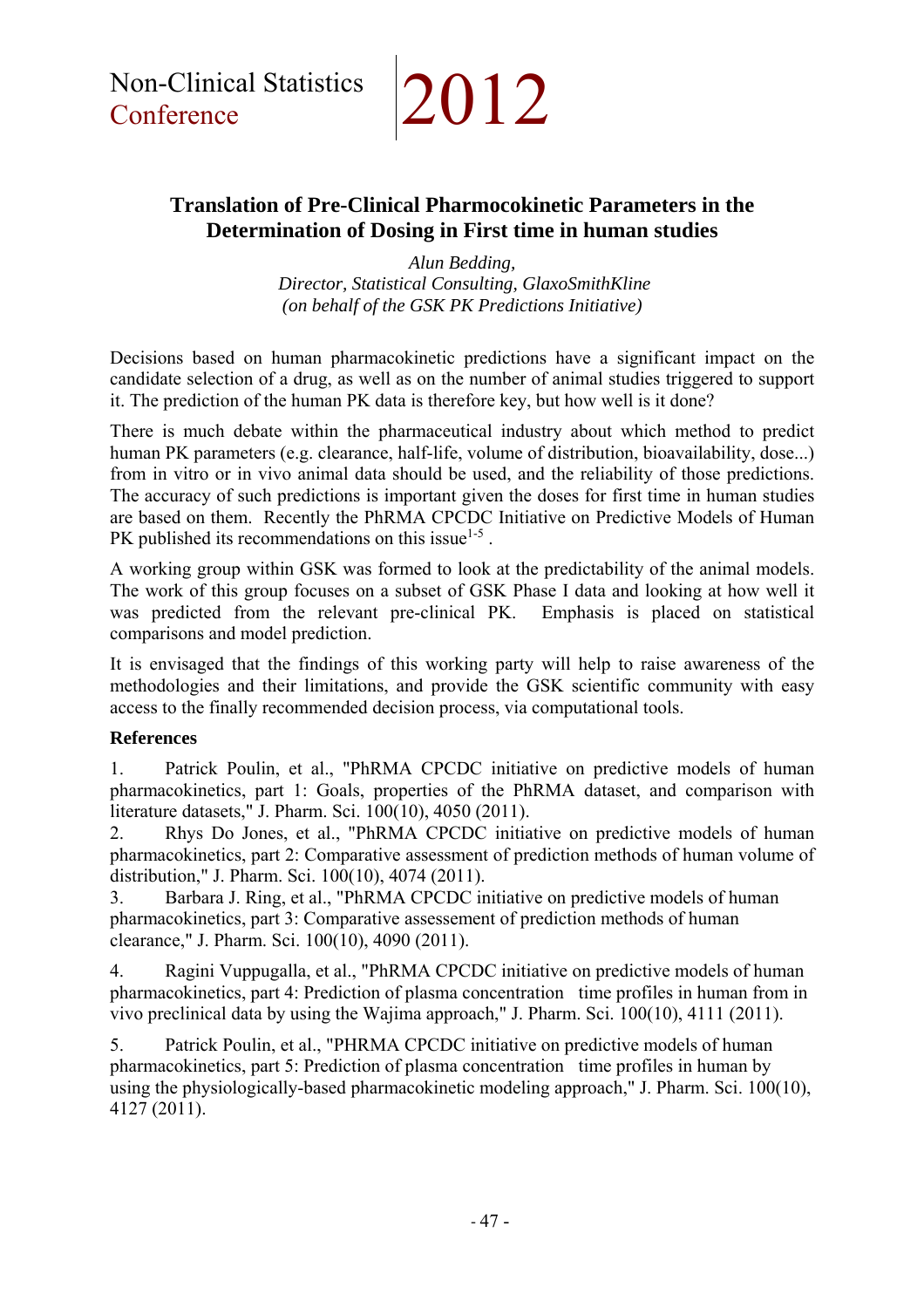Non-Clinical Statistics<br>Conference

# $|2012$

## **Various**

*Session Chair: Richardus Vonk* 

**Wednesday, September 26, 2012 13:30 – 15:00**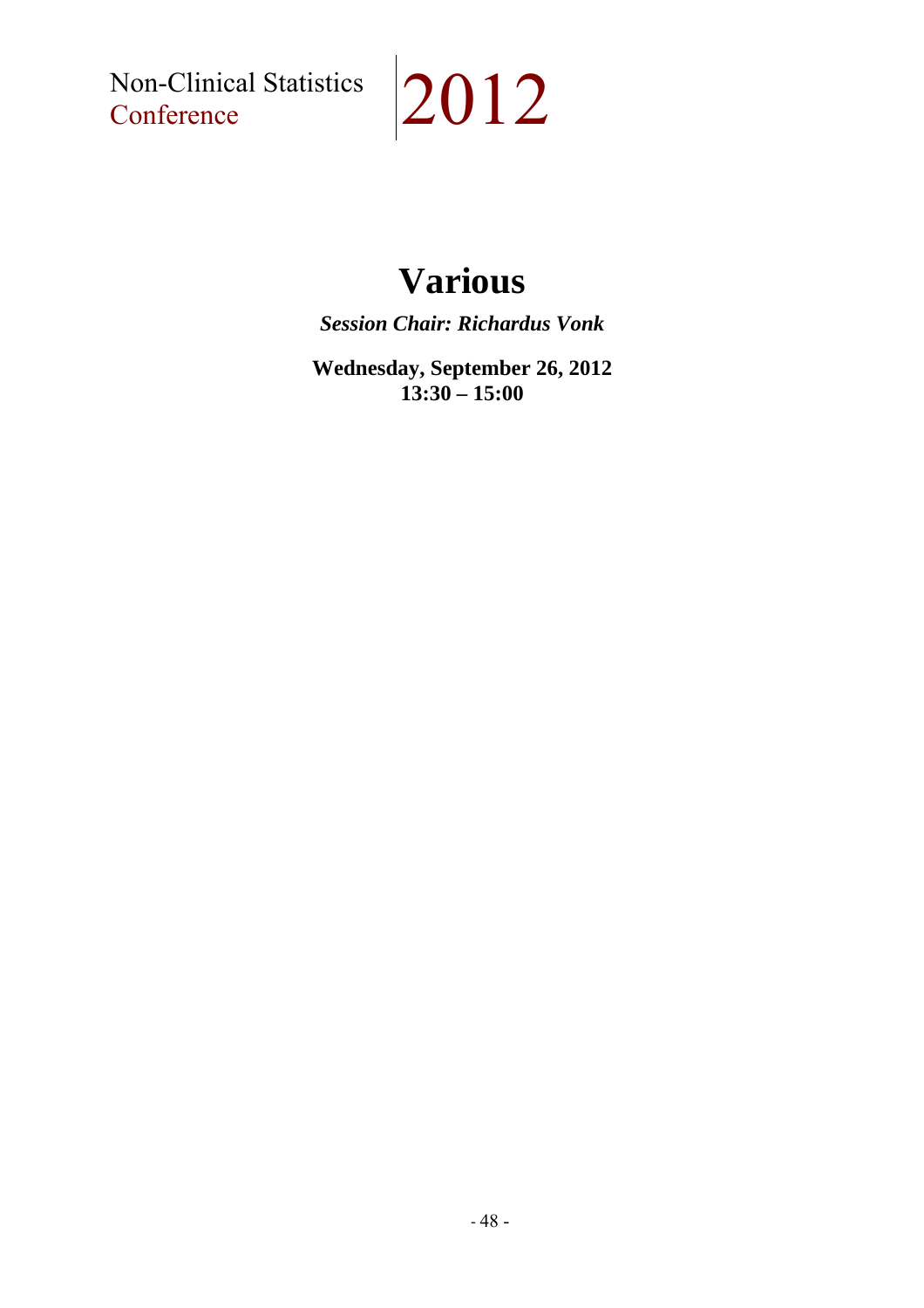### **Estimation of in-vitro dose response curves in the presence of drug resistant viral mutations**

*D. Abainenamar, T. Jacobs, H. Ceulemans, O. Lenz, G. Molenberghs, T. Verbinnen.* 

Inhibition of viral replication with direct acting antiviral agents can result in selection of viral variants with reduced susceptibility to these antiviral agents (Sarrazin and Zeuzem, 2010). Therefore, a thorough understanding of the factors determining the emergence of treatment resistant viral strains is important in the development of new compounds.

Our case study consists of in-vitro inhibition experiments using single wild type and mutant replicons of HCV, and different proportional mixtures of both (Verbinnen et al 2012). The invitro exposure-response of the replication of the different replicon mixtures is modeled using a dual dose response function, i.e., the dose response of the (replicon) mixture is described as a combination of the individual viral strains. The obtained model is subsequently used in a simulation study for the optimization of the experimental set up.

#### **References**

Sarrazin, C., and S. Zeuzem. (2010) Resistance to direct antiviral agents in patients with hepatitis C virus infection. Gastroenterology 138:447-62.

Verbinnen T., Jacobs T., Vijgen L., Ceulemans H., Neyts J., Fanning G., Lenz O. (2012) Replication capacity of minority mutants in mixtures can affect the assessment of resistance in HCV chimeric replicon phenotype assays. Journal of Antimicrobial Chemotherapy, 00:00-00.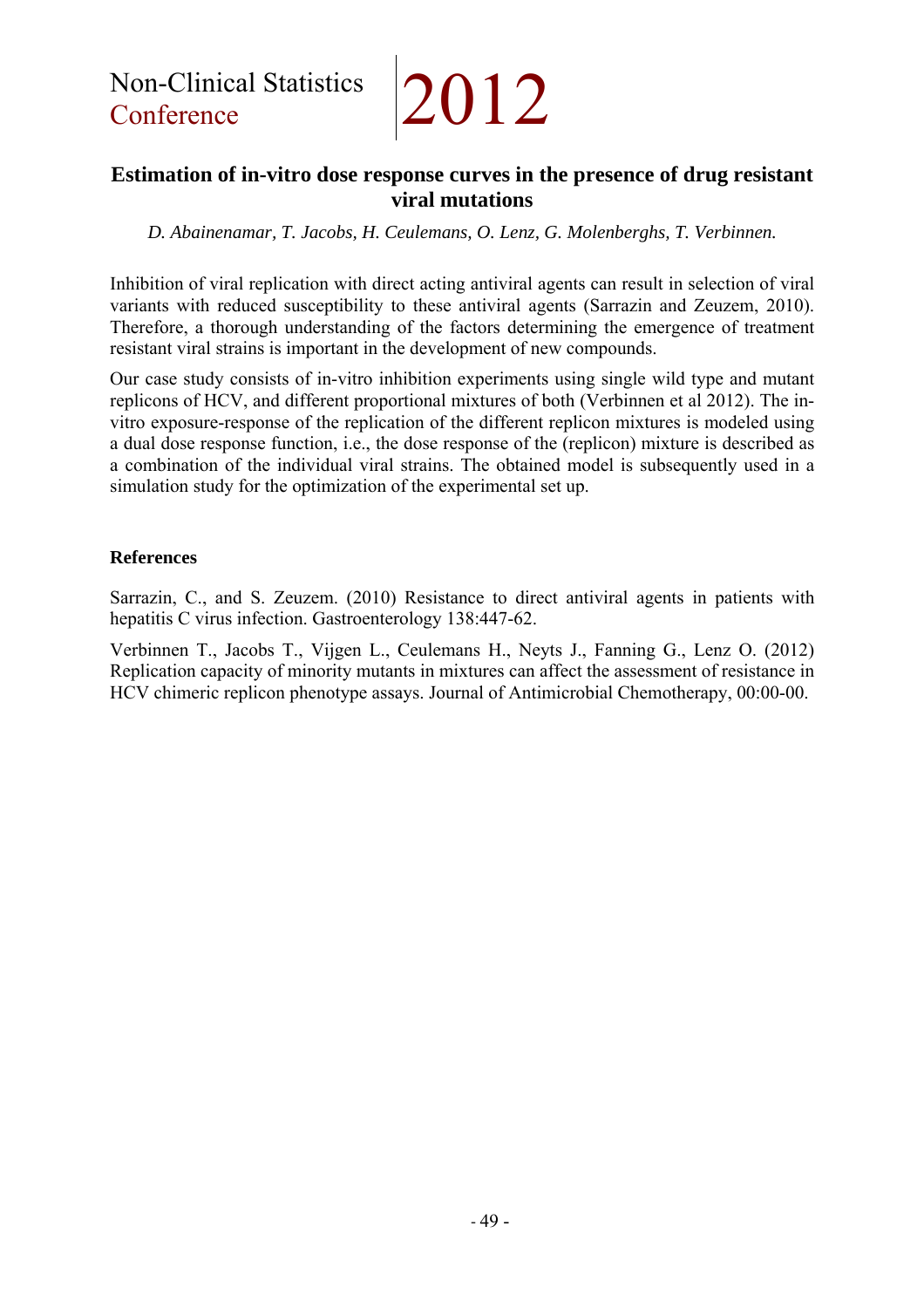## **Detecting pharmacodynamic drug-drug interactions – a pharmacometric success story**

*T. Jacobs, C. Mackie, W. Talloen, T. Steckler, A. Megens* 

Synergy is a phenomenon describing the potency shift of one or more compounds under combined administration. Synergy between compounds is typically assessed in an in-vitro experiment, see for example Tallarida (2007). However, synergy-like behavior can also be observed – deliberately or unexpectedly - in in-vivo experiments.

Our case study was designed to assess the potential for future co-administration as a new therapeutic option of a new molecule with a marketed product. When both compounds were co-administered in a first experiment, the observed effect on the pharmacodynamic outcome of interest was more pronounced than expected. As such, a turnover model (Gabrielson and Weiner, 2001) estimating the impact on the production and elimination rate of the response was combined with a latent pk-profile (Jacqmin et al, 2007). This has led to the design of additional studies and an in-depth model-based drug development. Synergy-like behavior was concluded at high doses, however, anticipated therapeutic doses remained unaffected.

#### **References**

Gabrielson, J., Weiner, D. (2000). Pharmacokinetic and Pharmacodynamic Data Analysis: Concepts and Applications, Apotekarsocieteten, Stockholm, Sweden.

Jacqmin, P., Snoeck, E., van Schaick, E., Gieschke, R., Pillai, P., Steimer, J.-L., and Girard, P. (2007). Modelling Response Time Profiles in the Absence of Drug Concentrations: Definition and Performance Evaluation of the KPD Model. Journal of Pharmacokinetics and Pharmacodynamics, 34, 57-85.

Tallarida, RJ, Pharmacol. Ther, 113(1), 2007, 197-209.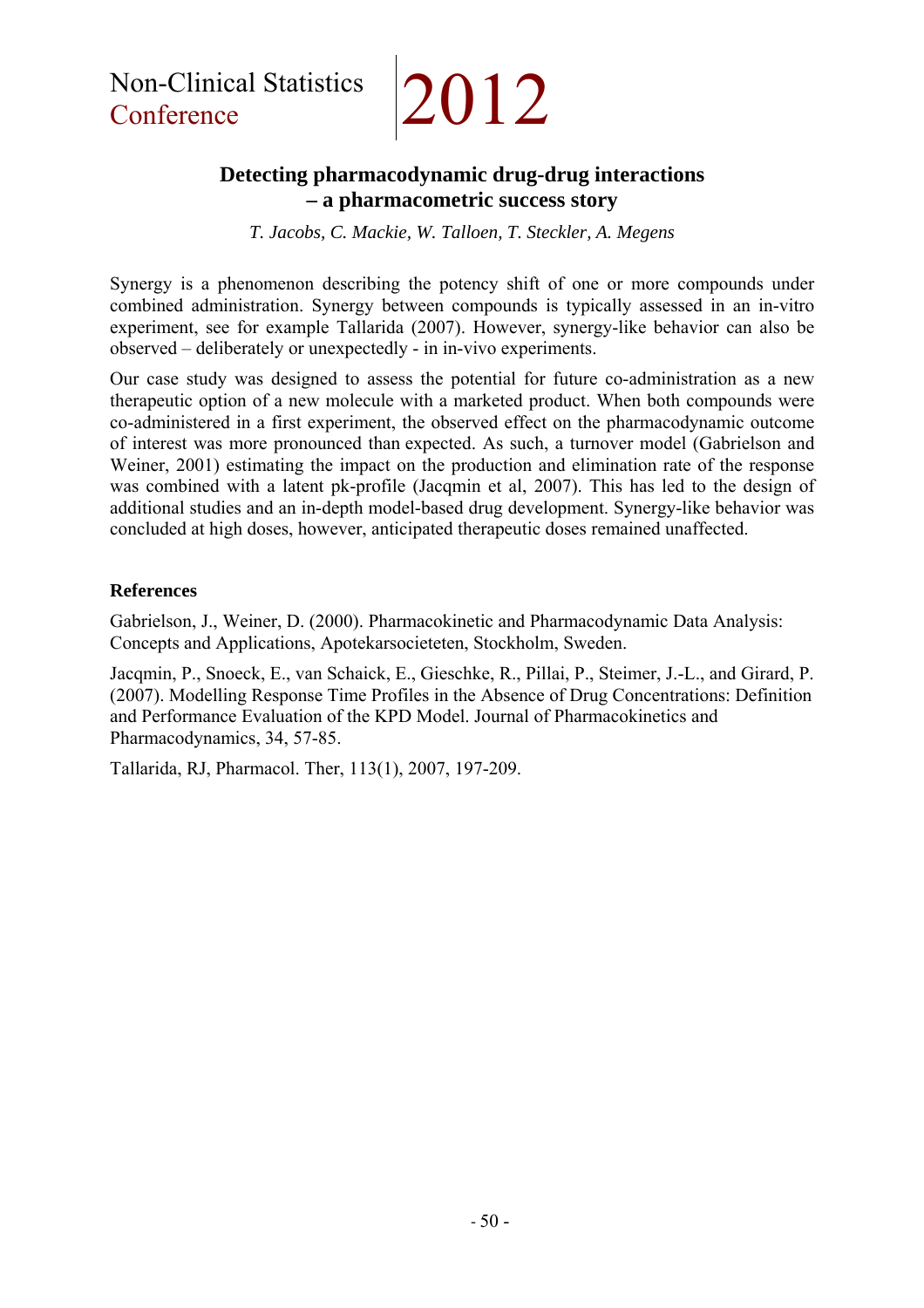# 2012

## **Quantitative assessment of drug interactions by linear mixed effects modeling**

*Stanzel, Sven1 ; Bayer, Helene2; Kopp-Schneider, Annette1* 

*1 Biostatistics, German Cancer Research Center, Im Neuenheimer Feld 280, 69120 Heidelberg s.stanzel@dkfz.de* 

*2 Toxicology and Chemotherapy Unit, German Cancer Research Center, Im Neuenheimer Feld 280, 69120 Heidelberg h.bayer@dkfz.de* 

Studies of drug interactions have become increasingly important in biomedical research. The interaction index can be used to quantitatively assess drug interactions present at a specific combination of the doses of two drugs as additive, synergistic or antagonistic (Chou and Talalay, 1984). Lee and Kong (2009) proposed a procedure to estimate the interaction index from the individual dose-response curves that were obtained for the two drugs. This estimation procedure is based on fitting a simple linear regression model to data points  $(log(x), log(y/1-y))$ , where x stands for the dose and y for the normalized response. This approach is numerically almost identical to fitting a two-parameter log-logistic model to normalized concentration-response data (x,y).

One major drawback of the suggested approach is that it assumes that only a single response measurement is taken at every concentration level. However, this assumption does not reflect the typical situation present in *in vitro* studies, where usually several experiments are conducted for each test substance, with two or more technical replicates measured at every concentration level. Variability between experiments can be large and therefore have a great impact on the estimated interaction index. To account adequately for this variability and thus to yield more reliable estimates of the interaction index, we propose to replace the simple linear regression model used in the Lee and Kong estimation procedure by a suitably chosen linear mixed effects model.

We will present the modified estimation procedure in detail and illustrate it by application to a study from cancer research.

#### **References**

T.C. Chou and P. Talalay. Quantitative Analysis of Dose Effect Relationships: The Combined Effects of Multiple Drugs or Enzyme Inhibitors. *Advances in Enzyme Regulation,* 22: 27-55, 1984.

J.J. Lee and M. Kong. Confidence Intervals of Interaction Index for Assessing Multiple Drug Interaction. *Stat Biopharm Res,* 1: 4-17, 2009.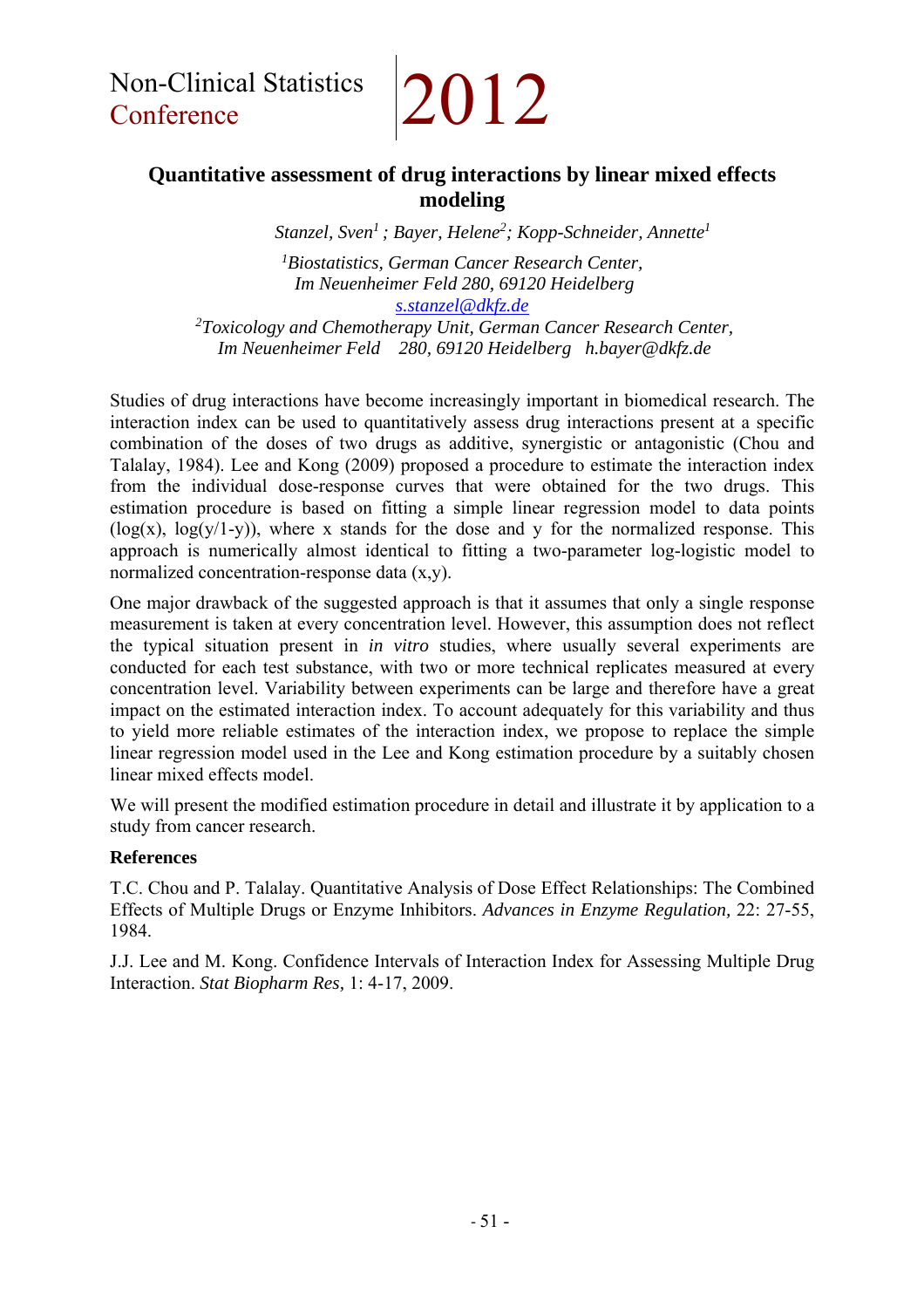## **Normal ranges determination with Quantile regression**

#### *Luc Esserméant*

#### *PreClinical Development Biostatistics, sanofi*

Reference values, or normal ranges, are more and more requested as a help to interpret biological measurements. Calculated from historical control data, they are classically defined as a pair of numbers that bound the central 95% of a collection of values. Several methods, parametric or not, are classically proposed for their computation.

In some cases, the normal ranges could depend from covariate(s), for example the age; in this case, more advanced methods could be useful to determine accurately the normal ranges. Quantile regression is a very convenient tool to obtain polynomial model of the percentiles, with no restrictive hypotheses on residuals.

In this presentation, quantile regression approach is explained by analogy with OLS regression, and applications with the SAS system are presented.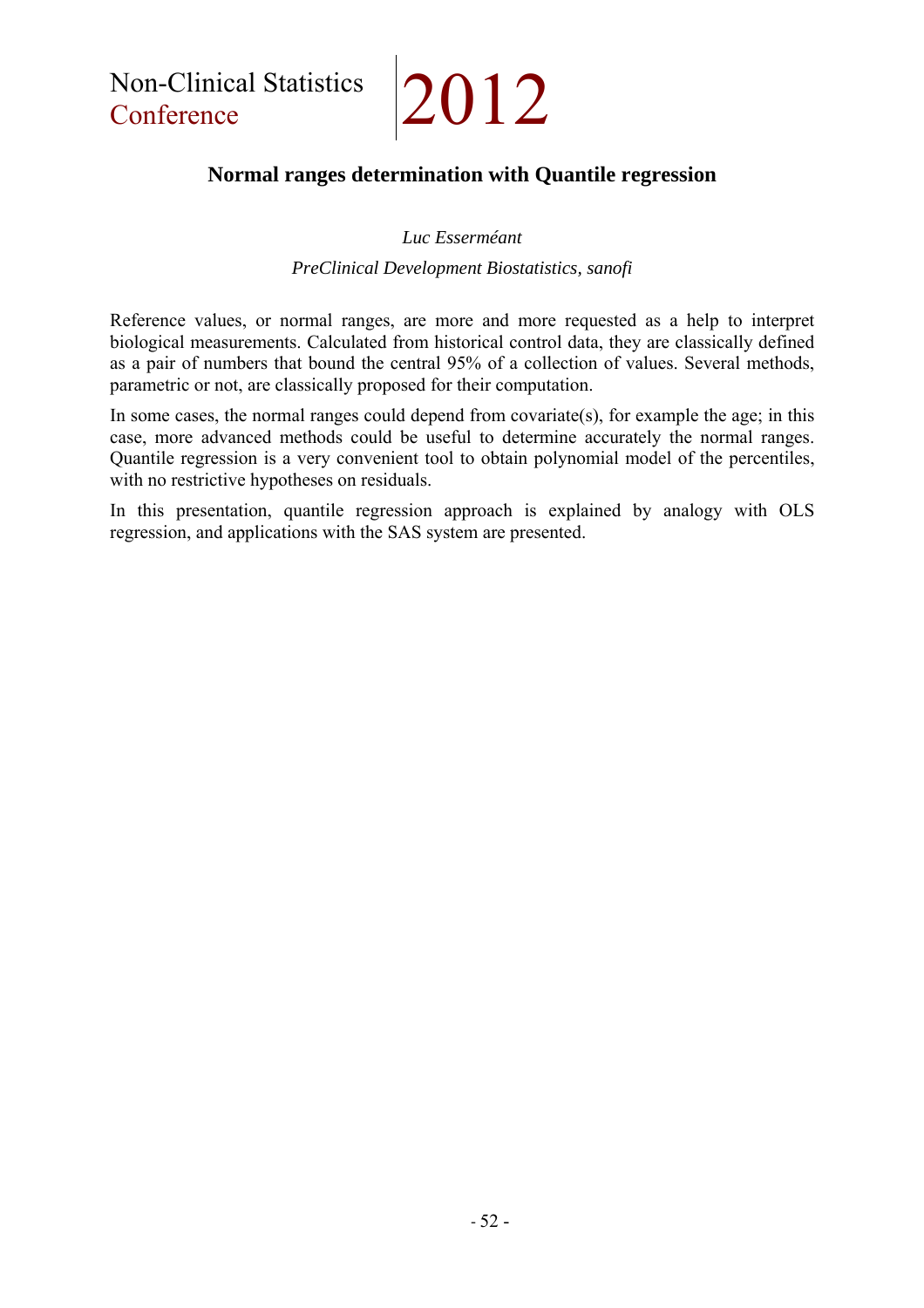Non-Clinical Statistics 2012

## **Logistic Regression Re-Modelled**

#### *Tina Müller and Hannes-Friedrich Ulbrich Bayer Pharma AG*

In preclinical research, some target variables are measurements of percentages. One example that we have been involved with concerns the neovascularization of mice's cornea. The measurement of interest is the percentages of cornea area that is vascularized compared to the complete cornea area. Two or more groups of mice should be compared to each other with respect to their vascularized percentages.

Percentages in this case are bound downwards and upwards (lying within the closed interval [0%, 100%]). Thus, all analysis should take these restrictions into account. Analyses based on the classical linear model (like t-tests) do not fulfill the requirements as e.g., confidence intervals can include values outside the specified meaningful range. Non-parametric alternatives were not favored as effect sizes and confidence intervals were needed for a proper analysis.

A well-known method especially designed for dealing with values between 0 and 1 (or 0% and 100%) is logistic regression. However, it is based on the assumption that the response of interest is a dichotomous variable of either 0 or 1. Then, the respective probability of a success  $(= 1)$  is modeled within the logistic framework, and the error term is assumed to be binomially distributed. The binomial assumption cannot be applied to the percentage data, meaning that logistic regression cannot readily be adapted for our purposes.

Using a slight adjustment links out problem and logistic regression: We model the log odds of the percentages as we would model the probability and add a normally distributed error term. All confidence intervals are transformed back to the original scale and now lie within the limits of 0% and 100%. Statements about significant differences are based on tests on odds ratios and can be interpreted in the given context.

We will show the application, also in contrast to results from a classical t-test, and open the discussion about alternative approaches to similar problems.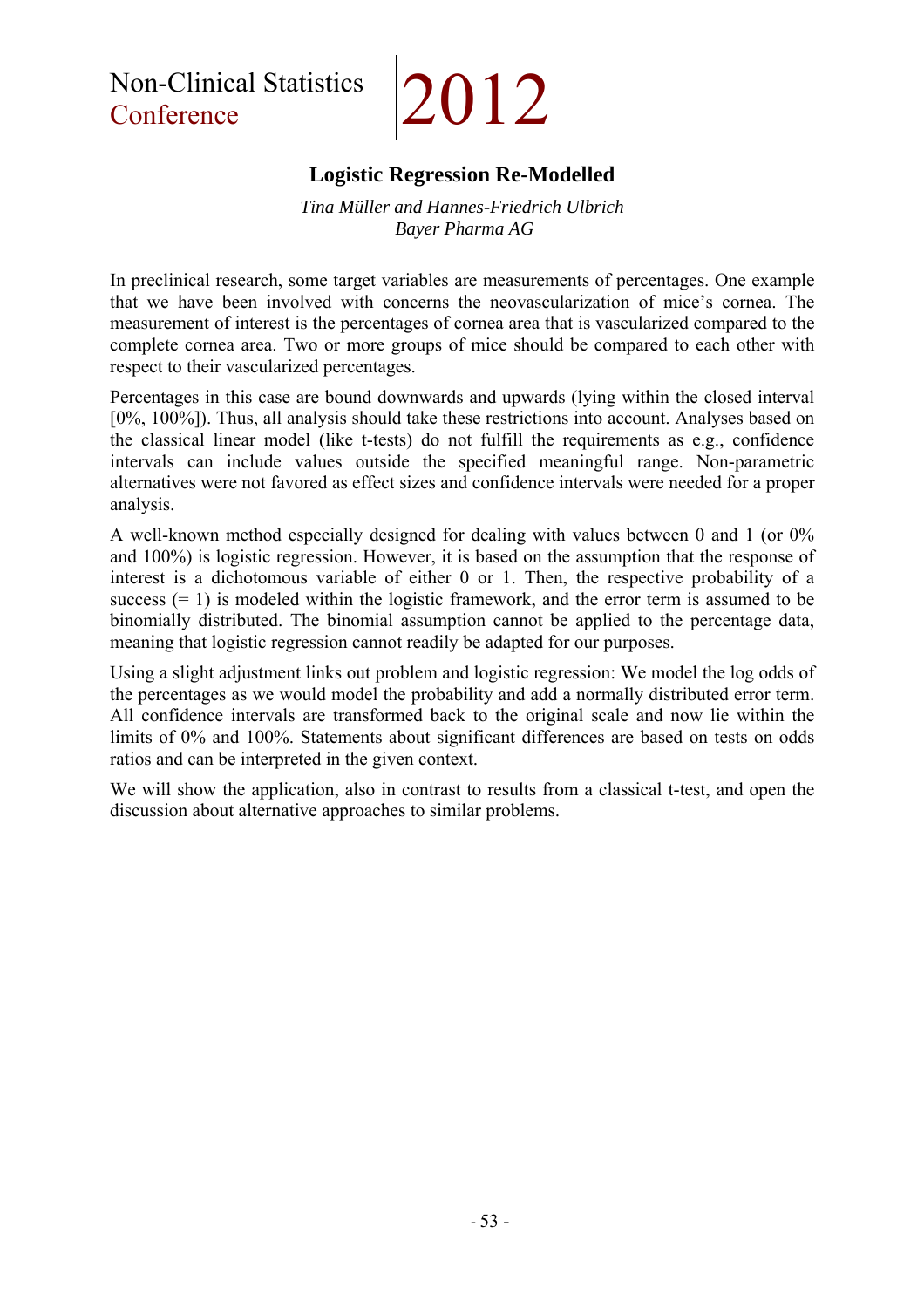Non-Clinical Statistics 2012

#### **Quasi-species Identification with Model Based Clustering.**

Bie Verbist<sup>1</sup>, Koen Van der Borght<sup>2</sup>, Yves Wetzels<sup>3</sup>, Kim Thys<sup>2</sup>, Joke Reumers<sup>2</sup>, Tobias Verbeke<sup>4</sup>, Willem Talloen<sup>5</sup>, Joris Meys<sup>6</sup>, Carl Van Hove<sup>2</sup>, Jeroen Aerssens<sup>2</sup>, Luc Bijnens<sup>5</sup>, *Olivier Thas6*

*1 IWT Baekeland Mandatory with Janssen nvFehler! Textmarke nicht definiert., 5 as industrial partner and Ugent6 as academic partner. 2Janssen Pharmaceutica, C.R.E.A.Te – RIIG, Turnhoutseweg 30, 2340 Beerse, Belgium. 3 Wetzels-Consulting, Database and Cloud Computing Solutions, Tarwestraat 5, 2200 Noorderwijk, Belgium. 4OpenAnalytics, Kortestraat 30A, 2220 Heist-op-den-Berg, Belgium. 5Janssen Pharmaceutica, Biostatistics and Programming COE, Turnhousteweg 30, 2340 Beerse, Belgium. 6 UGent, Mathematical Modeling, Statistics and Bioinformatics, Coupure Links 653, 9000 Gent, Belgium 7 University of Wollongong , Centre for Statistical and Survey Methodology, School of Mathematics and Applied Statistics, NSW 2522, Australia.* 

Deep-sequencing is one of the applications of the new massively parallel sequencing (MPS) technologies allowing for an in-depth characterization of sequence variation in more complex populations, including low-frequency viral strains. However, MPS technology-associated errors in the resulting DNA sequences may occur up to equal or even higher frequency than the truly present mutations in the biological sample, impeding a powerful assessment of lowfrequency virus mutations. Our focus will primarily lie on the Illumina platform to study viral quasi-species. As there are no obvious solutions to reduce the technical noise by further improvements of the technology platform, we believe that the search for statistical algorithms that can better correct the technical noise can be pivotal. Therefore algorithms that increase detection power in presence of technical noise and quantify base-call reliability are required.

Phred-like quality scores, provided with the base-calls are such a quantification of the basecall reliability. However the translation of these quality scores to error probabilities does not always reflect the true error rate and furthermore they are rather discrete. Therefore different measures based on the raw intensity values, from which the quality scores are derived, are also taken into account together with some other parameters to get a more accurate quantification of the reliability. These covariates determine the multinomial model structure in a model-based clustering approach which will allow identification of viral quasi-species. The parameters are estimated using the EM algorithm and confidence levels are constructed.

This research program was granted by IWT, a governmental agency for Innovation by Science and Technology in Flanders, Belgium.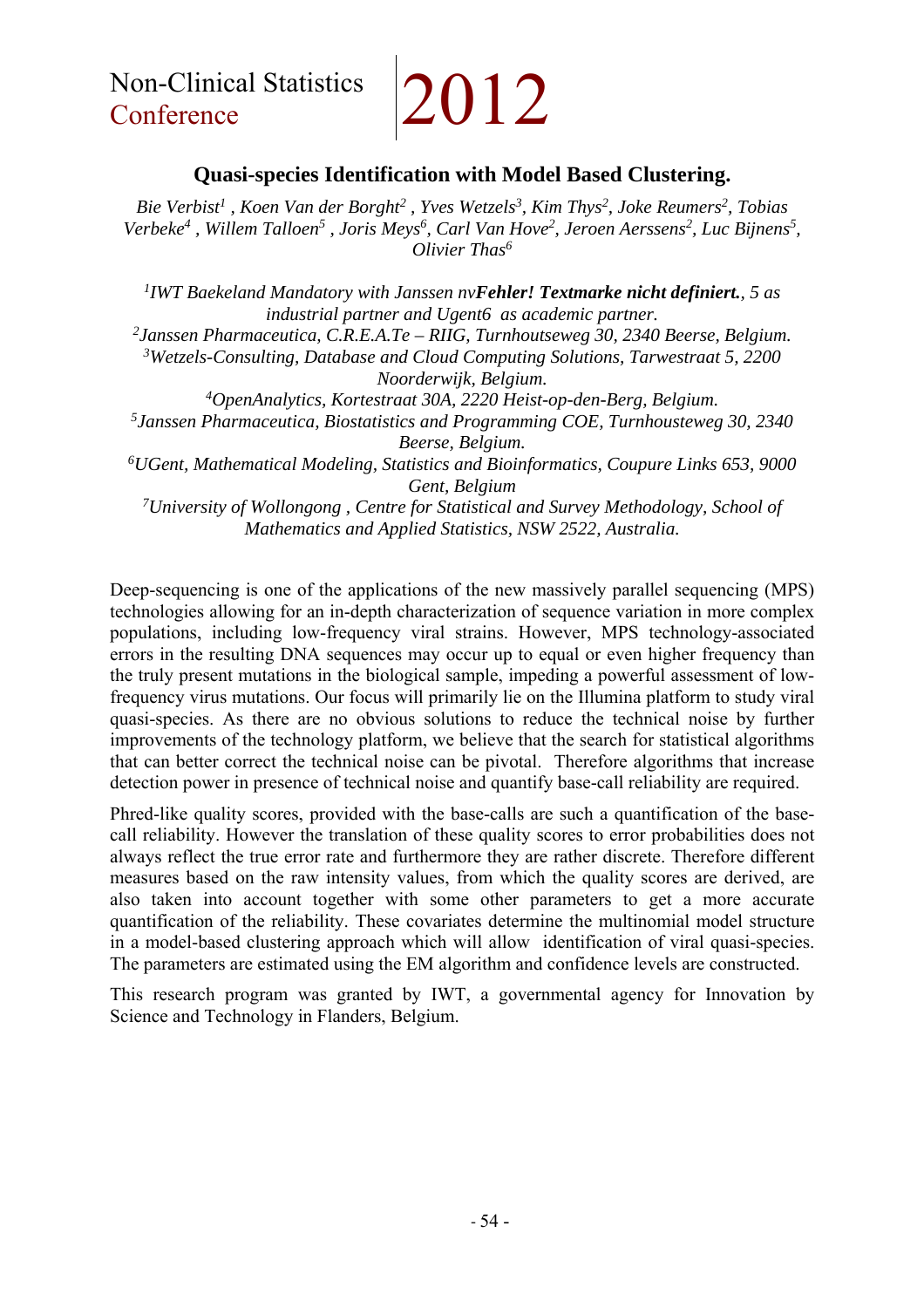## **Biophysical Rationale and Quantitative Benefits of using Linear Mixed Effect Models to summarize Transitions of Peptides to Protein abundances in SRM**

*Jens Lamerz1 , Paul Cutler2, Anton Belousov1, G. Duchateau-Nguyen1* 

*1 TRS-Bioinformatics & Exploratory Data Analysis 2 TRS-Proteomics pRED Roche Basel, Grenzacher Strasse 124, CH 4070 Basel*

#### **INTRODUCTION**

Selected Reaction Monitoring (SRM, aka MRM) is a quantitative mass spectrometry method for targeted proteomics. It is increasingly useful when a lack of suitable antibodies excludes conventional immunoassay of specific proteins of interest. Such a situation is common with preclinical animal models. SRM's positive quantitative characteristics in plasma and serum have already been shown (1). In the SRM process, proteins are first trypsinated to peptides. Following introduction into the mass spectrometer, typically via chromatography, specific targeted peptides are selected by the first quadrupole mass filter, and fragmented to transitions with specific masses in a collision cell. The distinguishing feature of SRM is that the third quadrupole analyses only a small number of sequence-specific fragments, as compared with the full scan in conventional MS where all the fragment ions are analyzed. This targeted analysis allows a significant (up to 100 fold) enhancement of LOD.

The quantitative readout is the peak area of a transition detected in the third quadrupole. To quantitate individual transitions in terms of peptides abundance, taking the sum, median or mean of the peak areas of the fragments of an involved protein are widely accepted. The utility of using linear mixed effect models (LMEM) to infer protein abundance from transitions has been previously discussed (2). In this abstract, we will derive the biophysical rationale and demonstrate the quantitative advantages of using LMEM to summarize peak areas of transitions to protein abundances in SRM in comparison to sum, mean and median.

#### **METHOD**

Based on the learnings of a recent preclinical study, an example data set has been simulated. The parameters for simulation have been chosen to exaggerate custom problematic circumstances, in order to simplify the understanding of the problem. These include severe heterogeneity in the ionization efficiencies between peptides and in the fragmentation efficiencies between transitions. Additional usual complication arises when the read out value is missing given the peak area of a transition is below a given threshold. All the above mentioned artefacts occur in real data, yet typically to a lower degree that reflected in the simulated data set.

Data Simulation: The nominal abundance of the simulated protein ranges from 0 to 10 arbitrary concentration units. This protein was targeted with 3 peptides, each quantified with 3 transitions. The transition areas (A) are computed from imaginary ionization and fragmentation factors multiplied with nominal abundance using Formula 4 (see below). Transition peak areas A which were below an arbitrary selected limit of quantitation  $(A < 10$ arbitrary peak area units) were set to Non Available in order to simulate below LLoQ behaviour).

#### **RESULT I: Derivation of the statistical model from biophysical considerations.**